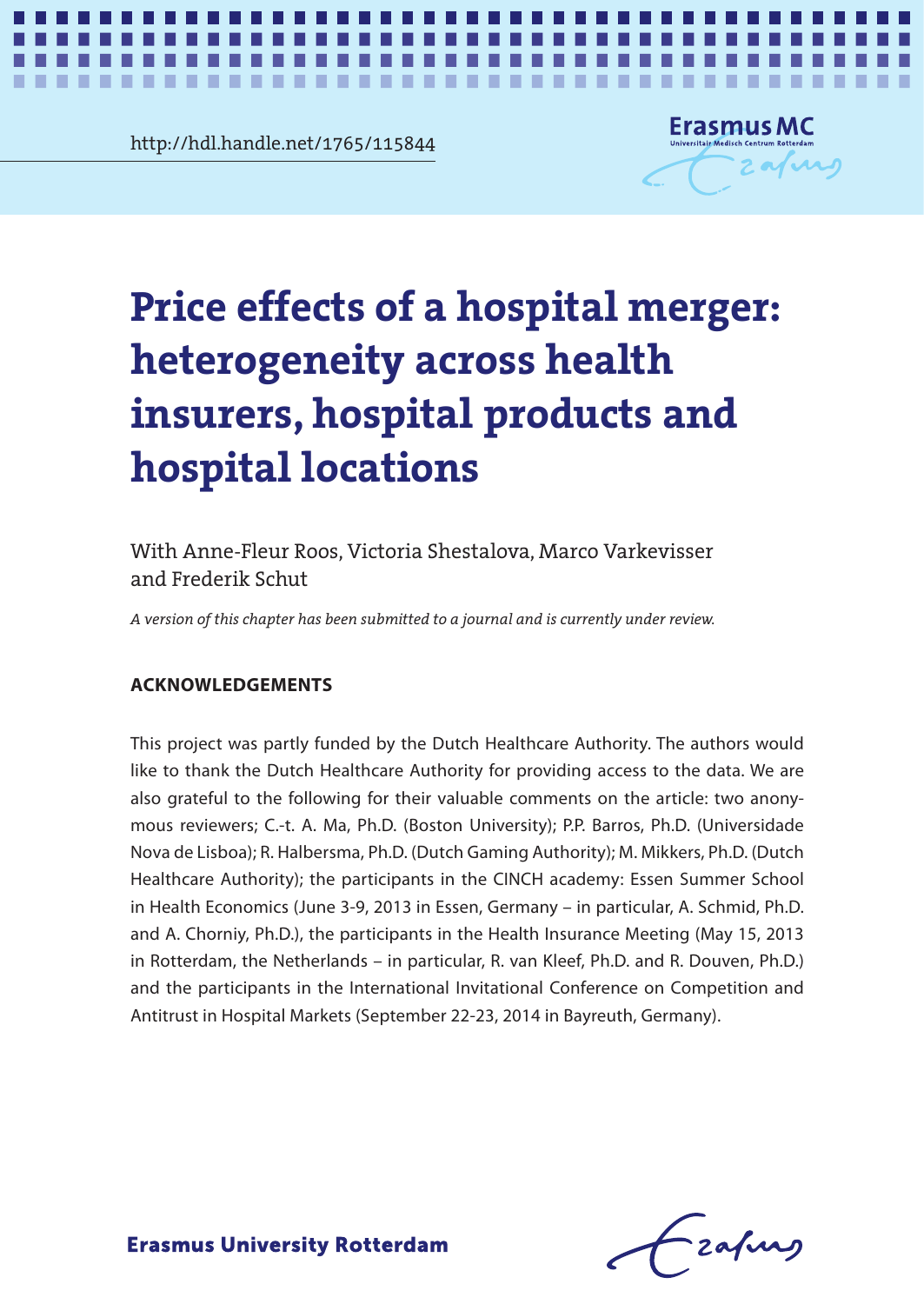#### **ABSTRACT**

In most studies on hospital merger effects, the unit of observation is the merged hospital, whereas the observed price is the weighted average across hospital products and across payers. However, little is known about whether price effects vary between hospital locations, products and payers. We expand existing bargaining models to allow for heterogeneous price effects and use a difference-in-differences model in which price changes at the merging hospitals are compared to price changes at comparison hospitals. We find evidence of heterogeneous price effects across health insurers, hospital products and hospital locations. These findings have implications for ex ante merger scrutiny.

Frahing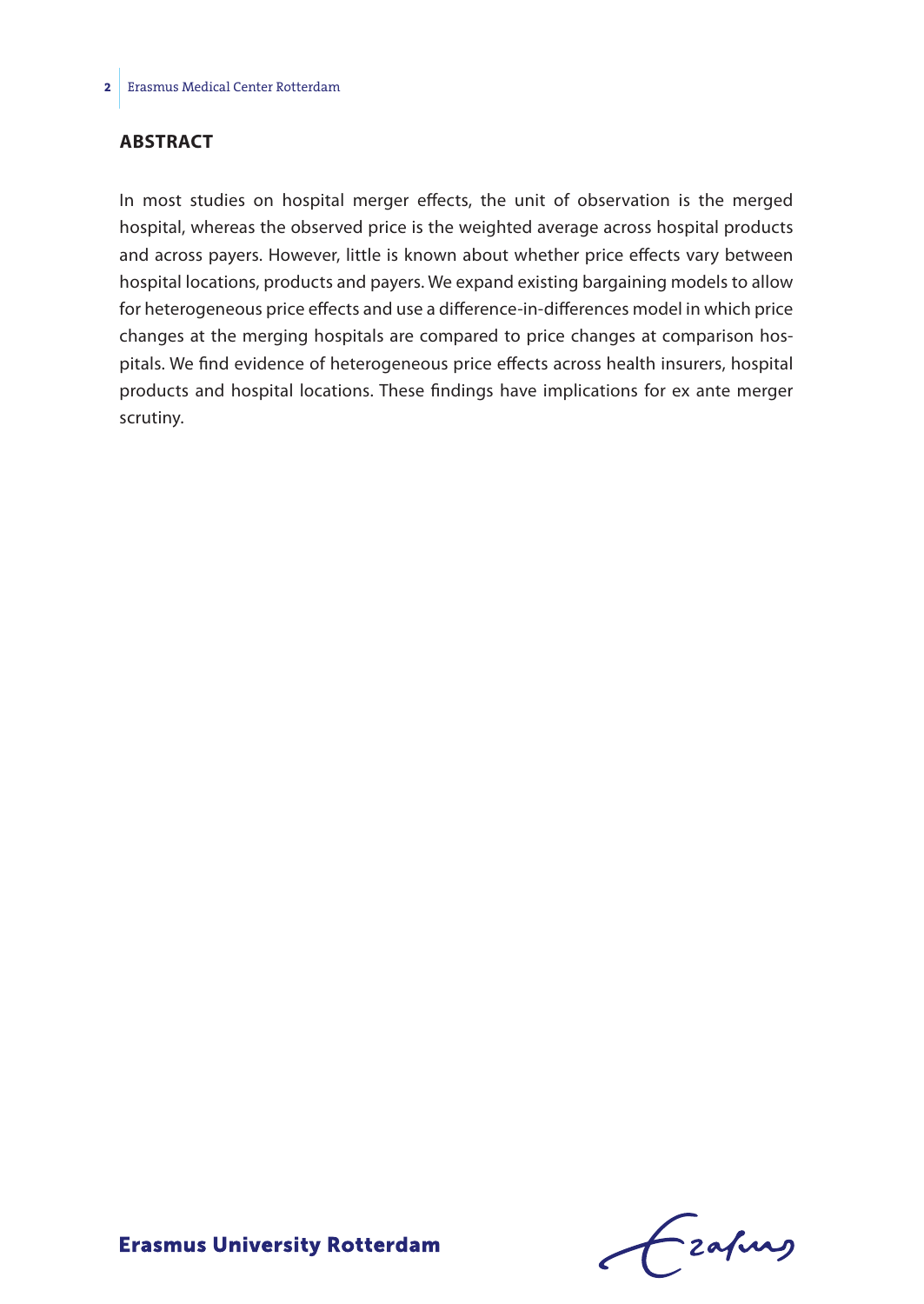#### **1. INTRODUCTION**

An increasing number of empirical studies have been conducted concerning the price effects of hospital mergers. In general, the aim of these studies is to test the effectiveness of antitrust policy. In competitive markets, the aim of preventive merger control is to prohibit anticompetitive consolidation. To determine whether a merger between two or more firms will result in anticompetitive price increases and/or quality decreases, antitrust authorities need to carry out a prospective review of the merger. However, merger reviews in the healthcare sector encounter specific difficulties because there are unique factors that render the most commonly used tests for measuring geographic markets less reliable in healthcare than in other sectors (Elzinga & Swisher, 2011). Retrospective studies are aimed at providing a better understanding of the effects of mergers, which, in turn may improve future antitrust policy.

The majority of the studies on retrospective merger analyses indicate a positive correlation between hospital mergers and prices (see e.g. Gaynor & Town, 2012; Vogt & Town, 2006; Gaynor & Vogt, 2000 for reviews). In most of these studies, the unit of observation is the merged hospital, whereas the observed price is the weighted average across different hospital products and across different payers. However, little is known about whether price effects vary between different hospital locations, different products and different payers. Because merged hospitals often continue to operate at different locations, produce multiple products and negotiate prices with a range of payers, an interesting question is whether these differences matter. If it turns out that they do matter, this may have important implications for *ex ante* merger scrutiny by antitrust authorities.

This article considers the question of whether the price effects of a hospital merger vary between locations, products and third-party payers (i.e. health insurers). By means of a hospital-insurer bargaining model, we show that the price effects of a hospital merger may vary and that the differences between locations, products and insurers may influence the outcome of hospital-insurer price setting differently. We show that the price effects differ between locations, products and insurers depending on: (i) the degree of substitution between the merging hospitals for different products, (ii) the relative bargaining ability of hospitals and insurers and (iii) the pre-merger price-cost margins. We then use a unique national dataset on hospital-insurer negotiated contract prices for each hospital product in the Netherlands to investigate whether the price effects of a merger between a general acute care hospital (henceforth hospital M1) and a neighboring general acute care hospital that also provides tertiary hospital care (henceforth hospital M2) vary between different hospital locations, different products

frafing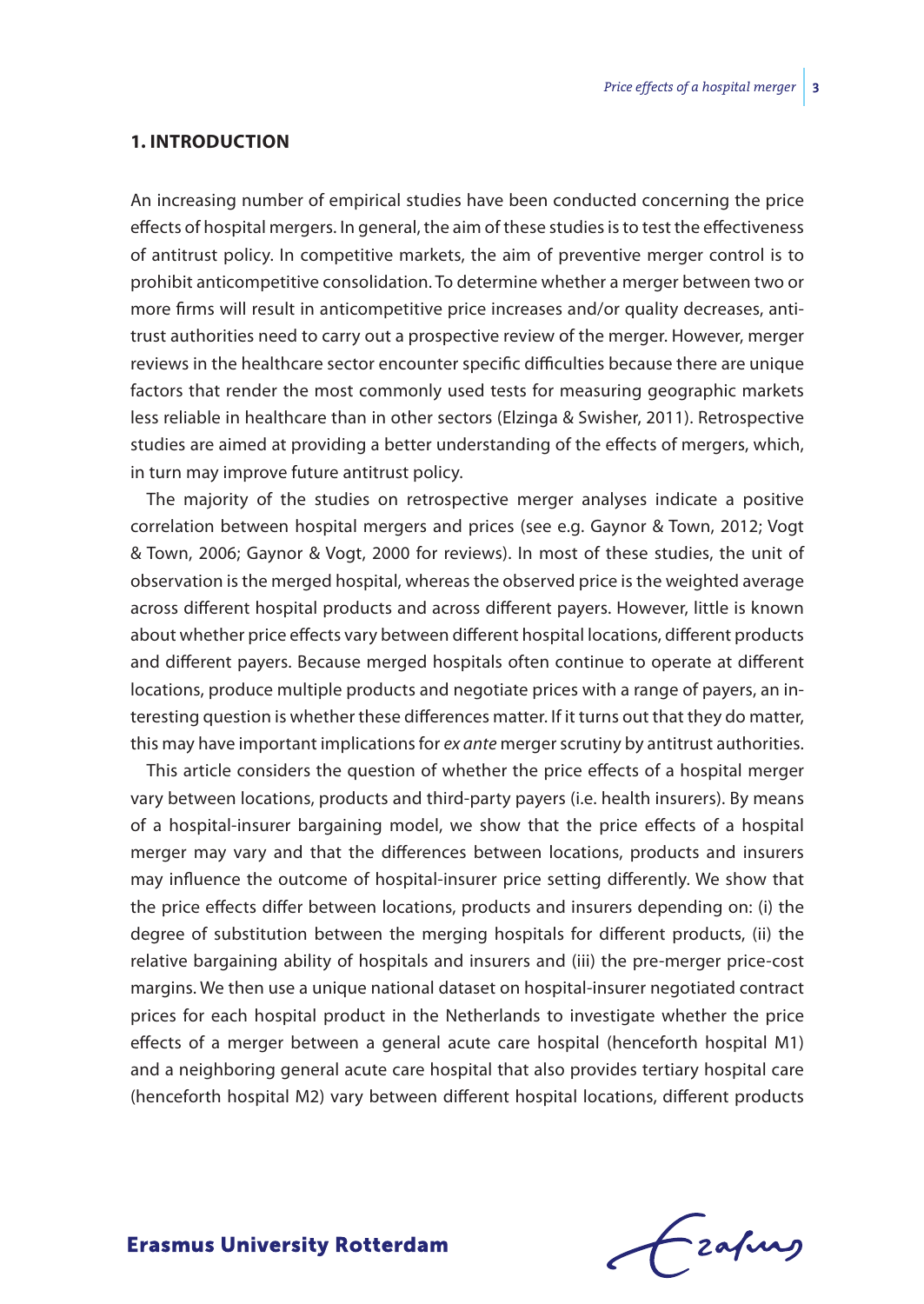#### **4** Erasmus Medical Center Rotterdam

and different insurers. The merger that we study was consummated in the Netherlands in year *t* 3 .

Our article relates to two literatures. First, we build on the literature that structurally estimates multilateral bargaining models of healthcare competition. In general, these models contribute to our understanding of price setting mechanisms in the healthcare industry. This is relevant because standard oligopoly models are not applicable to the hospital industry (Gaynor et al., 2015). Because the current Dutch healthcare system bears evident similarities with the US healthcare system, we are able to build on the models that were developed for the US health market by Gaynor and Town (2012) (hereafter: GT) and Gowrisankaran et al. (2015) (hereafter: GNT). Following these models, we describe a bargaining model in which hospital-product prices are bilaterally negotiated between insurers and hospitals. We show how hospital-insurer negotiations translate into product prices, and by adapting the GT and GNT models for hospital mergers we show that the price effect of a merger between two hospitals may be heterogeneous depending on the degree of substitution between hospitals, the relative bargaining ability of hospitals and insurers and the pre-merger price-cost margins of different products at both merging hospitals. The most important contribution of this article to hospitalinsurer bargaining models is that we, unlike GT and GNT, endogenize the product price ratio. That is, the models by GT and the GNT both assume that hospitals and health insurers bargain over a single base price per hospital, holding product-price ratios of each hospital fixed. This means that in both benchmark models each hospital entering a network always provides all treatments. Our model, in contrast, allows for the situation in which a hospital may be contracted only for a subset of treatments. In section 2, we explain that this assumption better matches current practice where contracts between hospitals and insurers can be concluded for a subset of treatments.

Second, we build on the literature on retrospective analyses of hospital mergers. Since the 1980s, hospital sectors in many OECD countries have become increasingly concentrated as a result of mergers (Gaynor and Town, 2012). Merger activity has fueled a public and scientific debate about the consequences of mergers and the desirability of further concentration of healthcare sectors. An increasing number of empirical studies have been conducted concerning the price effects of hospital mergers. Most of these studies have shown that although mergers may bring about meaningful reductions in marginal costs and therefore improve welfare overall, mergers between rival hospitals are likely to raise the price of inpatient care in concentrated markets (Gaynor and Town, 2012). We

Frahing

<sup>3</sup> For reasons of confidentiality, we only report those results that are of direct interest to this article. We anonymize the names of the merged hospitals, rival hospitals and insurers. For the same reason, the merger year is reported as *t* (which was between 2005 and 2012), with the year preceding the merger as *t*-1 and the year following the merger as *t*+1.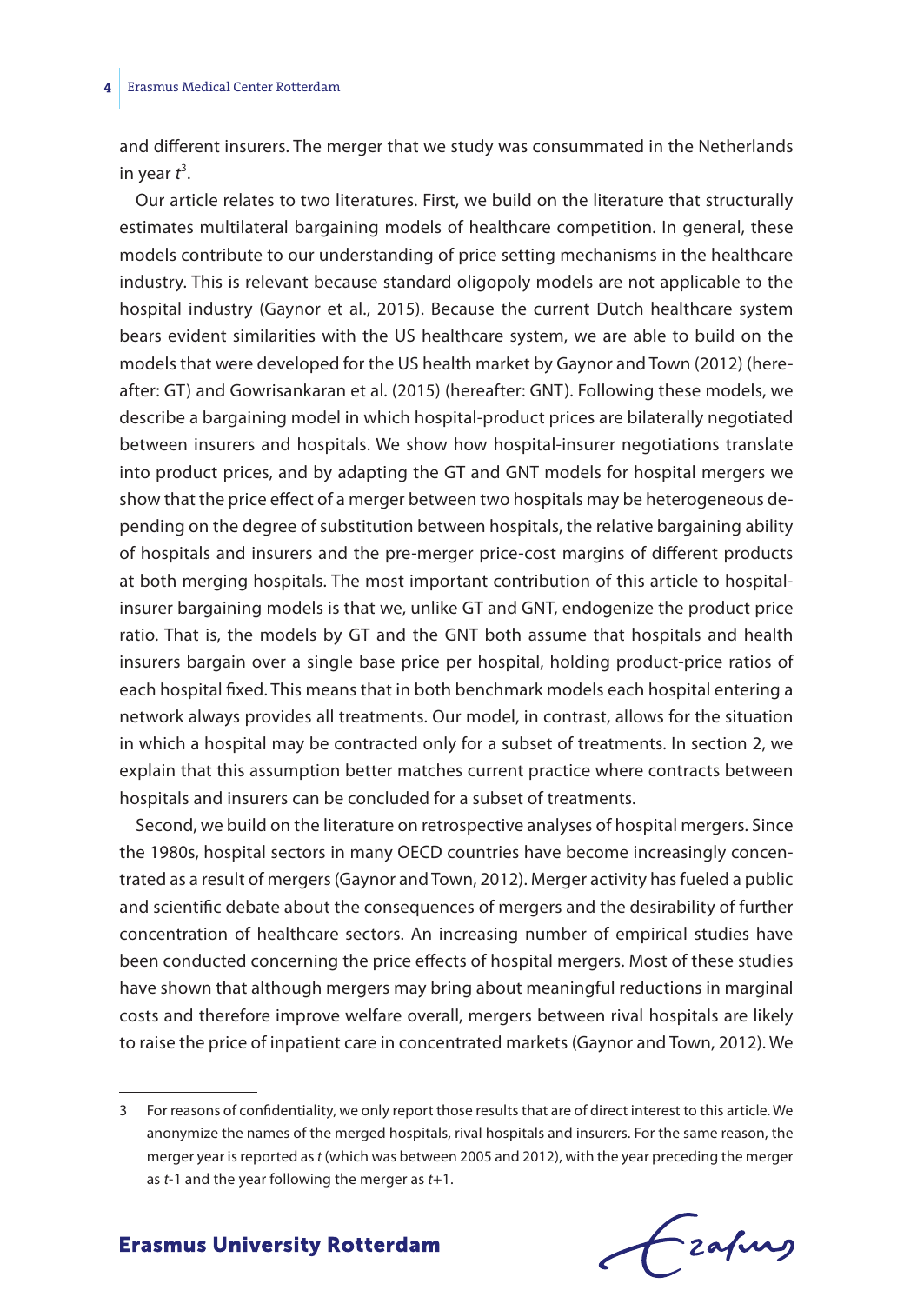build on these studies, but disaggregate the merger price effect and show that the price effects of a merger between two hospitals may differ between locations, providers and products. With that, we contribute to a better understanding of the effects of mergers, which, in turn may also improve future antitrust policy.

This article is structured as follows. We start with the bargaining model. We then discuss the applicability of this model to the Dutch hospital market (section 3) and describe the merger that we study (section 4). The next sections concern the empirical model (section 5) and the data (section 6). In section 7 we present the results and section 8 discusses the policy implications. Finally, our main findings are summarized in section 9.

#### **2. THE MODEL**

To explain the possibility of heterogeneous price effects of hospital mergers we consider a game-theoretical model of hospital-insurer bargaining, following the lines suggested by Gaynor and Town (2012) (GT) and Gowrisankaran et al. (2015) (GNT). These papers build on earlier literature analyzing hospital-insurer bargaining, notably Gal-Or (1997); Town and Vistnes (2001); Capps et al. (2003) and Gaynor and Vogt (2003).

To keep our model as simple as possible, we adopt a two-stage set-up following the base model of GNT. In the first stage of this model, health insurers<sup>4</sup> bargain and contract with hospitals on behalf of their insured and in the second stage, each consumer receives a health draw and seeks treatment at the hospital that maximizes his utility. Because the consumer commits to a restricted network of hospitals when he buys health insurance, he has the option of visiting any of the contracted hospitals when he is in need of specific care.

Like in the models by GT and GNT, we simplify some elements of the bargaining game: we condition on the network of the insurer<sup>5</sup> and do not allow consumers to switch insurers in response to a network change. Following GT and GNT, the bargaining solution used in this article is based on the framework that was developed by Horn and Wolinsky (1988). While not imposing a complete non-cooperative structure, this framework nests a non-cooperative Nash equilibrium within a cooperative game theoretical concept of a Nash bargaining solution.

frafing

<sup>4</sup> GNT use the term managed care organization or MCO if they refer to insurers that use provider networks and negotiate prices with providers. We refer to similar organizations, but use the term 'health insurer' instead as this is the more commonly used term in the Netherlands.

<sup>5</sup> There is some work on network formation games, with Ho (2009) being the most notable. Ho (2009) estimates the parameters of managed care organization's (MCO) choices of provider network focusing on the role of different networks on downstream MCO competition (Gowrisankaran et al., 2015). Like GT and GNT, we treat the insurers' network structure as given.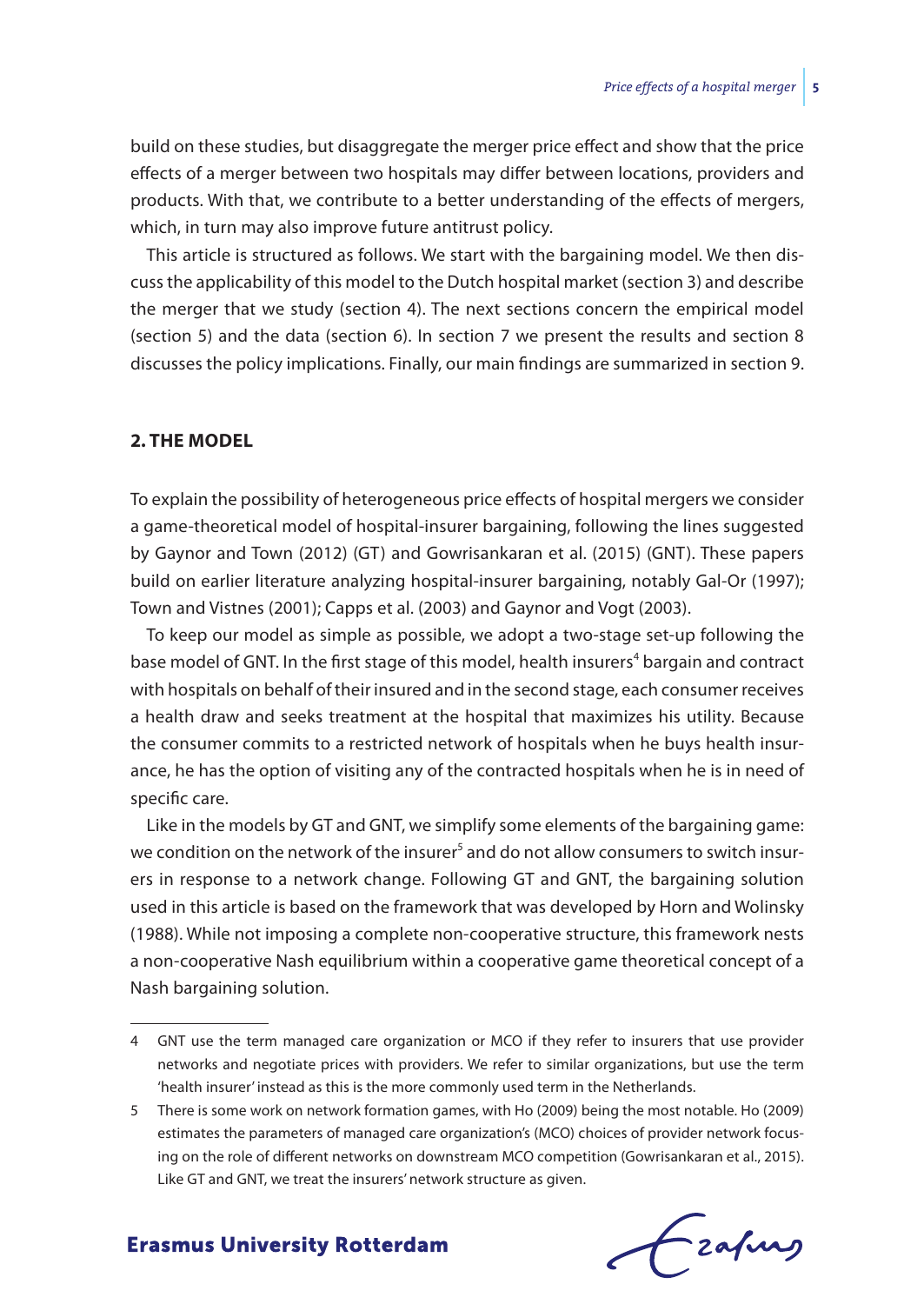#### **6** Erasmus Medical Center Rotterdam

To be able to explain heterogeneous price effects over products, we need to allow for flexibility in the price ratios between different products of the same hospital. Both the GT and the GNT models consider heterogeneous insurers, hospital locations and hospital products. However, they fix all the product-price ratios at the level of the respective disease-weight ratios. In their models, the hospitals are constrained to negotiate a single base price per hospital location and the prices for different products are computed as a product of the base price and the disease weight<sup>6</sup>. Our model deviates from this assumption by freeing the product-price ratios. While in both benchmark models each hospital that enters a network always provides all treatments, our model allows for the situation in which a hospital may be contracted only for a subset of treatments. This also better matches practice where contracts between hospitals and insurers can be concluded for a subset of treatments. For example, in the US, we observe cases in which hospitals shifted resources and activities to central profitable services, while reducing or eliminating some loss making services (i.e. the so-called specialty service lines) (Berenson et al., 2006). This is in line with the anticipated strategy change towards integrated care delivery systems (Porter, 2009). Furthermore, there is an increase in the use of bundled payments, global payments or alternative quality contracts by health insurers (e.g. Chernew et al. 2011; Delbanco, 2014; Song et al. 2014). In these settings, a single payment covers the services that providers deliver to treat a given condition or provide a given treatment. Hence, in these cases, a price has to be determined for each bundle. Also in the Netherlands, which data we use when estimating the model parameters, hospitals may be contracted only for a subset of services. Interviews with health insurers and hospital representatives who were involved in contractual negotiations during our study period indicated that especially for high-revenue products insurers and hospitals bargain separate prices. In the Netherlands, it is usually the insurers that initiate selective contracting of procedures. Dutch health insurers have imposed rules on contracting certain types of operations. For example, one insurer selectively contracts providers of breast cancer surgeries (CZ, 2015), whereas another selectively contracts 15 hospital products (VGZ, 2014). As a result of selective contracting or hospitals' choices, in practice, the full hospital or a subset of procedures in a hospital may be contracted.

#### **Model set-up**

Following GT and GNT, we analyze hospital-insurer bargaining in a model with multiple hospitals and health insurers. For ease of comparison, we follow the model notation by GNT. In this model, there is a set of hospitals that is indexed by  $j = 1$ , ..., *J*; and a set of

Frahing

<sup>6</sup> Each year, the Center for Medicare Services publishes DRG weights. The DRG weights measure the mean resource usage by diagnosis. In the model, they reflect the resource intensity of treatment. Using the DRG weights with a base price does not allow for heterogeneous price effects of mergers.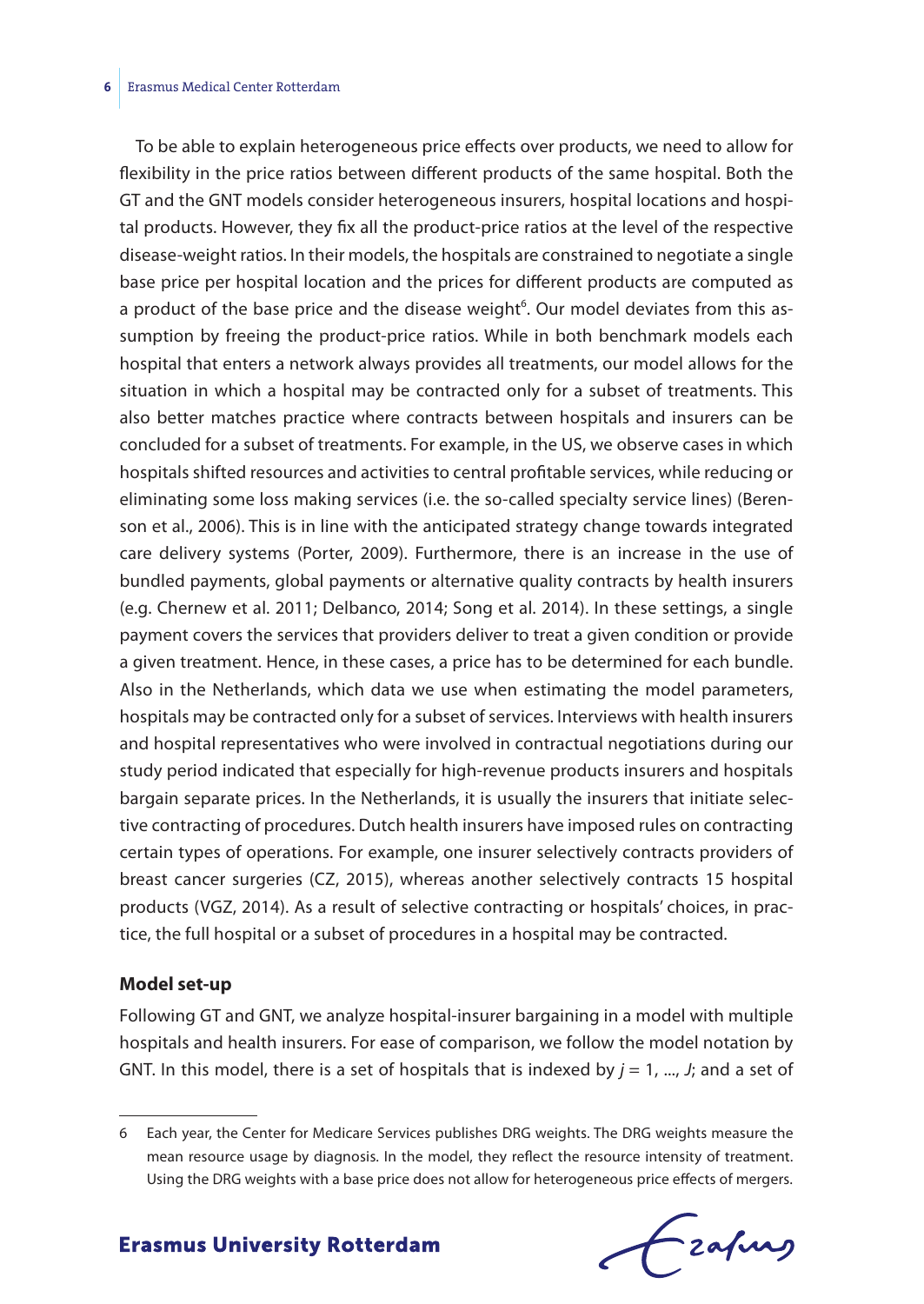health insurance companies indexed by *m* = 1, ..., *M*. Each consumer buys insurance at a particular health insurer and hence the set of enrollees for a particular health insurer is indexed by *i* = 1, ..., *I*. With probability  $f_{id}$  enrollees may be stricken by illness  $d \in \{0, 1, ...,$  $D$ <sup>}</sup>, where  $d = 0$  means no illness.

In our model, we associate each illness with a hospital product<sup>7</sup>. Let  $D_j$  denote the list of all products of hospital *j*. We assume that the range of products may differ between hospitals. The set of all hospitals (each of which delivers a certain range of products) is subdivided over *S* ≤ *J* systems. Here J denotes the number of hospitals, and S denotes the number of hospital systems. *M<sub>s</sub>* will denote the respective set of all systems. Each system *s* ∈ *M<sub>c</sub>* is associated with a subset in the hospital-product space of all treatment options (*jd*) that can be provided by this system, where index *j* refers to hospitals and index *d* to products. *Ls* denotes the list of treatment options (*jd*) with which hospital *j* of system *s* enters the hospital-insurer bargaining game. For the sake of simplicity, we consider the situation in which each system is initially represented by one hospital (i.e.  $S = J$ ).

For any consumer *i*, we denote his health insurer by *m*(*i*). Following the base model version of GNT, we assume that *m*(*i*) is chosen via long-run employer/health insurer contracts and hence, we assume that *m*(*i*) is fixed. This implies that we do not allow consumers to switch insurers in response to a network change<sup>8</sup>. We also treat the network of each health insurer as given. That is, we assume that each health insurer enters the negotiations with some set of hospital systems and bargains with each of these systems over the prices of products. The network of insurer *m* denoted by *Nm* defines all hospitalproduct pairs available to the enrollees of insurer *m*. By introducing the notation *Nmd* for the subset of hospitals that provide product *d* in network *Nm*, we obtain the expression: *N<sub>m</sub>* = ∪<sub>*d*∈{1,...,*D*},*i*∈*N<sub>md</sub>*</sub>(*jd*).

#### **Value functions of a health insurer and a hospital system**

When falling ill with illness *d*, the patient seeks treatment at a hospital that gives him the highest utility level. The utility function from the treatment of illness *d* at hospitals *j* is given by

<sup>8</sup> GNT also present a modification of their base model to include the possibility that an enrollee may choose between different health insurers. In their posted premium model extension, the framework is as follows: (i) the health insurers set their network, (ii) the health insurers post their premiums simultaneously and (iii) the enrollees choose their health insurers. The bargaining process of the posted premium model is similar to the base model, except that the threat points are different. Since the results of the base model broadly align with the extended posted premium model, we follow the relatively simpler base model.



<sup>7</sup> Please note that *d* can also be a cluster of products.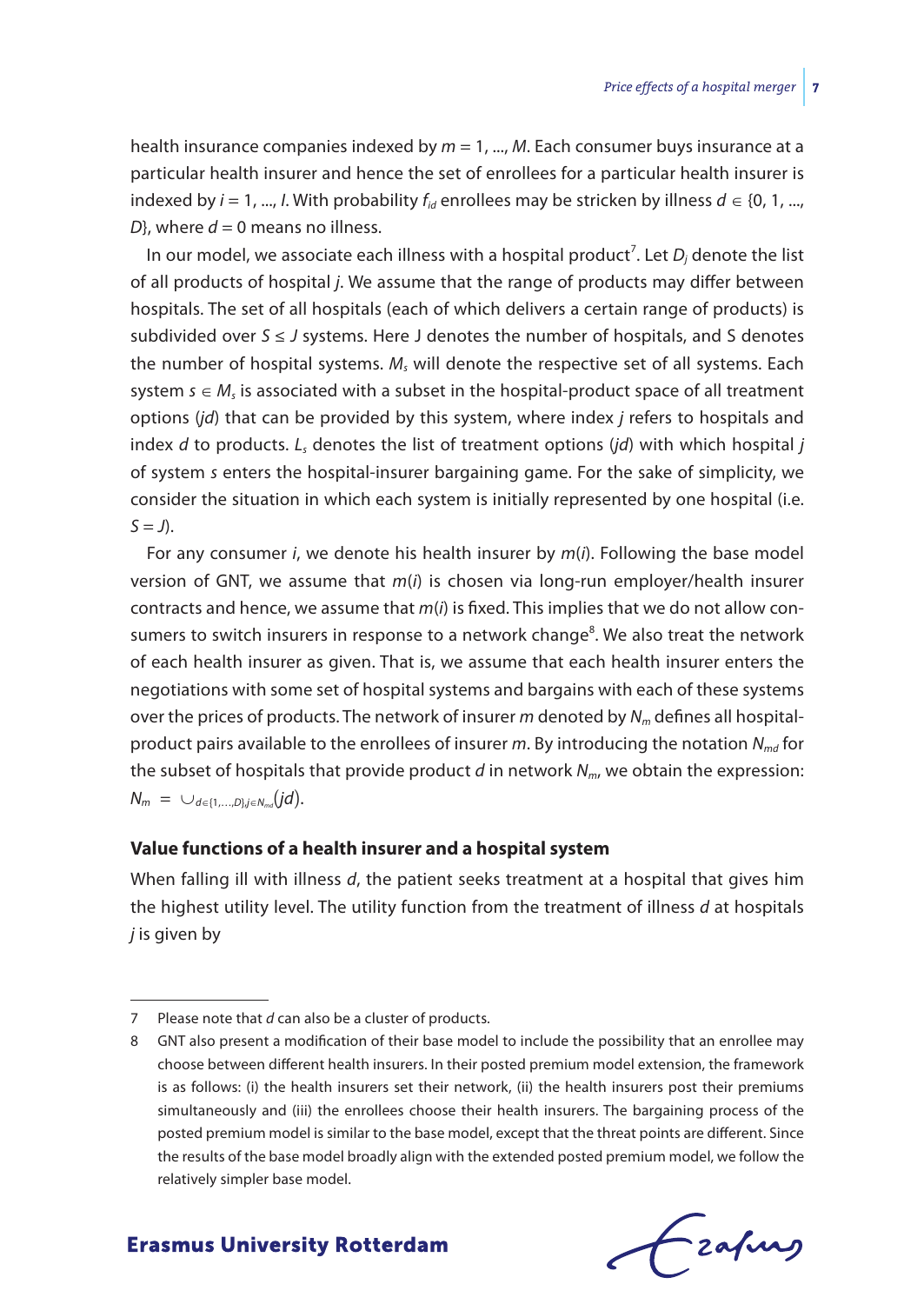$$
u_{ijd} = \beta \mathbf{x}_{ijd} + e_{ij} \tag{1}
$$

where  $\mathbf{x}_{\textit{lid}}$  is a vector of hospital and patient characteristics such as travel time, hospital quality, or other characteristics, β is the associated vector of parameters and *eij* is an i.i.d. error term that is distributed type 1 extreme value. We assume that getting treated at a hospital does not require an out-of-pocket payment from the patient (see below). The patient with illness *d* may visit any of the contracted hospitals that provide this treatment in the insurer's network or an outside option. Following GNT, we assume that the outside option is treatment at a hospital located outside the market. The outside option is denoted by  $j = 0$ , so that the associated characteristics are normalized:  $\mathbf{x}_{i0d} = 0$ .

Health insurer *m* provides its enrollees a set of treatment options at hospitals in its network  $N_m$ , where each option (*jd*)  $\in N_m$  listed in the insurance policy allows patients access to hospital *j* for treatment of disease *d*. Therefore, the utility function of enrollees introduced above results in the following expression for the probability that patient *i* with disease *d* chooses hospital *j*: *access to nospital j for tri*<br>*introduced above result*<br>*with disease d chooses l*<br>*S<sub>ijd</sub>*(*N<sub>m(i)</sub>*) =  $\frac{\delta_{ijd}}{\sum_{k \in [0, N_{mid}]}\delta_{ikd}}$ 

$$
S_{ijd}(N_{m(i)}) = \frac{\delta_{ijd}}{\sum_{k \in [0, N_{m(i,j]})} \delta_{ikd}}
$$
(2)

where  $\delta_{ijd} = \beta \mathbf{x}_{ijd}$ ,  $j \in \{0, N_{m(i),d}\}$ . The notation  $N_{m(i),d}$  denotes the subset of treatment options available to individual *i* enrolled at insurer *m* for treatment of illness *d*. Since the right hand side of equation (2) does not depend on prices and only includes product v*d,*  $s_{\text{iid}}(N_{\text{m(i)}}) = s_{\text{iid}}(N_{\text{m(i)},d}).$ 

It is important to note that GT and GNT differ in their position towards copayments. GT assumes that enrollees pay a premium to their insurer, which gets them access to the provider network without any additional payments, whereas GNT considers an extension in which they also model out-of-pocket payments (i.e. the negotiated base price multiplied by the coinsurance rate and the resource intensity of the illness). The GT model without copayments is in this respect similar to the GNT model with zero coinsurance rates. Because our empirical analysis focuses on the Netherlands and in the Netherlands, coinsurance as defined by GNT in the hospital sector is nonexistent<sup>9</sup>, we follow the approach of GT or, put differently, the approach of GNT with zero coinsurance rates. For our model this means that the utility from treatment does not depend on hospital prices and hence the resulting choice probabilities are also independent of product prices.

Frafing

<sup>9</sup> Also copayments are very limited. There is a yearly mandatory deductible that the patient pays when he starts using healthcare. However, the deductible is limited to a fixed amount. Since most hospital prices are higher than this amount, each patient receiving treatment at any hospital would generally pay the same deductible. Hence, deductibles are expected to hardly affect patient hospital choice.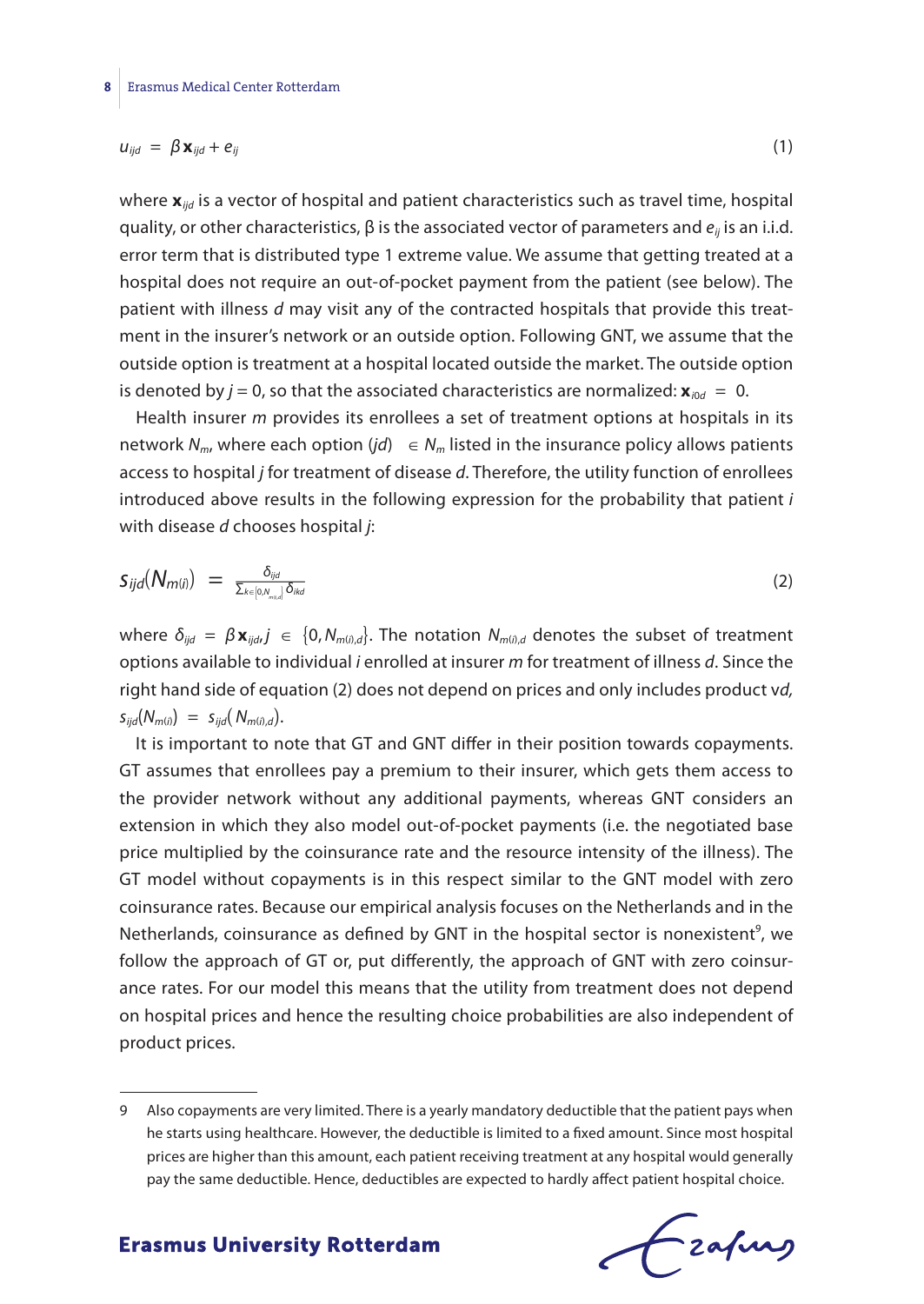The *ex ante* expected utility to patient *i* from network  $N_{m(i)}$  is then:

$$
w_i(N_{m(i)}) = \sum_{d=1}^D f_{id} \ln \left( \sum_{j \in \{0, N_{m(i,d)}\}} \exp \left( \delta_{ijd} \right) \right) \tag{3}
$$

Aggregating over the enrollees of insurer *m*, we obtain:

$$
W_m(N_m) = \sum_{i=1}^l 1\{m(i) = m\} w_i(N_m)
$$

Denoting the prices that insurer *m* pays to hospital *j* for treatment *d* by  $p_{mid}$ , we obtain the insurer's total cost as follows:

$$
TC_m(N_m, \mathbf{p}_m) = \sum_{i=1}^l \sum_{d=1}^D \{m(i) = m\} f_{id} \sum_{j \in \{0, N_m, i\}} p_{mjd} s_{ijd}(N_m)
$$
(4)

Following GNT, we assume that the health insurer is seeking to maximize the sum of the enrollee surplus (equal to *wi* - *premiumm* for each consumer) and the insurer's profit (equal to *premiumm* - *expected costm*(*i*) for each consumer) over all enrollees. Under this assumption, the value function of the health insurer is the difference between the *ex ante* expected utility of all the enrollees and the total payment to the hospitals treating these enrollees:

$$
V_m(N_m, \mathbf{p}_m) = W_m(N_m) - T C_m(N_m, \mathbf{p}_m)
$$
\n
$$
(5)
$$

Note that in GNT the health insurer acts as an agent for the employer and, thus, cares equally about both enrollee welfare and insurer profit<sup>10</sup>. With that, it is assumed that the incentives of health insurers and enrollees are perfectly aligned which implies that both terms in equation (5) will have equal weights<sup>11</sup>.

Substituting into this expression equations (3) and (4), and rearranging the terms, we derive the same expression in terms of prices and choice probabilities. Since both expected utility and the payment to the hospital are separable in products *d*, the total value function of a health insurer has an additive structure over the products. This can be seen as follows:

<sup>11</sup> If we assume stronger power on the enrollee or the health insurer side, we would have to impose a higher weight to the respective term (as discussed in Gowrisankaran et al., 2015 and Gaynor et al., 2015).



<sup>10</sup> This is also a reasonable assumption in the Netherlands, where the provision of basic insurance is subject to strict rules so that Dutch health insurers too not only care about profit maximization, but also enrollee welfare. Having originated from social insurance funds, some insurers even explicitly state that they continue to carry out social mission. See section 3 for more details.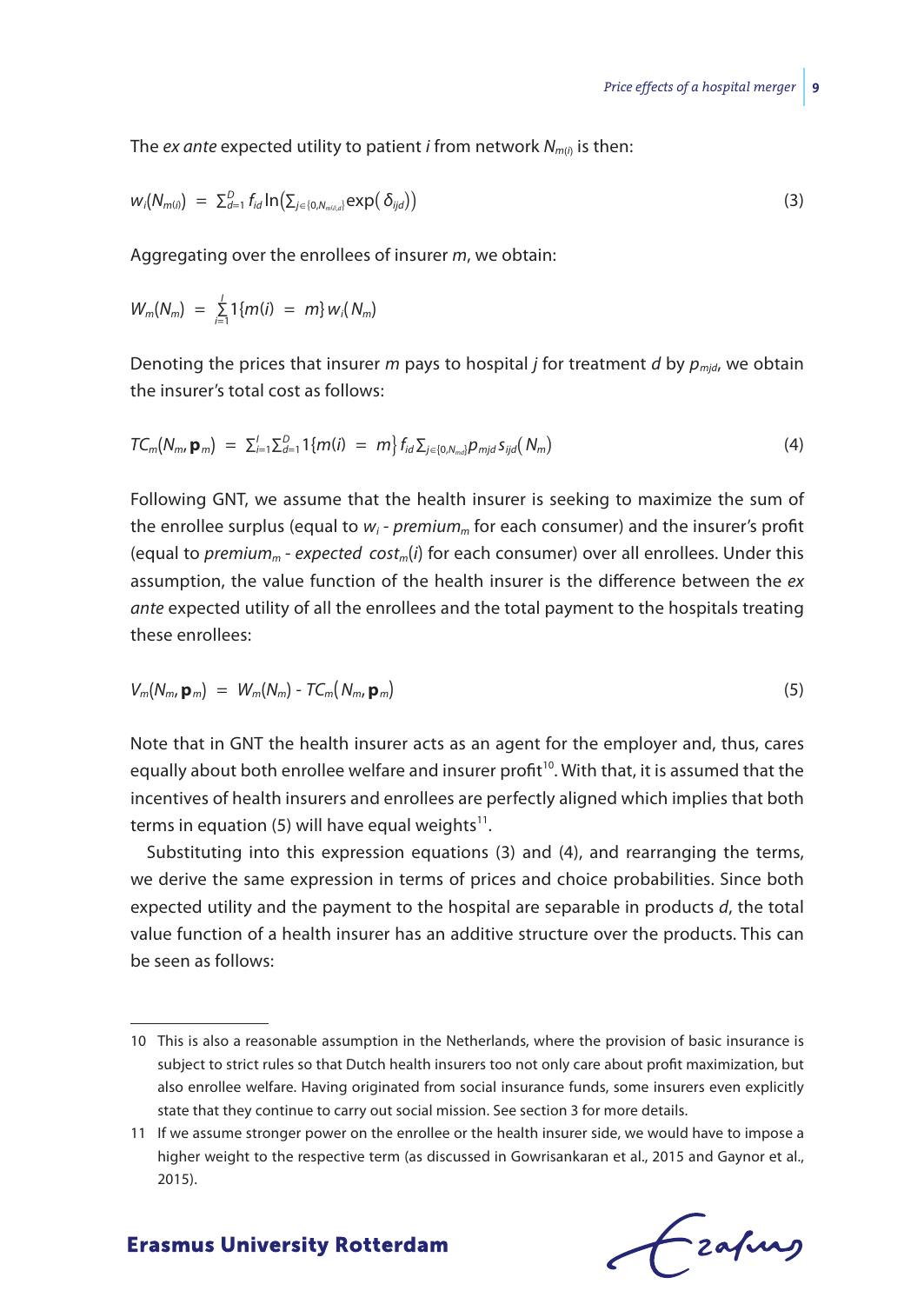$$
V_m(N_m, \mathbf{p}_m) = W_m(N_m) - TC_m(N_m, \mathbf{p}_m)
$$
  
\n
$$
= \sum_{i} 1\{m(i)\}
$$
  
\n
$$
= m\} \sum_{d} f_{id} \Big( ln \Big[ \sum_{j \in \{0, N_{md}\}} exp\Big( \delta_{ijd} \Big) \Big] - \sum_{j \in \{0, N_{md}\}} p_{mjd} s_{ijd}(N_m) \Big)
$$
  
\n
$$
= \sum_{d} \sum_{i} 1\{m(i) = m\} f_{id} \Big( ln \Big[ \sum_{j \in \{0, N_{md}\}} exp\Big( \delta_{ijd} \Big) \Big]
$$
  
\n
$$
- \sum_{j \in \{0, N_{md}\}} p_{mjd} s_{ijd}(N_m) \Big)
$$
  
\n
$$
= \sum_{d} W_{md}(N_{md}) - TC_{md}(N_{md}, \mathbf{p}_{md}) = \sum_{d} V_{md}(N_{md}, \mathbf{p}_{md})
$$

where  $\mathbf{p}_m$  is the price vector of all product prices negotiated by insurer *m*,  $\mathbf{p}_{md}$  denotes the subvector of product *d*'s prices,  $N_{md}$  is the subset of options for product *d*,  $W_{md}$  $(N_{md})$  =  $\Sigma_i$ 1 $\{m(i)~=~m\}$   $f_{id}$   $\ln[\Sigma_{j\in[0,N_{m d}]}{\sf exp}(\,\delta_{ijd})]$  and  $TC_{md}({\sf N}_{md}, {\sf p}_{md})~=~\Sigma_d \Sigma_i$  1 $\{m(i)~=~m\}$   $f_{id}$   $\Sigma_{j\in[0,N_{m d}]}$  $p_{mid} s_{ijd}(N_m)$ . Since the choice probabilities do not depend on product prices, the enrollee surplus from each product also does not depend on prices of other products.

Following GT and GNT, we assume profit maximizing hospitals, which is typical in the health economics literature, especially because numerous studies found that the behavior of for-profit and not-for-profit hospitals is similar<sup>12</sup>. The marginal cost of providing product *d* in hospital *j* for health insurer *m* can then be denoted by *mcmjd*:

$$
mc_{mjd} = \gamma v_{mjd} + \epsilon_{mjd} \tag{6}
$$

*where <i>ν mjd* denotes a fixed effect, *γ* is the associated parameter and ∈<sub>*mjd*</sub> is an error term. Because we assume that hospitals are maximizing their profits, we let each hospital system *s* maximize the total profits earned from the contracts with health insurers:

$$
\pi(M_s, N_m, \mathbf{p}_m) = \sum_{m \in M_s} \sum_{(j d) \in L_s} (p_{mjd} - m c_{mjd}) q_{mjd}(N_m)
$$
\n(7)

where  $q_{mid}$  denotes the production volumes of the hospitals under hospital-product system *s* and *mcmjd* is the marginal cost of treatment *d* at hospital *j* for enrollees of insurer

<sup>12</sup> In this article, we assume that hospitals are profit maximizers, but Lakdawalla and Philipson (2006) and Gaynor et al. (2015) have shown that output maximization can be incorporated in the standard hospital utility function in addition to profit maximization by using perceived marginal costs instead of actual marginal costs.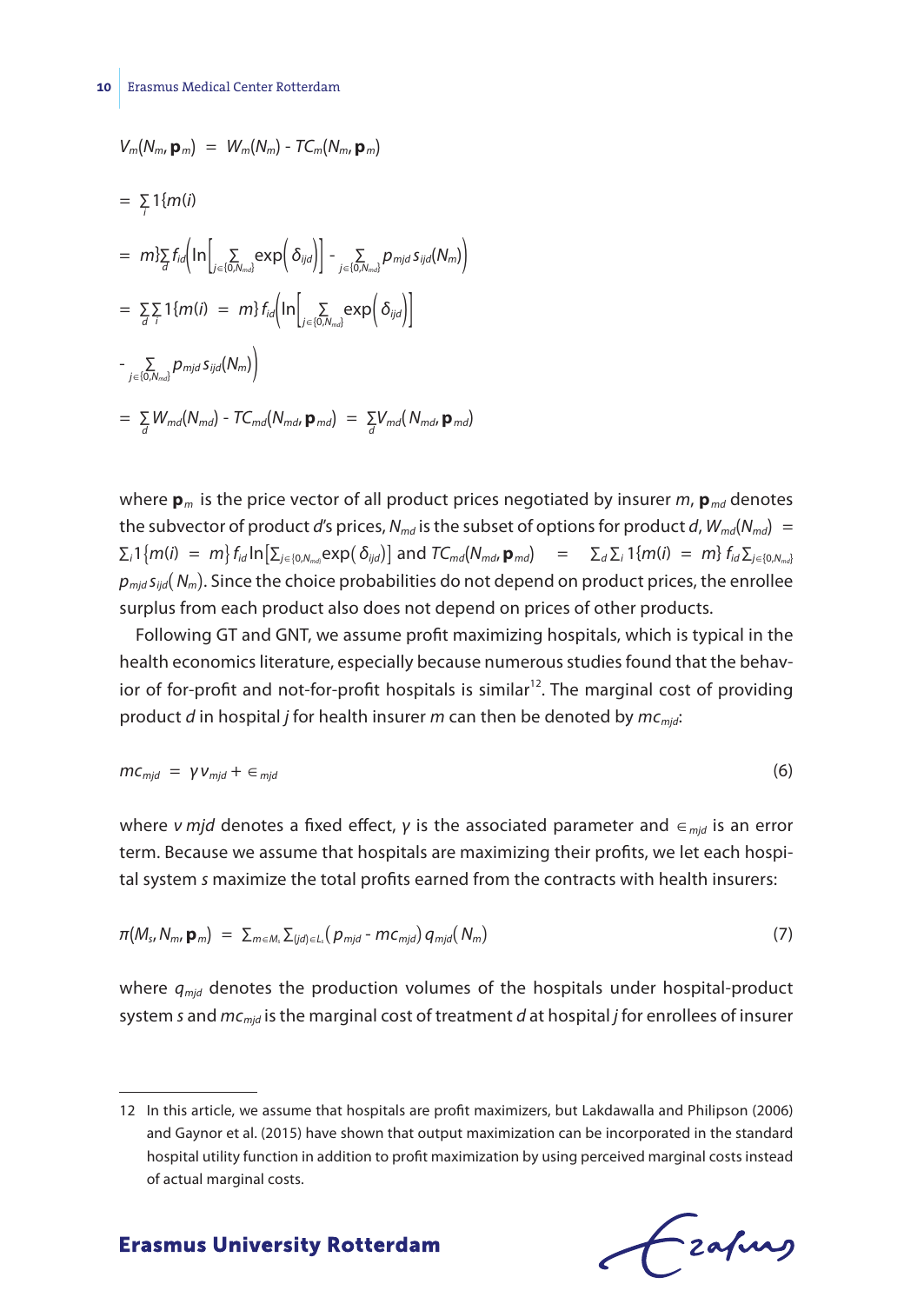m.<sup>13</sup> Because of our assumption on the consumer utility function, the volume delivered by the hospital system only depends on the set of treatment options included in the network and not on the prices of these options. The production quantities of hospital *j* are then expressed by:

$$
q_{\text{mjd}}(N_m) = \sum_i \{ m(i) = m \} f_{id} s_{ijd}(N_m)
$$
\n(8)

#### **Bargaining problem**

There are  $M \times S$  potential contracts. However, in our model, each contract specifies the prices of treatment options that are contracted by the insurer and the hospital system, and not the base prices of the hospitals that enter the system, as in the models by GT and GNT. Following GT and GNT, we assume that bargaining occurs under complete information about the characteristics of enrollees and hospitals and we consider the Nash Bargaining solution price vector that results from the maximization of the product of the exponentiated value functions of both parties from agreement, conditional on all other prices. Based on the theoretical contributions by Binmore et al. (1986), Horn and Wolinsky (1988) and Collard-Wexler et al. (2014), it is assumed that the prices of each contract are negotiated conditional on the prices of all other contracts and that the agents do not change their strategies when they observe the outcome of the contracts that have already been concluded. That is, if one negotiating pair fails, the other pairs will continue the negotiation process conditional on their initial assumptions regarding the pricing outcomes of the other pairs ('passive beliefs'). The introduction of these assumptions corresponds with the models that were developed in the recent literature on hospital-insurer negotiations (in particular, GT and GNT). Here, we additionally assume that both insurers and hospitals appoint their negotiating teams per product. Therefore, bargaining on one product occurs separately from other products.

Under these assumptions, the objective of the Nash bargaining problem of health insurer *m* and system *s* is as follows:

$$
NB^{m,s}(\mathbf{p}_{m,s}|\mathbf{p}_{m,s})
$$
  
= 
$$
\left(\sum_{d}\left[\sum_{(jd)\in L_s}q_{mjd}(N_m)(p_{mjd}-mc_{mjd})\right]\right)^{b_{sum}}
$$

$$
\times \left( \sum_{d} \left[ V_m(N_m, \mathbf{p}_m) - V_m(N_m \backslash L_s), \mathbf{p}_m) \right] \right)^{b_{m(s)}}
$$

<sup>13</sup> Marginal costs may differ between insurers, for example because of differences in administrative costs. If we assume, however, that marginal costs are the same over insurers, we could drop index *m* from the notation of marginal costs.

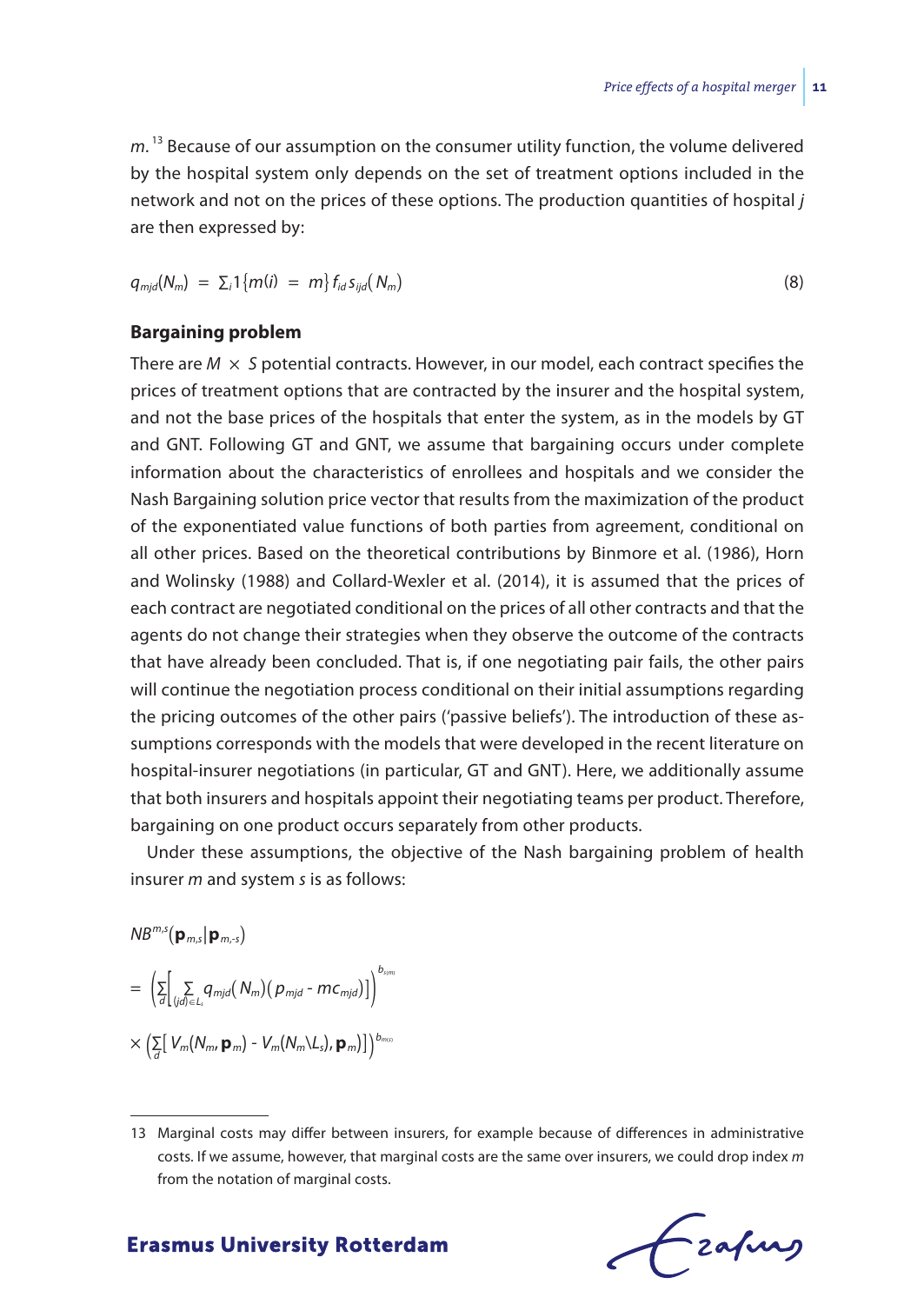where  $b_{\text{sym}}$  and  $b_{\text{rms}}$  are the bargaining weights of system *s* and health insurer *m* respectively. The weights characterize the bargaining abilities of both negotiating parties. They are normalized to sum up to one.  $\mathbf{p}_{m,s}$  and  $\mathbf{p}_{m-s}$  denote the insurer's prices of the treatment options at hospitals that participate in hospital system *s* and those that do not participate in the system, respectively.

The Nash equilibrium is a vector of prices that maximizes the Nash bargaining value specified above. Each price vector maximizes the value for the negotiating pair, conditional on the other prices:

$$
p_{mjd}^* = \underset{p_{mjd}}{\text{argmax}} N B^{m,s} (p_{mjd}, \mathbf{p}_{m,(jd)}^* | \mathbf{p}_{m,s}^*)
$$
(9)

The new notation  $\bm{{\mathsf{p}}}_{\textit{m,}\textit{-}\textit{(jd)}}^*$  denotes the equilibrium price vector consisting of all negotiated prices between insurer *m* and system *s* except for *pmjd*.

Although each team negotiates separately, different negotiating teams of the same agent would generally take into account the effect of their decisions on patient flows for other products of the same agent. However, as according to equation (2) patient flows are fully determined by the network structure (i.e., the set of treatment options) and not by prices, the decisions of different product teams of the same agent will not be dependent on each other. This can be seen as follows. Consider that hospital *j* negotiates with insurer *m* over the price of product *d*, conditional on the other prices. We partition the set of all diseases into  $\{D^{'},d,D^{''}\} = \{d_1, ..., d_D\}$ , where  $\{D^{'},d\}$  covers the subset of products with which hospital *j* enters the network of insurer *m* and *D''* covers the rest. Because *m*(*i*) is fixed, a hospital system that fails to reach agreement with a particular insurer regarding treatment option (*jd*) cannot capture any profit on this treatment option from the enrollees of this health insurer. Therefore, the disagreement outcome of the hospital system in negotiation over this treatment option will be zero. The payoff structure in bargaining between insurer *m* and hospital *j* over (*jd*) will then be:

$$
\begin{aligned}\nj_{\text{ggreen}}^d &= \pi_{jd}(N_{md}, \mathbf{p}_{md}) + \pi_{j,D}(N_{mD}, \mathbf{p}_{mD}) \\
j_{\text{disagree}}^d &= \pi_{jD}(N_{mD}, \mathbf{p}_{mD}) \\
m_{\text{ggreen}}^d &= V_{md}(N_{md}, \mathbf{p}_{md}) + V_{mD}(N_{mD}, \mathbf{p}_{mD}) + V_{mD}(N_{mD}, \mathbf{p}_{mD}) \\
m_{\text{disagree}}^d &= V_{md}(N_{md})\mathbf{j}, \mathbf{p}_{md}) + V_{mD}(N_{mD}, \mathbf{p}_{mD}) + V_{mD}(N_{mD}, \mathbf{p}_{mD})\n\end{aligned}
$$

This payoff structure implies that the difference between the agreement and disagreement payoffs in negotiations on any product *d* only depends on the part related to that  $p$  particular product. In particular,  $j_{agree}^d - j_{disagree}^d = \pi_{jd}(N_{md}$ ,  $p_{md}$ ) and  $m_{agree}^d - m_{disagree}^d = V_{md}$  $N_{md}$ ,  $\mathbf{p}_{md}$ ) -  $V_{md}(\mathbf{N}_{md})$ *j*,  $\mathbf{p}_{md}$ ). Hence, only these terms will be relevant for the derivation of the price *pmjd*. Note that bargaining over this price only occurs if the sum of the payoffs

Lzafurs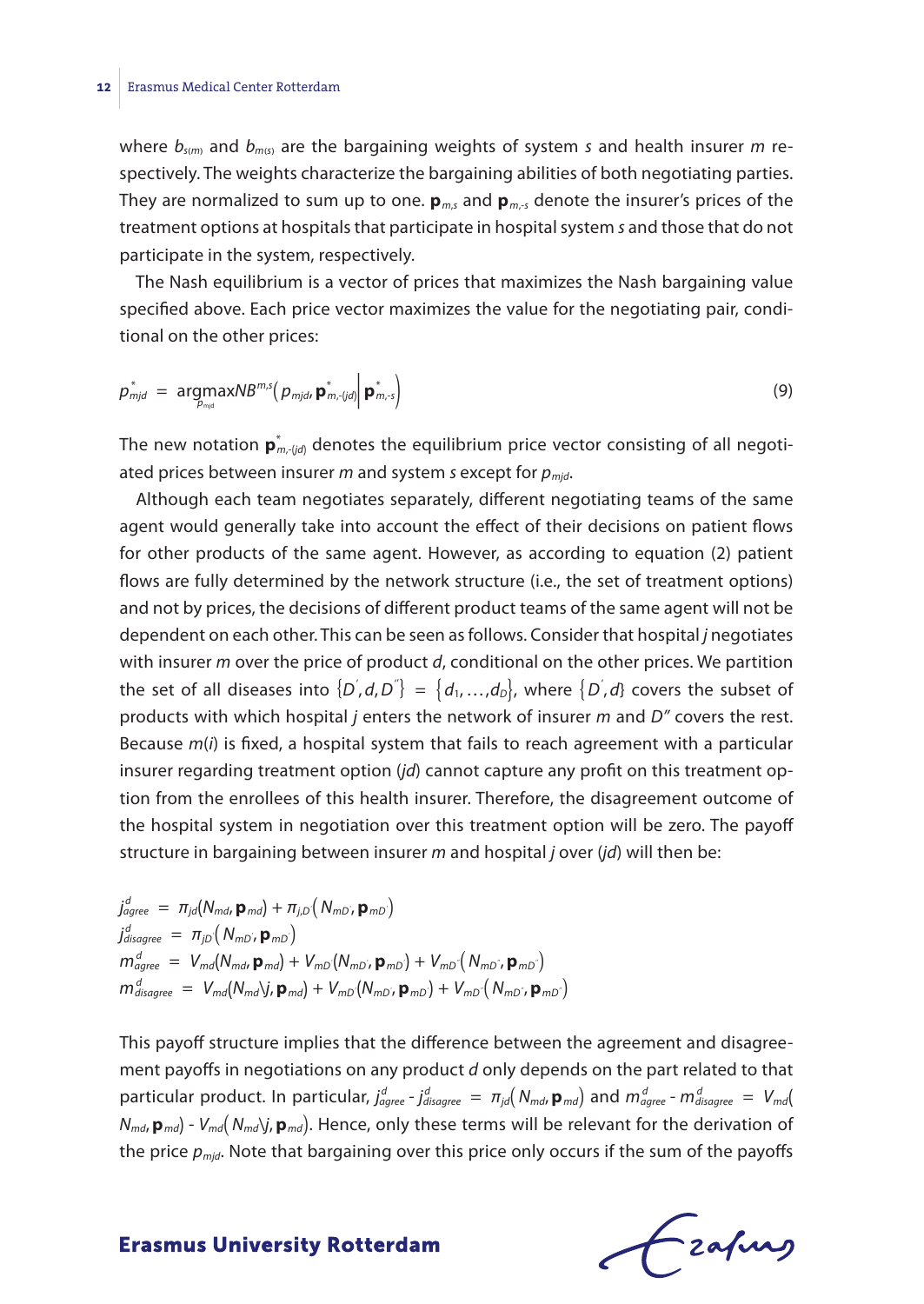is positive:  $j_{agree}^d$  -  $j_{disagree}^d$  +  $m_{agree}^d$  -  $m_{disagree}^d$  > 0, therefore each 'link' (*jd*) included in the network must satisfy:

$$
\pi_{jd}(N_{md}, \mathbf{p}_{md}) + V_{md}(N_{md}, \mathbf{p}_{md}) - V_{md}(N_{md}\mathbf{y}, \mathbf{p}_{md}) = W_{md}(N_{md}) - W_{md}(N_{md})
$$
\n
$$
q_{mjd}(N_{md}) - \sum_{l \neq j, l \in [0, N_{md}]} p_{mjd}(N_{md}) (q_{mld}(N_{md})') - q_{mld}(N_{md}) ) > 0
$$

Hence, hospital *j* will produce product *d* only if this condition is satisfied. The payoff structure outlined above leads to the following Nash bargaining problem with respect to *pmjd*:

$$
\underset{p_{\textit{m|d}}|N_{\textit{md}}\mathbf{p}_{m,j,d}}{\textit{max}}\left(\underset{d\textit{gfree}}{\textit{if}}-j_{\textit{disagree}}^d\right)^{b_{\textit{sim}}}\left(m_{\textit{agree}}^d-m_{\textit{disagree}}^d\right)^{b_{\textit{m|s|}}}
$$

where  $\mathbf{p}_{m \text{-} i,d}$  corresponds to the price vector of contract prices of hospitals other than *j* in the subset of treatments options  $N_{md}$ . The same type of Nash bargaining problem as described above is considered in GNT and GT, with the difference that their problem is formulated for a hospital's base price, keeping a product weight fixed in accordance to the disease weights of different diagnoses.

From the first order condition (FOC) of this problem, we derive the expression for product prices:

product prices:  
\n
$$
p_{mjd} = b_{s(m)} \frac{W_{md}(N_{md}) - W_{md}(N_{md})j)}{q_{mjd}} + b_{m(s)} m c_{mjd} + b_{s(m)} \sum_{k \neq j} \left[ p_{mkd} d_{md}^{jk} \right]
$$

 $j_{md}$   $d_{md}^{jk}$  =  $\frac{q_{md}(N_{md})\cdot q_{md}(N_{md})}{q_{md}}$ . The numerator of this ratio shows how many patients of insurer *m* with illness *d* will flow to hospital *k* if hospital *j* no longer treats this illness, and therefore  $d_{md}^{jk}$  defines the disease-specific diversion share of patients with illness *d* from hospital *j* to hospital *k*. A higher value of the diversion share suggests a higher degree of substitution between two hospitals in treating this illness.

The expression for *pmjd* suggests that a product price of a hospital is increasing in the hospital's marginal costs of this product, the product prices of other hospitals, and net value that the inclusion of treatment option (*jd*) brings to the insurer's network. In addition to these factors, negotiated prices also depend on the bargaining abilities/weights of the hospital and the insurer. Differences in these parameters can explain the presence of price differences between health insurers, hospital locations and hospital products.

#### **Merger analysis**

The merger analysis considered in our article adopts a method proposed by GT. The method by GT allows us to derive the expressions of product price changes in a closed form, which simplifies the price comparison across products and players.

Czafing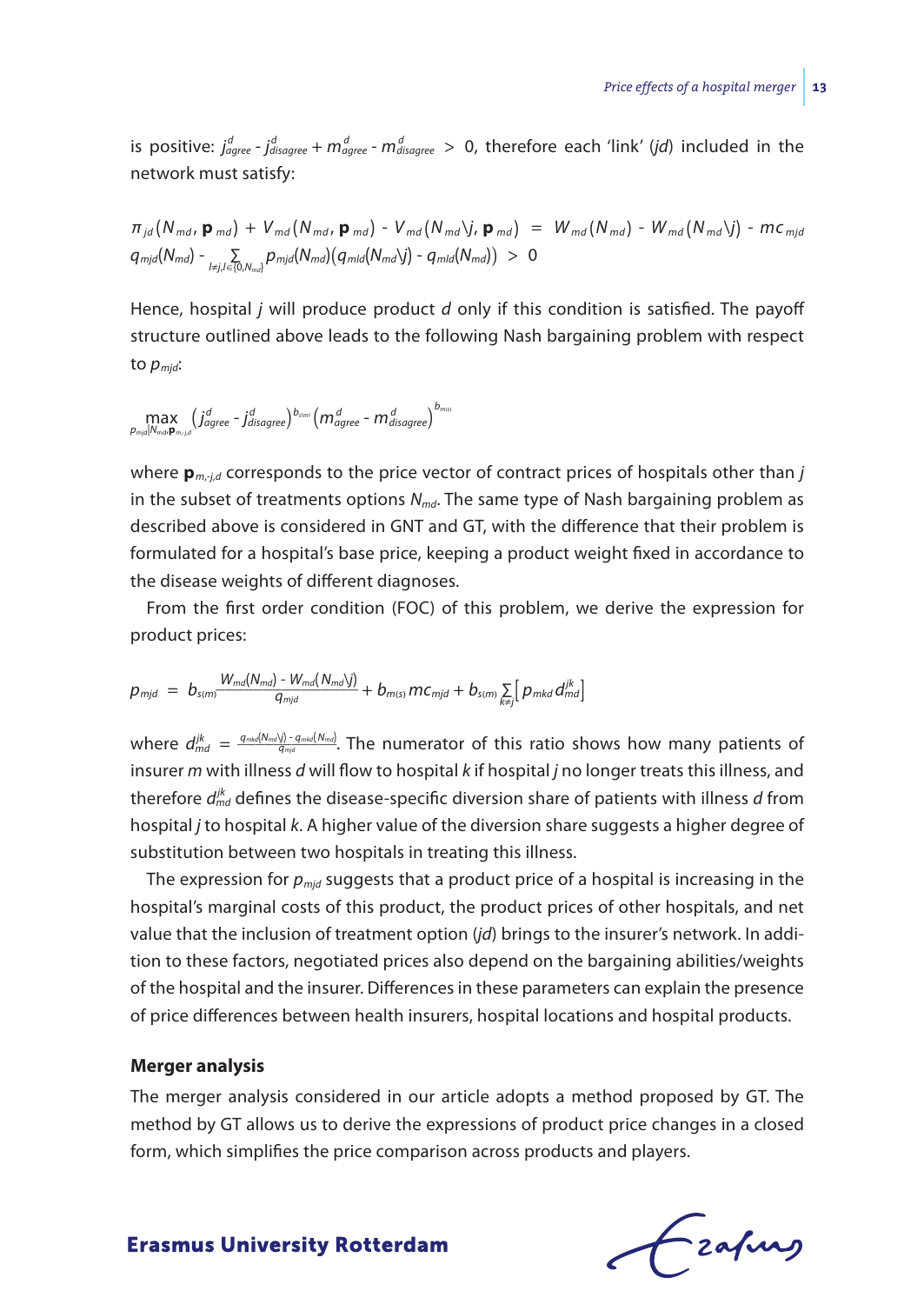#### **14** Erasmus Medical Center Rotterdam

GT consider two alternative approaches to model a hospital merger of hospitals *j* and *k*. In the first approach, it is assumed that after the merger, these hospitals still negotiate prices per hospital, but take into account the impact of disagreement on the flow of patients to each other. In the second approach it is assumed that hospitals negotiate jointly and will charge the same price after the merger. Because our empirical application deals with the situation in which hospitals continue to charge different prices after they merged, we follow the first approach. Please note that because in our model the patient flows of different products are independent of each other, the problem can be split and analyzed separately for each product.

Drawing from GT, we analyze the situation in which two hospitals that enter the same network are merging and consider the bargaining problem for product *d* after their merger has taken place (assuming that the network covers treatment options of *d* at both hospitals). If each of the merged hospitals negotiates its own price of the product, but accounts for the effect on the other's patient flow, we obtain the following expressions for the agreement and disagreement payoffs in the bargaining problem of hospital *j*:

$$
(j + k)^d_{agree} = [p_{mjd} - mc_{mjd}] q_{mjd}(N_{md}) + [p_{mkd} - mc_{mkd}] q_{mkd}(N_{md})
$$
  
\n
$$
(j + k)^d_{disagree} = [p_{mkd} - mc_{mkd}] q_{mkd}(N_{md})j)
$$
  
\n
$$
m^d_{agree} = W_{md}(N_{md}) - p_{mjd} q_{mjd}(N_{md}) - \sum_{l \neq j} p_{mld} q_{mjd}(N_{md})
$$
  
\n
$$
m^d_{disagree} = W_{md}(N_{md})j) - \sum_{l \neq j} p_{mld} q_{mld}(N_{md})j)
$$

Writing down the Nash bargaining solution for this game and transforming the FOC of this problem, we derive the price of hospital *j'*s product *d* after the merger,  $p_{\textit{mid}}^{(j+k)}$ , as follows:

follows:  
\n
$$
p_{mid}^{(j+k)} = b_{s(m)} \frac{W_{md}(N_{md}) - W_{md}(N_{md})j)}{q_{mid}} + b_{m(s)} m c_{mjd} + \frac{p_{mkd} d_{md}^{ik}}{q_{mjd}} + b_{s(m)} \sum_{i \neq j} \left[ p_{mld} d_{md}^{jl} \right]
$$

If we then take the difference between this price and the initial price level of hospital *j*, we obtain the expression for price change due to merger (given that the marginal costs are not affected by the merger):

$$
p_{mid}^{(j+k)} - p_{mid} = b_{m(s)}(p_{mkd} - mc_{mkd})d_{md}^{jk} \quad (10)
$$

The same type of derivations can be done for hospital *k*, with indices *k* and *j* changing places.

#### **Heterogeneous price effects of hospital mergers**

There are a few important conclusions that can be drawn from equation (10) with respect to the price effect of a hospital merger. The first important finding is that product

Czafurz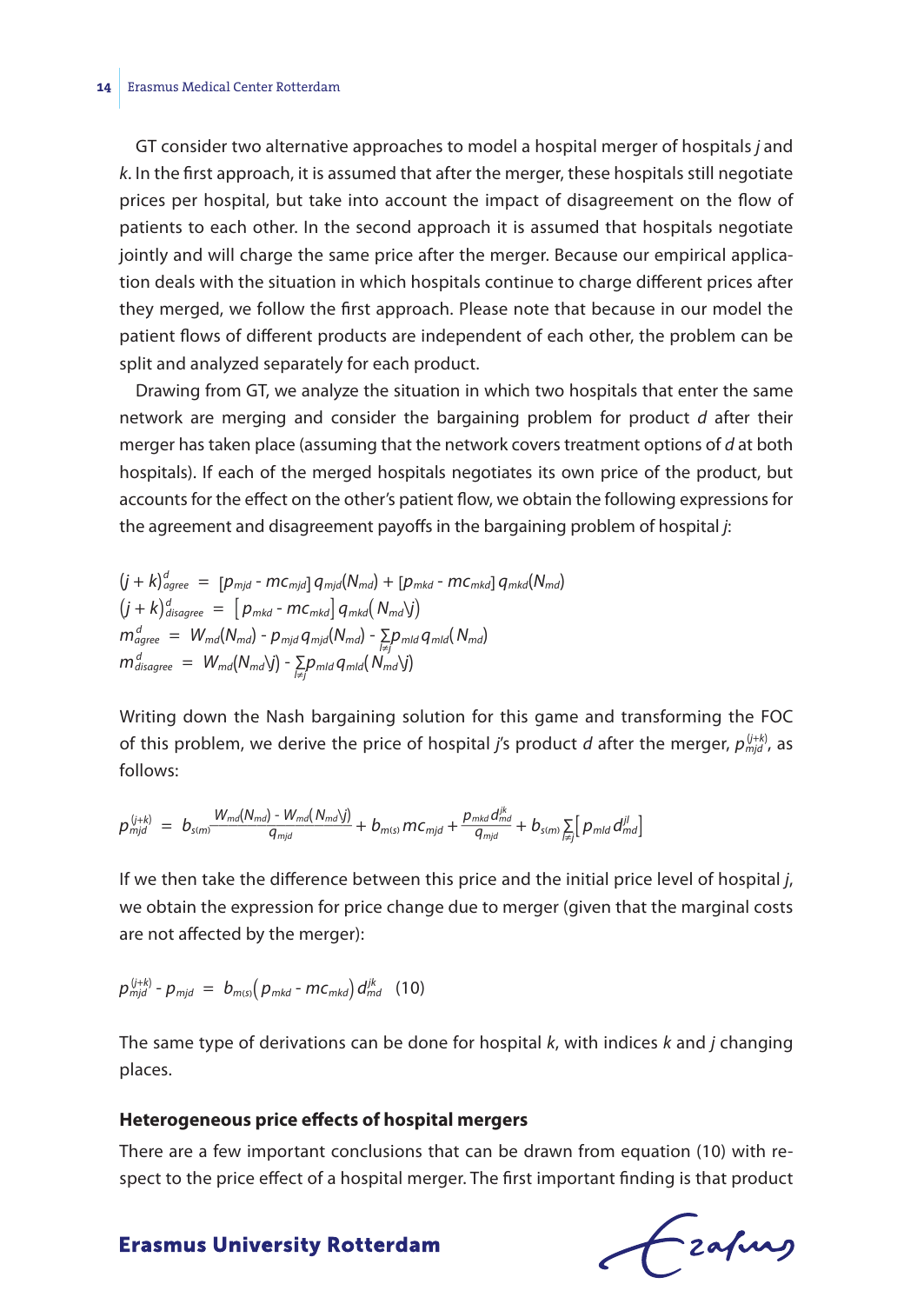*d*'s price change after the merger in each hospital is increasing in the diversion share between these hospitals. Since the diversion share reflects the degree of substitution between the hospitals, this result tells us that a merger will increase the product's price more if the hospitals that partner in the merger are close substitutes with respect to that product. Therefore, if substitution between hospitals is stronger for one product than for another product<sup>14</sup>, the price increase after the merger will be higher for the first product and hence hospital mergers may lead to heterogeneous price effects across different products and different locations.

The second most important conclusion that follows from our model is that, according to equation (10), the price change caused by merger is proportional to the difference between the price and the marginal cost of the other hospital (i.e. the merger partner). Therefore, these differences also contribute to explaining the heterogeneity of price changes after the merger for different products and locations. Merging with a hospital whose price of product *d* is higher, whereas the marginal cost are lower, would result in a greater price increase (other things being equal).

Finally, we observe, perhaps at first sight somewhat contra-intuitively, that a price increase caused by merger is proportional to the bargaining ability  $b_{m(s)}$  of the insurer. Thus, a health insurer with greater bargaining ability against hospital system *s* is confronted with a higher price increase after the merger. This result suggests that, although a greater relative bargaining ability of the insurer in comparison to hospitals provides the insurer with more leverage against these hospitals, this leverage advantage is reduced after the merger of the hospitals.

#### **3. THE DUTCH HOSPITAL MARKET**

In this article, we estimate the price changes of a merger between two Dutch hospitals. From the viewpoint of the bilateral bargaining model, the current Dutch healthcare system bears important similarities with the US healthcare system. In recent decades, the Netherlands, like several other OECD countries, has embraced a market-oriented approach to healthcare. After decades of strict governmental supply-side regulation, the Dutch healthcare system is currently undergoing a transition towards regulated (or 'managed') competition (Van de Ven & Schut, 2009; 2008; Schut & Van de Ven, 2005). The main goal of the market-oriented healthcare reforms is to increase the efficiency of the

<sup>14</sup> The substitution rates may differ across products, for example, because for some hospital products patients' willingness to travel might be higher, there is more intense competition with nearby hospitals over those products or the transparency of different product markets differs.

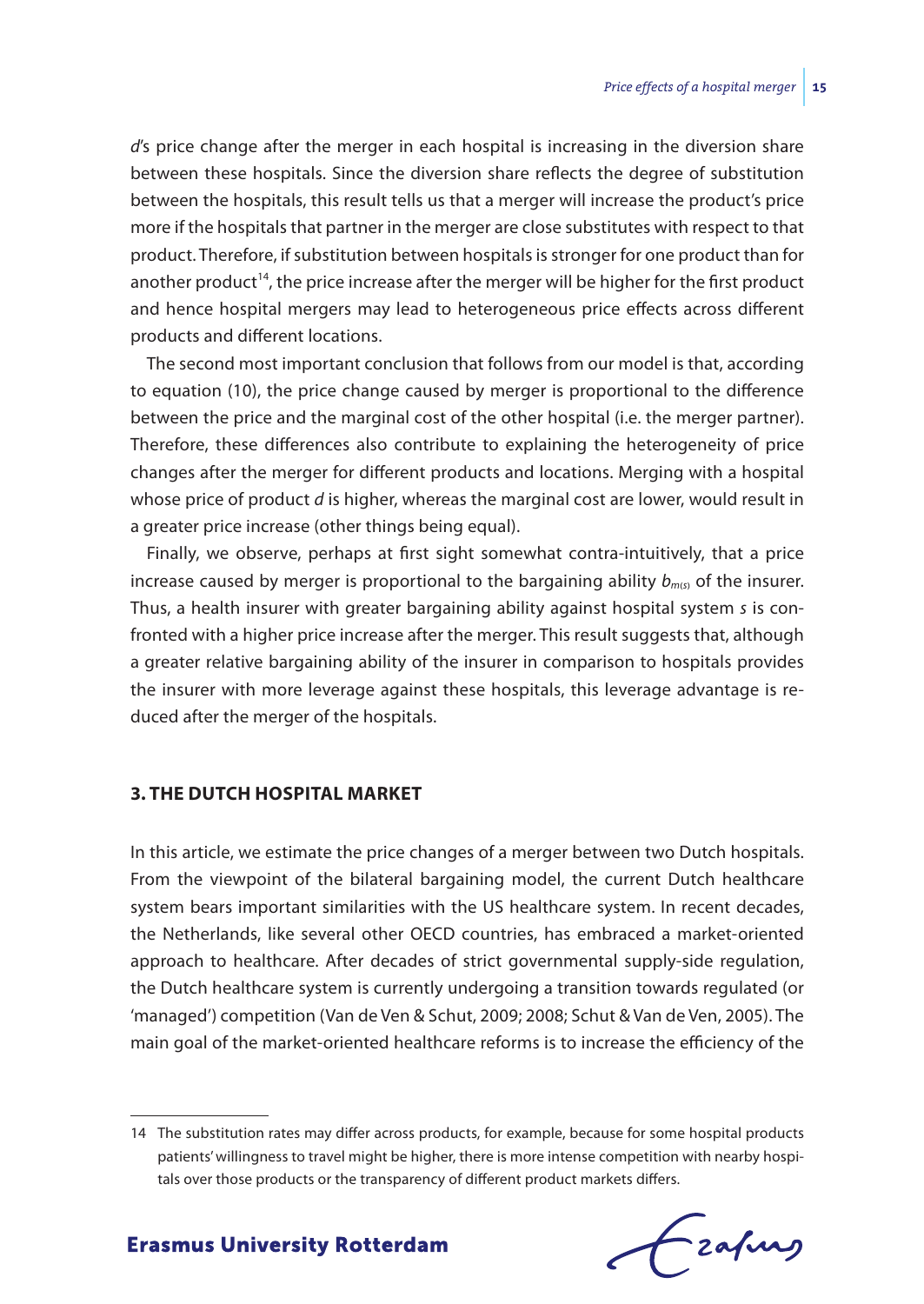system and its responsiveness to patients' needs, whereas maintaining universal access to care (Schut & Van de Ven, 2005).

Of particular importance to this article are the introduction of the Health Insurance Act (HIA) in 2006 and the introduction of hospital-insurer bargaining in 2005. Under the HIA, all Dutch citizens are obliged to buy standardized individual basic health insurance from a private insurer. The standardized basic benefits package specified in the HIA is fairly comprehensive and includes hospital care, GP services, prescription drugs and maternity care. Having bought an insurance policy, the enrollee gets access to all hospitals of the contracted network without co-payments. As described in section 2, there is an annual deductible per adult individual, although most hospital product prices are higher than the fixed amount that is set by the deductible<sup>15</sup> and hence the deductible does not play a role in patients' hospital choices. Dutch health insurers are furthermore required to offer all applicants standardized coverage at a community-rated premium, the insurers have to offer all basic health insurance policies to all applicants (i.e. a guaranteed issue requirement) and consumers are free to choose their health insurer during an annual enrolment period. Risk equalization across insurers takes place to ensure a level playing field for health insurers and to prevent risk selection. The insurers' market shares are relatively stable $^{16}$ .

In 2005, a product classification system for hospital and medical specialist care was introduced. Each activity and/or service provided by a hospital, including outpatient care, which is associated with a patient's demand for care, is referred to as a Diagnosis and Treatment Combination  $(DTC)^{17}$ . Following the introduction of the DTC system, the scope for free negotiations of prices between hospitals and health insurance companies has gradually increased from 10% of hospital revenue in 2005, to 20% in 2008, to 34% in 2009 and to 70% in 2012. For the remaining part, hospital prices are still regulated. For products and services included in the free-pricing segment, each hospital typically renegotiates the terms of its contracts with health insurers on an annual basis. Dutch health insurers are allowed to engage in selective contracting with healthcare providers. As explained in section 2, there are several cases in which the insurer contracts only a subset of treatments in hospitals.

Frahing

<sup>15</sup> Just 11% of all patients received treatments that cost less than 165 euro in 2011. The prices of the products that we consider in our article all exceed the deductible during the study period.

<sup>16</sup> For example, the switching rate between health insurance companies in the Netherlands was 6% in 2012.

<sup>17</sup> The DTC system is based on the concept of Diagnosis-Related Groups but constitutes a newly developed classification system. The Dutch system originally contained 29,000 DTCs. In 2007, a project was initiated to decrease the number of DTCs to about 3,000. This was known as the 'DOT revision' and was implemented in January 2012.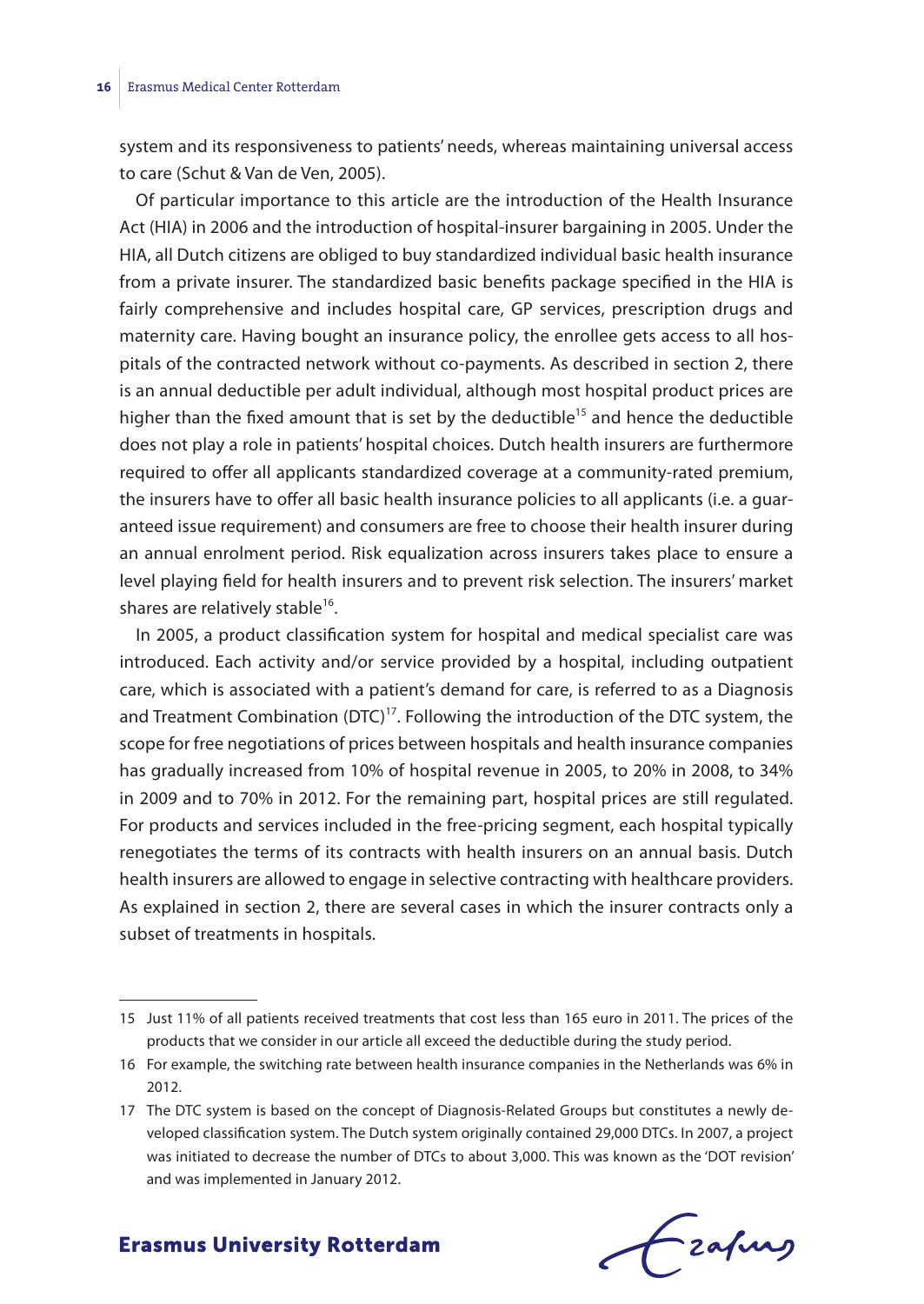The two-stage model that underlies the bargaining theory developed above reflects how Dutch health insurers and hospitals negotiate over the products in the free-pricing segment: consumers buy health insurance from health insurers and health insurers bargain and contract with hospitals on behalf of those that they insure. In the early years of the reform selective contracting was limitedly used, but over the years, the number of health insurers offering contracts with restricted provider networks has increased. Furthermore, the available evidence on the nature of hospital-insurer negotiations in the Netherlands suggests that until 2012, hospital-insurer bargaining focused on price, rather than on quality of volume of care (Ruwaard et al., 2014; Meijer et al., 2010; NZa, 2009). The introduction of the HIA has led to strong price competition between health insurers and health insurers have put increasing pressure on hospitals to charge lower prices (Schut & Van de Ven, 2011). It seems as if the threat of selective contracting, rather than its actual use, may already have had an impact on hospital-insurer bargaining.

### **4. THE MERGER**

Dutch local and regional hospital markets are highly concentrated<sup>18</sup> and mergers represent the largest change in the Dutch hospital industry nowadays as no hospitals have entered or exited the market since 2005. Between 2005 and 2012, 17 mergers involving 34 hospitals were cleared by the Authority for Consumers and Markets (ACM)<sup>19</sup> (www. acm.nl), among which the merger that we study in this article. All mergers took place between neighboring hospitals.

The merger that we study was consummated in year *t* (which was between 2005 and 2012). The merger was notified to the ACM prior to taking place<sup>20</sup>. Following the notification, the ACM carried out a general review of the proposed merger in which they made prospective inferences regarding the expected anticompetitive effects of the

# frafing

<sup>18</sup> In 2006, the average HHI of Dutch hospitals equaled 2.350 (Halbersma et al., 2010) and since then no hospitals entered or exited the hospital market. Only mergers have decreased the number of hospitals.

<sup>19</sup> The Authority for Consumers and Markets is the Dutch antitrust agency. The legal predecessor of the Authority for Consumers and Markets, the Netherlands Competition Authority, has carried out the review of some of these mergers. For reasons of clarity, however, we ascribe the decisions made by the Netherlands Competition Authority to its legal successor, which has been in charge since April 1, 2013: the Authority for Consumers and Markets.

<sup>20</sup> According to most antitrust laws, mergers must be reported to an antitrust authority prior to consummation (see 15 USC §18A for the US and the competition laws of the EU Member States or EC: 2004 for the European Union's rules on prior merger notification). The Dutch antitrust law is no exception (Mededingingswet, section 37.2).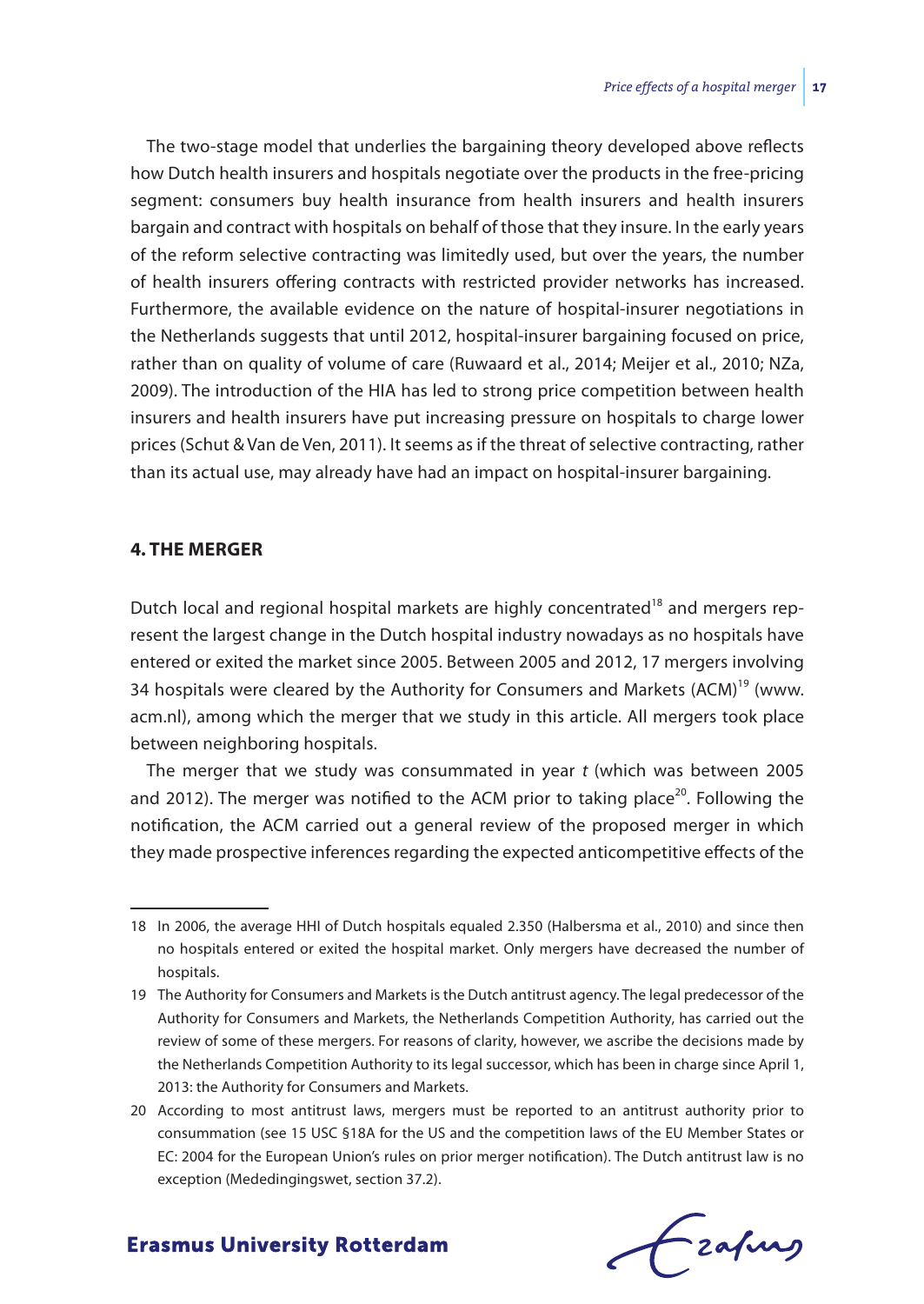merger on the market. In the Netherlands, a merger requires a license when there is reason to assume that 'a dominant position that appreciably restricts competition on the Dutch market or a part thereof could arise or be strengthened as a result of the said concentration' (Mededingingswet, Section 37.2). The merger that we study did not require a license and was cleared after the first general review. The decision to clear the merger evoked critical appraisal by health economists, however, who argued that the prospective merger analysis by the antitrust authority had been lacking and that it was likely that the merger had created a dominant position for the two hospitals involved (Varkevisser & Schut, 2008). Hence, this merger seems to be on the enforcement margin, making it an interesting case for further retrospective studies.

#### **The locations**

The merger involved a general acute care hospital (hospital M1) and a neighboring general acute care hospital that also provides tertiary hospital care (hospital M2). Hospital M1 is located in an isolated geographical area, whereas hospital M2 is located in a more densely populated region with several other hospitals nearby. The distance between hospitals M1 and M2 is about 50 kilometers<sup>21</sup>. According to the ACM, the merging hospitals were subject to competition from five other hospitals before the merger took place. Prior to the merger, hospital M2 was the largest competitor to hospital M1 and therefore posed a major constraint on hospital M1's prices, whereas hospital M2 had multiple competitors. After the merger, hospital M1 was expected to experience competitive pressure from only one rival hospital, whereas hospital M2 was expected to experience notable competitive pressure from five other hospitals<sup>22</sup>. The differences in competitive pressure in the markets of hospitals M1 and M2 may result in heterogeneous price effects of the merger (see section 2). To find out whether the merging hospitals exploited this opportunity, we disaggregated the merger effect for each of the two merging hospital locations.

#### **The products**

In this article, we estimated the impact of the merger in three separate product markets that jointly make up 47.5 percent of the merged hospital's turnover in the segment for which Dutch insurers and hospitals were allowed to freely negotiate prices at the time of the merger. We looked at hip replacements, knee replacements and cataract surgery. Most hospitals provide these services. In year *t*, 95% of all Dutch hospitals (n=97) and

- zafung

<sup>21</sup> 1 kilometer is approximately 0.621 miles

<sup>22</sup> None of these rivals provides tertiary hospital care.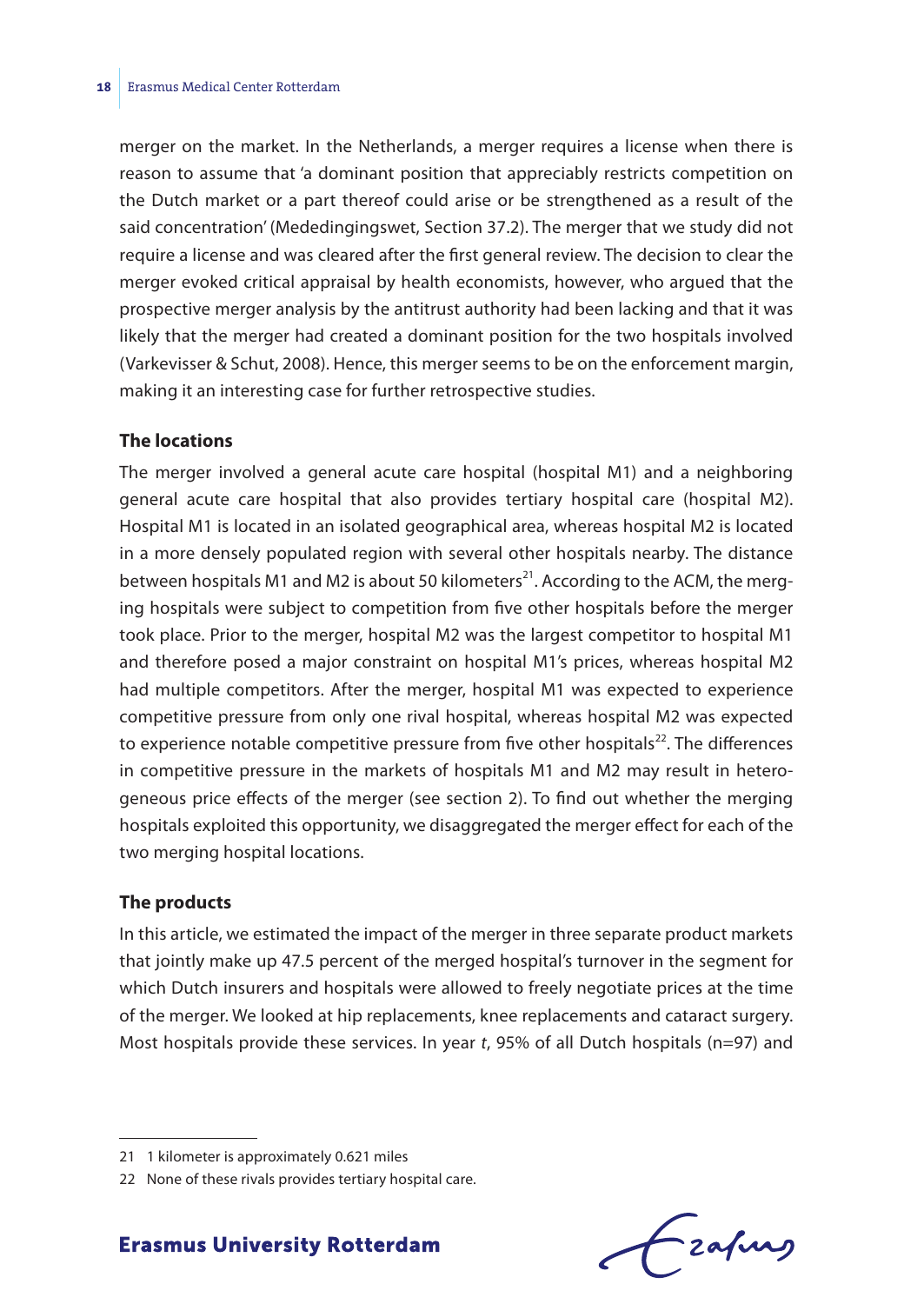|                             |               | Hip replacements<br>Knee replacements |           |               | Cataract surgery |               |
|-----------------------------|---------------|---------------------------------------|-----------|---------------|------------------|---------------|
|                             | $t - 1$       | $t+1$                                 | $t - 1$   | $t+1$         | $t - 1$          | $t+1$         |
| Panel A. Hospital M1        |               |                                       |           |               |                  |               |
| Volume                      | 174           | 175                                   | 223       | 293           | 387              | 361           |
| Gender (% male)             | 0.28          | 0.38                                  | 0.34      | 0.43          | 0.38             | 0.35          |
| Patients' average age       | 68            | 68                                    | 64        | 56            | 72               | 73            |
| Patients' average SES score | 0.05          | $-0.14$                               | 0.15      | $\Omega$      | 0.09             | $-0.06$       |
| Panel B. Hospital M2        |               |                                       |           |               |                  |               |
| Volume                      | 390           | 511                                   | 271       | 299           | 2144             | 2113          |
| Gender (% male)             | 0.34          | 0.35                                  | 0.34      | 0.32          | 0.41             | 0.40          |
| Patients' average age       | 68            | 70                                    | 69        | 69            | 72               | 73            |
| Patients' average SES score | 0.31          | 0.42                                  | 0.39      | 0.48          | 0.35             | 0.42          |
| Panel C. Rival 1            |               |                                       |           |               |                  |               |
| Volume                      | 165           | 154                                   | 164       | 135           | 1026             | 1045          |
| Gender (% male)             | 0.27          | 0.36                                  | 0.27      | 0.29          | 0.41             | 0.37          |
| Patients' average age       | 70            | 71                                    | 71        | 69            | 75               | 75            |
| Patients' average SES score | $-0.22$       | $-0.05$                               | $-0.06$   | $-0.09$       | $-0.09$          | $-0.02$       |
| Panel D. Rival 2            |               |                                       |           |               |                  |               |
| Volume                      | 237           | 195                                   | 162       | 162           | 881              | 1088          |
| Gender (% male)             | 0.32          | 0.34                                  | 0.32      | 0.38          | 0.43             | 0.41          |
| Patients' average age       | 70            | 68                                    | 68        | 68            | 73               | 72            |
| Patients' average SES score | 0.15          | 0.12                                  | 0.15      | 0.28          | 0.22             | 0.26          |
| Panel E. Rival 3            |               |                                       |           |               |                  |               |
| Volume                      | 136           | 114                                   | 146       | 118           | 650              | 972           |
| Gender (% male)             | 0.34          | 0.28                                  | 0.40      | 0.29          | 0.38             | 0.42          |
| Patients' average age       | 70            | 62                                    | 70        | 70            | 75               | 74            |
| Patients' average SES score | $-0.83$       | $-0.88$                               | $-0.76$   | $-0.69$       | $-1.01$          | $-0.96$       |
| Panel F. Rival 4            |               |                                       |           |               |                  |               |
| Volume                      | 169           | 155                                   | 101       | 151           | 855              | 763           |
| Gender (% male)             | 0.34          | 0.26                                  | 0.38      | 0.35          | 0.43             | 0.44          |
| Patients' average age       | 69            | 73                                    | 70        | 71            | 75               | 75            |
| Patients' average SES score | 0.24          | 0.46                                  | 0.09      | 0.36          | 0.17             | 0.4           |
| Panel G. Other hospitals    |               |                                       |           |               |                  |               |
| Volume                      | 231 (14)      | 234 (15)                              | 196 (12)  | 199 (12)      | 1590 (146)       | 1545 (137)    |
| Gender (% male)             | 0.33          | 0.34                                  | 0.32      | 0.33          | 0.39             | 0.41          |
| Patients' average age       | 69 (0.37)     | 69 (0.25)                             | 69 (0.27) | 69 (0.26)     | 73 (0.32)        | 73 (0.29)     |
| Patients' average SES score | $-0.04(0.05)$ | $-0.18(0.08)$                         | 0(0.05)   | $-0.11(0.07)$ | 0.01(0.05)       | $-0.09(0.07)$ |

#### **Table 1.** Descriptive statistics

*Notes:* The standard errors are in parentheses. We excluded all hospitals that had more than 15% missing prices for either hip or knee replacements or cataract surgeries in the period *t*-2 to *t*+2. The fifth rival hospital was therefore excluded from this analysis. Panel G displays the descriptive statistics of the hospitals other than hospitals M1, M2 and the rival hospitals. Within panel G, 51 hospitals performed hip replacements, 56 hospitals performed knee replacements and 57 hospitals performed cataract surgeries. The rows on volume only report cases which have a valid gender, age and SES-score.

# Grafing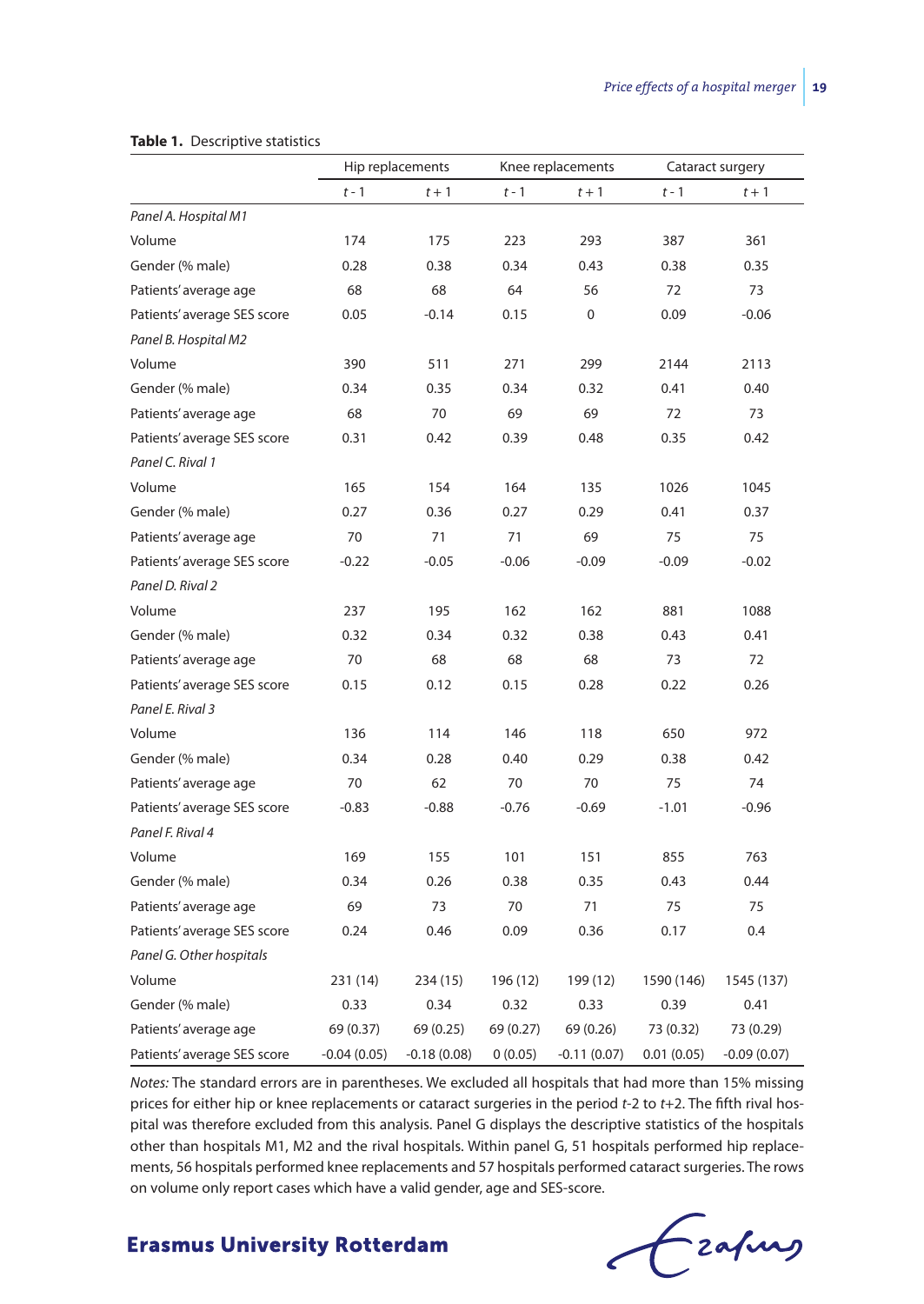2.7% of all Dutch Independent Treatment Centers (ITCs)<sup>23</sup> (n=73) provided hip replacements, 95% (hospitals) and 7% (ITCs) provided knee replacements and 96% (hospitals) and 15% (ITCs) provided cataract surgery. These products were also provided by hospitals M1 and M2 and all five rivals in year *t*. At time of the merger, there were no ITCs in the regional market that offered any of the hospital products considered. Table 1 presents descriptive statistics on the patients for each product in hospitals M1 and M2 and four rivals<sup>24</sup> before and after the merger.

After merger, the hospitals had an opportunity to concentrate care in one of the two hospital locations. This does not seem to have occurred, however. Even though it follows from table 1 that hospital M2 provided many more hip replacements in year *t*+1 than in *t*-1, the provision of hip replacements in hospital M1 did not change significantly. The hospitals therefore do not seem to have concentrated care in hospital M2 after the merger. Rather, it seems that hospital M2 is, post-merger, better able to attract patients in need of hip replacements because the number of hip replacements performed in rival hospitals decreased slightly whereas the total number of patients in the market did not change significantly.

In hospital M1, the average age of patients undergoing knee replacements dropped between *t*-1 and *t*+1. Again, this does not seem to be an attempt to change patient flows in the merged hospitals, as the mean age of patients undergoing knee replacement surgery in hospital M2 did not change. However, according to hospital M1's website, the hospital has been testing out an innovative procedure for knee replacements since year *t* for which only patients under 60 years old are eligible. This is likely unrelated to the merger, but could potentially explain the decrease in the patients' average age observed in the data.

Frahing

<sup>23</sup> ITCs are comparable to freestanding Ambulatory Surgery Centers (ASCs) that operate in the US and UK healthcare markets (see e.g. Gaynor & Town, 2012; Carey et al., 2011). Independent Treatment Centers (ITCs) are typically much smaller than general hospitals and only compete on a narrow range of specialties. Their market share is relatively small, but their influence has increased because they usually offer elective care treatments, focus on the free-pricing segment and have rapidly grown in number and size (NZa, 2012; 2009). The joint market share of all ITCs increased from 1.5 percent (2005) to 4 percent (2007) of the free-pricing segment's total returns (NZa, 2009) and from 1 percent (2007) to 2.3 per cent (2010) of total medical specialist care (NZa, 2012).

<sup>24</sup> We excluded all hospitals that had more than 15% missing prices for either hip or knee replacements or cataract surgeries in the period *t*-2 to *t*+2. The fifth rival hospital was therefore excluded from the analysis. See section 5 for more information on the exclusion criteria.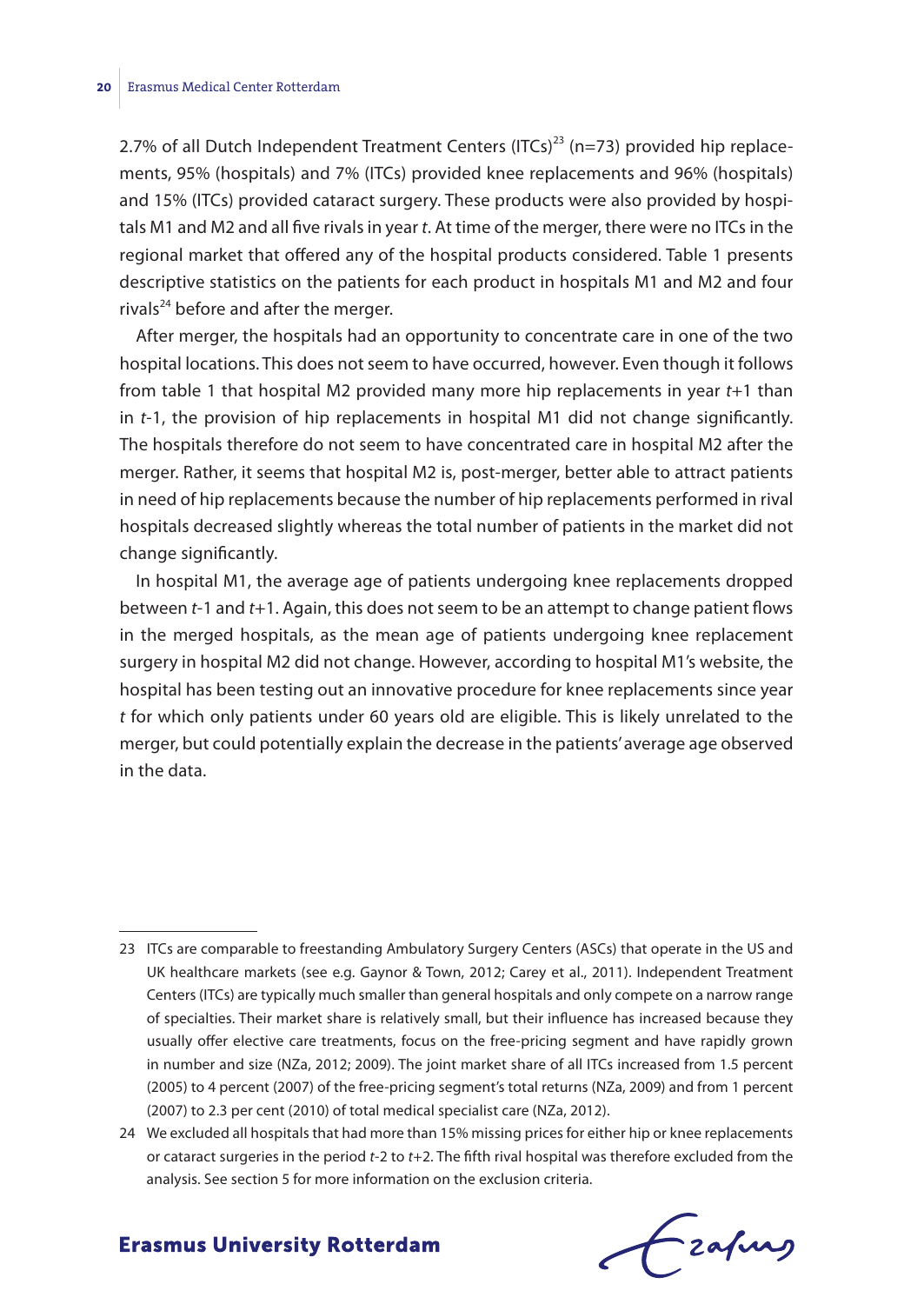#### **The health insurers**

At the time of the merger, at least five health insurers were active in the region<sup>25</sup>. Four of these were independent health insurers, whereas the fifth was in fact a joint purchasing organization representing the majority of smaller health insurers. For reasons of clarity, we will henceforth treat this purchasing entity as a health insurer. All five health insurers are active on the national insurance market. According to table 1, the volume of patients has not changed significantly across hospitals, indicating that health insurers did not shift enrollees away from the merged hospitals to rival hospitals in *t*+1.

Table 2 shows the insurers' market share for each product and for each hospital in years *t*-1 and *t*+1. The market shares have not changed significantly over the years. Although insurer 1 has the largest market share per product per hospital (its market share ranges from 61% to 84%) it is not the largest health insurer nationally<sup>26</sup>. Regional market shares reflect the continuing effect of the former regional legal monopoly positions of local health insurers (a policy that was abolished in 1992) (Halbersma et al., 2010).

|                      | Market share<br>insurer 1 |         | Market share<br>insurer 2 |         | Market share<br>insurer 3 |         | Market share<br>insurer 4 |         | Market share<br>insurer 5 |         |
|----------------------|---------------------------|---------|---------------------------|---------|---------------------------|---------|---------------------------|---------|---------------------------|---------|
|                      | $t-1$                     | $t + 1$ | $t-1$                     | $t + 1$ | $t-1$                     | $t + 1$ | $t-1$                     | $t + 1$ | $t - 1$                   | $t + 1$ |
| Panel A. Hospital M1 |                           |         |                           |         |                           |         |                           |         |                           |         |
| Hip replacements     | 0.76                      | 0.74    | 0.05                      | 0.04    | 0.09                      | 0.13    | 0.05                      | 0.02    | 0.05                      | 0.07    |
| Knee replacements    | 0.69                      | 0.61    | 0.05                      | 0.06    | 0.16                      | 0.20    | 0.06                      | 0.08    | 0.05                      | 0.06    |
| Cataract surgery     | 0.84                      | 0.77    | 0.01                      | 0.03    | 0.09                      | 0.09    | 0.04                      | 0.05    | 0.02                      | 0.06    |
| Panel B. Hospital M2 |                           |         |                           |         |                           |         |                           |         |                           |         |
| Hip replacements     | 0.62                      | 0.62    | 0.08                      | 0.06    | 0.19                      | 0.17    | 0.04                      | 0.06    | 0.07                      | 0.08    |
| Knee replacements    | 0.69                      | 0.62    | 0.04                      | 0.03    | 0.17                      | 0.20    | 0.01                      | 0.06    | 0.09                      | 0.08    |
| Cataract surgery     | 0.70                      | 0.71    | 0.04                      | 0.05    | 0.16                      | 0.14    | 0.02                      | 0.03    | 0.08                      | 0.08    |

*Notes:* The health insurers' market shares are based on the number of cases per hospital-insurer-product combination.

frafing

<sup>25</sup> In fact, there are six health insurers active in the region. However, for the sixth health insurer, we did not have valid prices in the post-merger year (*t*+1) for the merging hospitals M1 and M2. This health insurer was therefore not included in the difference-in-differences estimates or in any other analysis. The effect of excluding this health insurer for hospital M1 and hospital M2 is most likely negligible, however, because the health insurer only accounts for less than 2% of all hip, knee and cataract patients in hospitals M1 and M2.

<sup>26</sup> For reasons of confidentiality, we cannot report the national market shares of the health insurers.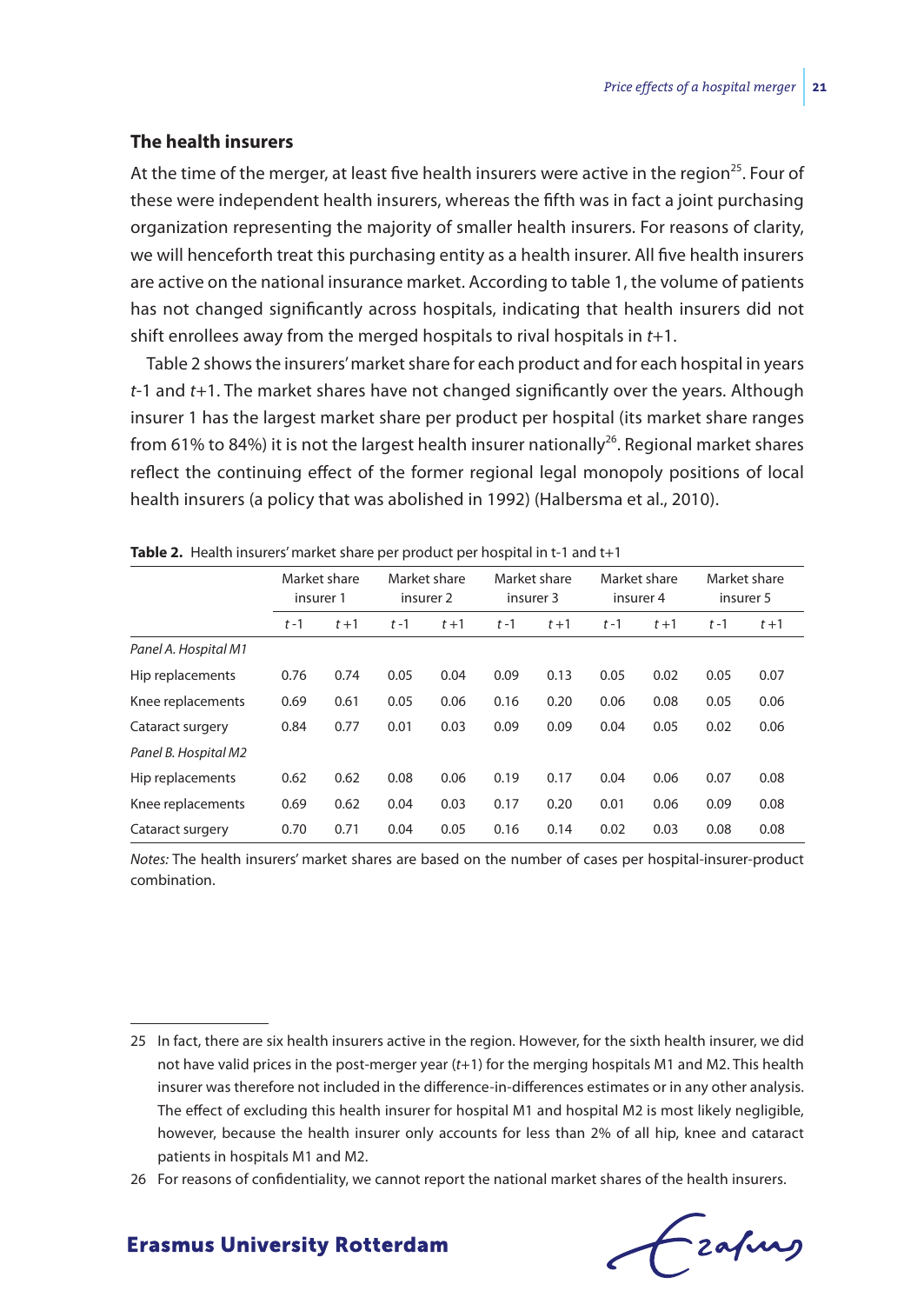#### **5. EMPIRICAL MODEL SPECIFICATION**

We use data on hospital-insurer negotiated contract prices in the Netherlands for each of the three hospital products considered, to investigate whether the merger between hospitals M1 and M2 has led to price changes and if so, whether this effect varies between locations, payers and products. There are several ways to calculate price changes post-merger. The first method is to calculate the post-merger price change for each hospital product indexed on, for example, the average price change over all hospitals. However, these price changes would only give us a crude indication of the effect of the merger as it does not take account of changes in prices that would also have occurred if the merger had not taken place.

Although our model focuses on the price effects that follow from the interaction between health insurers and hospitals, large post-merger price increases for merged hospitals in comparison to prices among a control group could be consistent with at least four hypotheses according to the empirical literature (Haas-Wilson & Garmon, 2011; Adams & Noether, 2011): (i) the merger created or enhanced the hospital's power to raise its prices for general acute inpatient services; (ii) between the years *t*-1 and *t*+1 there was an increase in the product complexity of inpatient cases or an increase in the severity of patients' illness in the merging hospitals relative to non-merging hospitals; (iii) between the years *t*-1 and *t*+1, the quality of care associated with the products improved at the merging hospitals relative to non-merging hospitals, which increased value and (perhaps) cost and (iv) pre-merger prices at the merging hospitals were lower than the competitive equilibrium prices. In other words, the post-merger price increases at the merged hospital could be an adjustment towards equilibrium (Garmon & Haas-Wilson, 2011). We call this latter phenomenon 'catching up'. When interpreting our results in section 8, we will also reflect on these alternative explanations, arguing that the first explanation is the most likely in our case.

Because we wanted to control for price changes that would have occurred even if the merger had not taken place, we used a difference-in-differences (DID) model in which price changes at the merging hospitals are compared to price changes among a group of comparison hospitals which were unaffected by the merger (i.e. the control group). The identifying assumption of a difference-in-differences estimation is that trends (price trends) would be the same in both groups in the absence of the event (merger). This assumption is referred to as the 'common trend assumption'. We visually investigated whether the common trend assumption applies by using data on multiple periods.

To examine the effect of aggregating the merger price effect, we estimated differencein-differences models at various aggregation levels. As a benchmark, we started with the most aggregated model. In other words, we first estimated the price effect for the merged hospital fully aggregated over hospital locations, products and insurers. We

Frahing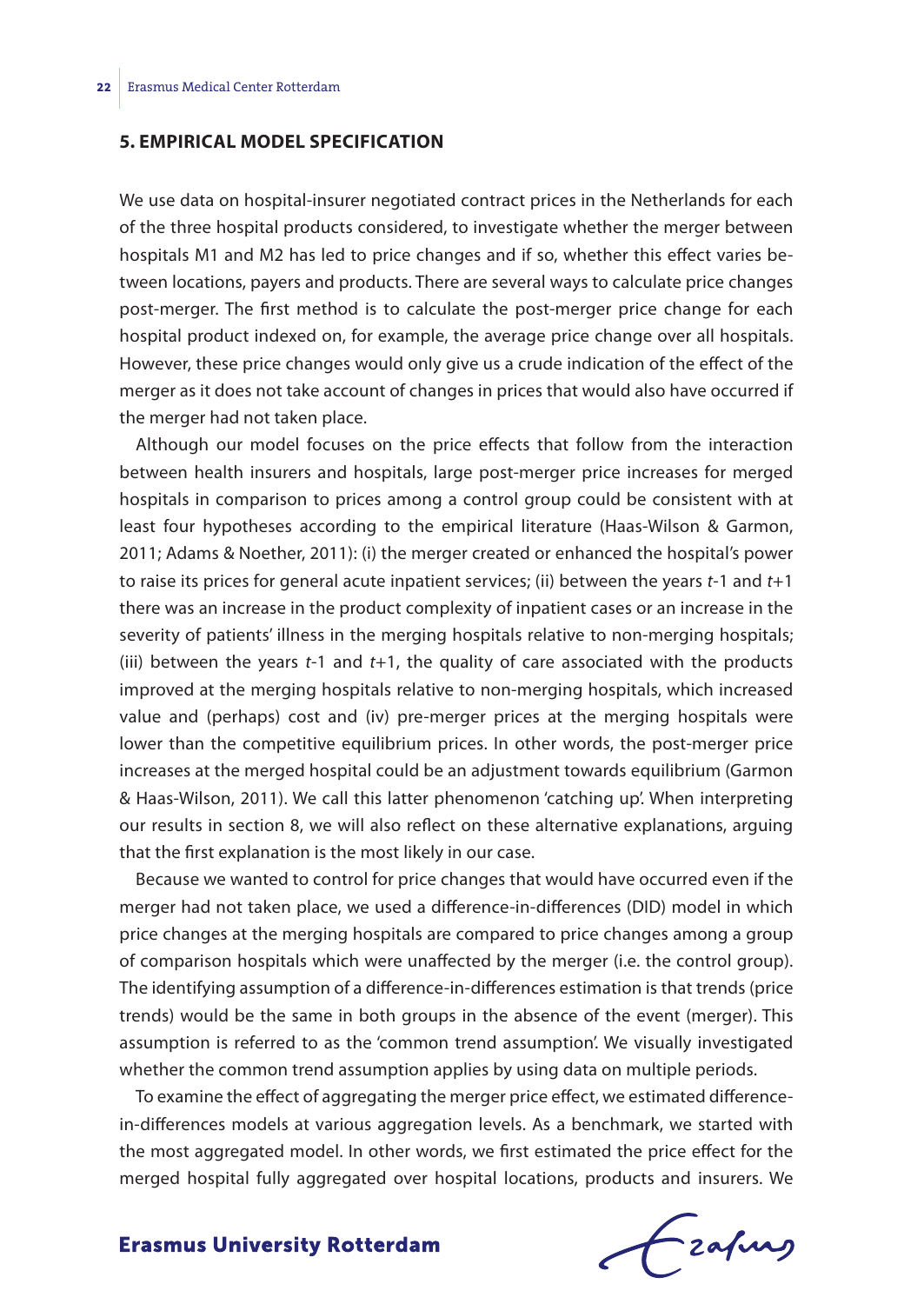then disaggregated this effect stepwise to ultimately arrive at the most differentiated model in which we fully differentiated the merger price effect across hospital locations, products and insurers. Table 3 provides a summary of the different models.

| Models                     | Merger price effect                                                            |
|----------------------------|--------------------------------------------------------------------------------|
| Baseline model             | Fully aggregated over hospital locations, products and insurers                |
| First disaggregated model  | Aggregated over hospital products and insurers; disaggregated across locations |
| Second disaggregated model | Aggregated over hospital locations and insurers; disaggregated across products |
| Third disaggregated model  | Aggregated over insurers; disaggregated across products and locations          |
| Fourth disaggregated model | Aggregated over hospital locations and products; disaggregated across insurers |
| Fifth disaggregated model  | Aggregated over hospital products; disaggregated across insurers and locations |
| Disaggregated model        | Fully disaggregated across hospital locations, products and insurers           |
|                            |                                                                                |

**Table 3.** Continuum of aggregated and disaggregated models

We first estimated the most aggregated model:

 $(n+1)$  ln $p_{it} = \alpha + \lambda \cdot POST_t + \delta \cdot POST_t \cdot MERGED_i + \vartheta_i + \varepsilon_{it}$ 

where  $p_i$  was the weighted average hospital negotiated price. *POST*<sub>t</sub> is one in year  $t+1$ (the post-merger year) and zero in year *t*-1 (the pre-merger year), *MERGED*j is one for the merger hospitals and zero for the control group hospitals,  $λ \cdot POST$ , denotes the change in the average price in year *t*+1 compared to year *t*-1, δ is the DID estimator (i.e. the average treatment effect on the treated; see Blundell & Costa Dias, 2009) and *j* is a hospital fixed effect. To account for potential endogeneity of the merging policy, we matched a control group to the event group (i.e. hospitals M1 and M2). In this control group, we included all Dutch hospitals that provided the three products and excluded any other hospitals that also merged between years *t*-2 and *t*+2 and Independent Treatment Centers.

To estimate the most aggregated difference-in-differences model we aggregated the patient-level hospital data to an average price per hospital. It is important to note that in the Netherlands, negotiated prices differ between health insurers but not between patients with the same health insurer who are treated in the same hospital. Therefore, we can aggregate the data to hospital-insurer level without a loss of information. Furthermore, due to aggregation, we do not have to consider the correlation between prices within each hospital-insurer combination, which would otherwise lead to biased standard errors (see for example Thompson, 2011; Donald & Lang, 2007 and Bertrand et al., 2004). First, we calculated an average price per product for each hospital-insurer pair. Second, we aggregated these prices over the insurers to an average price for each hospital-product combination, whereby we weighted the prices with the insurer's spe-

Frafing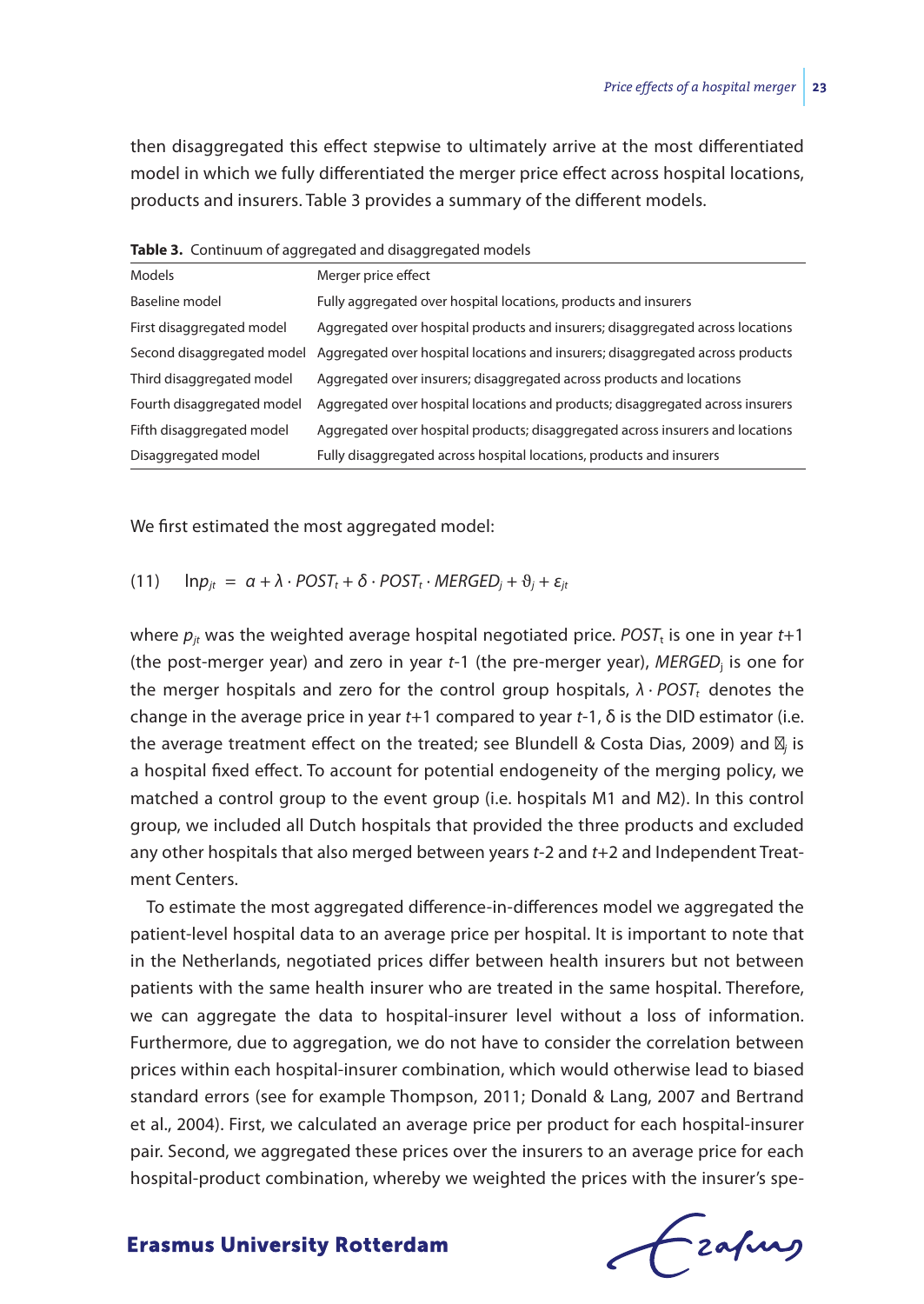cific volume shares in year *t*-1. Third, we aggregated over the products to an average price per hospital, whereby we weighted the hospital-product prices with the marketwide revenue shares for each product in *t*-1<sup>27</sup>. We calculated an average price for the merged entity  $M1 + M2$ , by weighting the prices for hospitals  $M1$  and  $M2$  with their corresponding revenue shares in year *t*-1. We then removed the aggregations stepwise to show the effect of aggregating over products, locations and insurers until, finally, our results were disaggregated over all three sources of heterogeneity.

We investigated whether our results from the disaggregated model were robust to changes in the control groups by using six different control groups<sup>28</sup>: (1) all Dutch hospitals that provide the product, excluding hospitals that also merged between years *t*-2 and *t*+2 and Independent Treatment Centers; (2) control group 1, excluding all university hospitals; (3) control group 2, excluding rivals of the merged hospitals; (4) control group 3, excluding the hospitals with low market power; (5) control group 3, excluding all hospitals with low health insurers concentration; and (6) control group 3, excluding hospitals of a different size to hospitals M1 and M2. We thus had twelve control groups: six for each hospital. Table 4 summarizes the number of hospitals in the control group.

The reasons behind the various exclusion criteria for the control groups were as follows. Control group 2 excludes all university hospitals because these generally spend more time on research and education and they usually treat patients with more complex problems than general acute care hospitals. This could result in different price trends. Control group 3 excludes the merged hospital's rivals, which were identified as such in the *ex ante* merger review by both the merged hospitals and the ACM. If the merger hospitals exercise their newly acquired market power by raising prices, their rivals may respond by also raising their prices (see e.g. Dafny, 2009; Gaynor & Vogt, 2003). Because of this rival-effect, rivals are excluded from control group 3. Hospitals with limited market power are excluded from control group 4. It is generally assumed that hospitals with a 55 percent market share or higher have significant market power (NZa, 2008; EC, 2004). Both hospital M1 and hospital M2 have a weighted average market share $^{29}$  of 55

fzafung

<sup>27</sup> We also estimated the models using the per hospital-product revenue in *t*-1 as a weighting factor for the aggregation over products. The results of these models do not differ from the main model and are therefore not included in this article. The results are available from the authors upon request.

<sup>28</sup> We also wanted to know whether our disaggregated model was robust to hospital-specific covariates. As a sensitivity check, we therefore also included hospitals-specific covariates in an additional difference-in-differences model (i.e. the number of patients, the percentage of males, the average (standardized) socio-economic status score, the average age of the patients and the weighted market share per hospital). The results using this model did not differ from the other disaggregated model effects and are therefore not included in this article. The results are available from the authors upon request.

<sup>29</sup> Measured by the inverse LOgit Competition Index – see section 6 for more information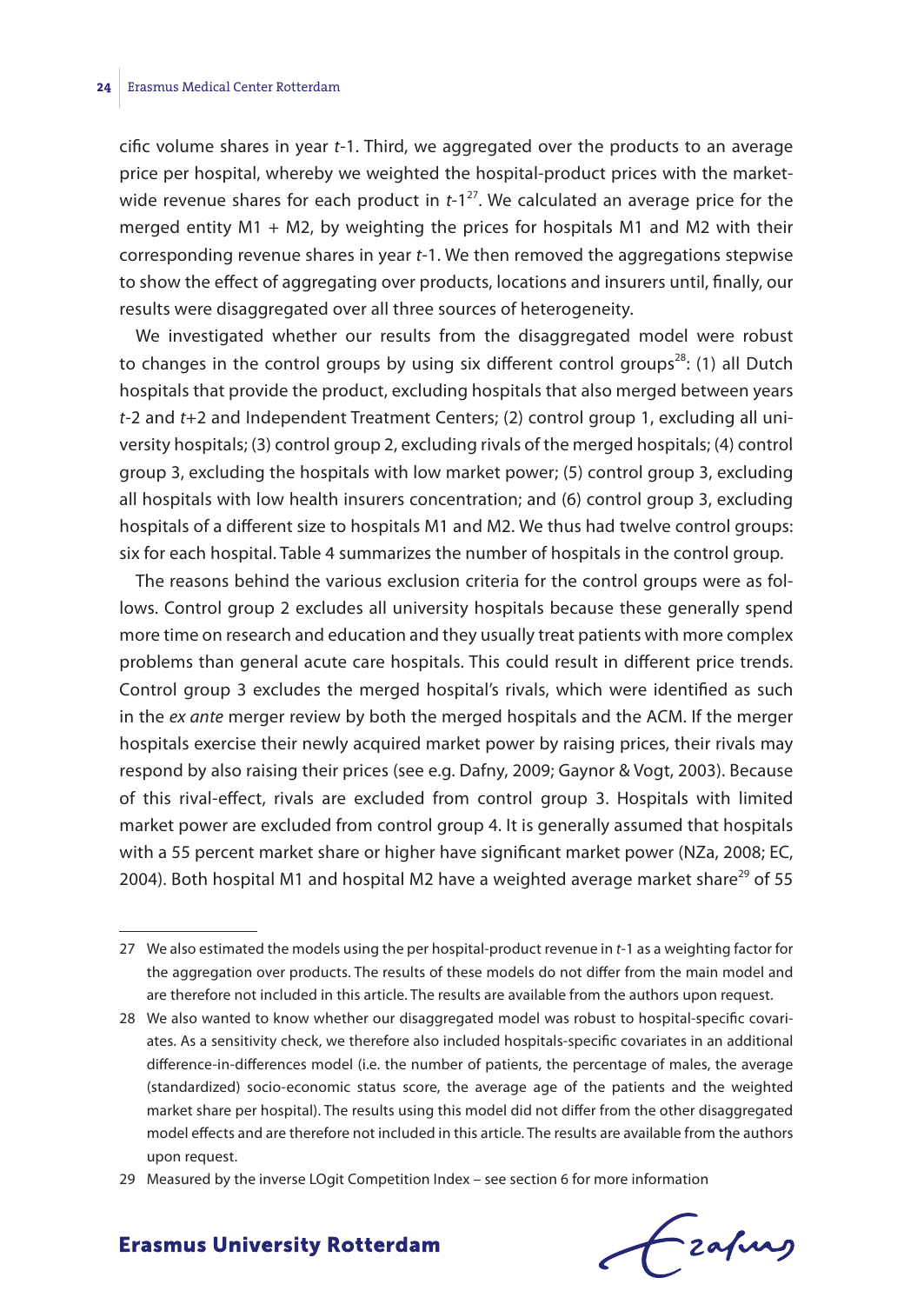|                            | Hospital M1 | Hospital M2 |
|----------------------------|-------------|-------------|
| Panel A. Hip replacements  |             |             |
| Control group 1            | 55          | 55          |
| Control group 2            | 50          | 50          |
| Control group 3            | 46          | 46          |
| Control group 4            | 38          | 38          |
| Control group 5            | 41          | 41          |
| Control group 6            | 36          | 40          |
| Panel B. Knee replacements |             |             |
| Control group 1            | 60          | 60          |
| Control group 2            | 56          | 56          |
| Control group 3            | 52          | 52          |
| Control group 4            | 46          | 46          |
| Control group 5            | 44          | 44          |
| Control group 6            | 44          | 44          |
| Panel C. Cataract surgery  |             |             |
| Control group 1            | 61          | 61          |
| Control group 2            | 55          | 55          |
| Control group 3            | 51          | 51          |
| Control group 4            | 49          | 49          |
| Control group 5            | 42          | 42          |
| Control group 6            | 36          | 45          |

**Table 4.** Number of hospitals in control groups for hospitals M1 and M2

*Notes:* Control group 1 includes all Dutch hospitals that provide the product, excluding hospitals that also merged between years *t*-2 and *t*+2 and Independent Treatment Centers; control group 2 is control group 1 excluding all university hospitals; control group 3 is control group 2 excluding rivals of the merged hospitals; control group 4 is control group 3 excluding the hospitals with low market power; control group 5 is control group 3 excluding all hospitals with low health insurers concentration and control group 6 is control group 3 excluding hospitals of a different size to hospitals M1 and M2.

or higher for all three products. In control group 4, we therefore only take into account those hospitals that also have significant market power. We ranked the hospitals from control group 3 according to their weighted average market share and excluded the hospitals in the bottom quintile. Furthermore, to control for the effect of health insurers' concentration in each hospital in control group 5, we ranked the hospitals according to health insurers' HHI and excluded the hospitals in which the insurers' HHI was in the bottom quintile. Finally, in control group 6, we matched the hospitals that were in control group 3 with the volume of the merged hospitals. Hospital M2 had a much higher volume than hospital M1 and this difference in volume may have reflected different costs per unit product. We therefore matched two groups of equally sized hospitals with hospitals M1 and M2. For hospital M2, we ranked the hospitals by volume per product

frafing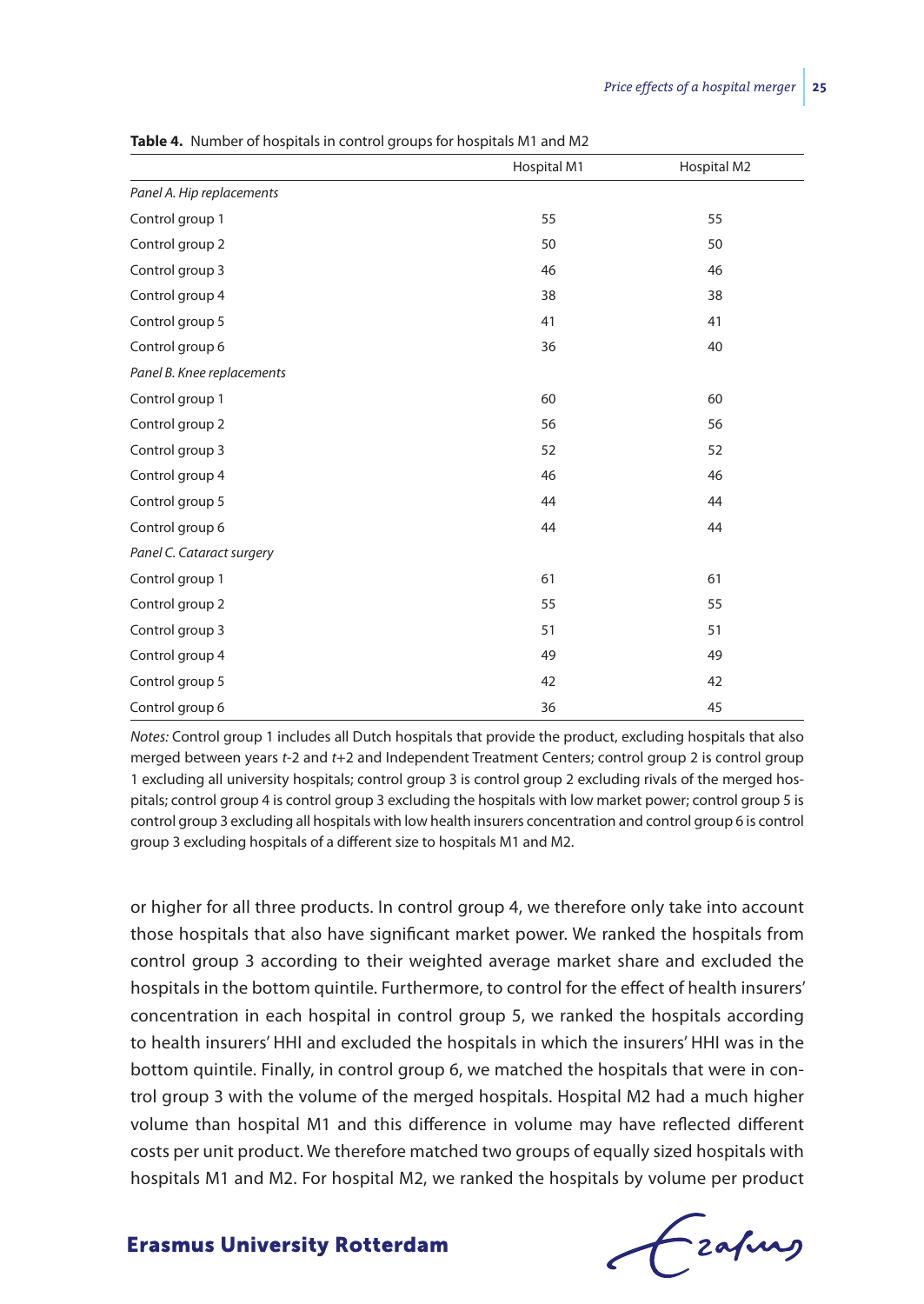and excluded the bottom quintile. For hospital M1, we ranked the hospitals by volume for each product and excluded the top quintile (for hip replacements and cataract surgeries) or the bottom quintile (for knee replacements).

#### **6. DATA**

We used a comprehensive nationwide patient-level dataset containing all inpatient and outpatient visits at all hospitals in the Netherlands. For each visit, the patient's zip code, age (year of birth), gender, health insurer, and DTC were observed, as well as the price negotiated for each hospital-insurer-product combination between years *t*-2 and *t*+2. Access to all patient-level data including negotiated prices from all insurers makes our dataset unique. The patient-level data that we used came from the insurers' claims administration and hospital registries, and was provided by the Dutch Healthcare Authority.

We focused on three products for which prices are freely negotiable: hip replacements<sup>30</sup>, knee replacements<sup>31</sup> (both orthopedics) and cataract surgery<sup>32</sup> (ophthalmology). In year *t*-1, these product markets jointly accounted for 47.5 percent of turnover in the free-pricing segment at the merging hospitals<sup>33</sup>. We checked for obvious outliers in the negotiated price data by studying the following for each outlier: the average price of the hospital-product combination; the average price of the health insurer-product combination; the price change in the hospital-product combination; the price change in the health insurer-product combination; and the price change in the hospital-insurerproduct combination over the years. Only if the price deviated markedly from all the averages excluded the observation from the analysis<sup>34</sup>. In all other cases, we could not

# frafing

<sup>30</sup> The definition used in the Dutch hospital product classification system is 'joint degeneration of pelvic/hip/upper leg; surgery with clinical admission and joint prosthesis'.

<sup>31</sup> The definition used in the Dutch hospital product classification system is 'joint degeneration of knee; surgery with clinical admission and joint prosthesis'.

<sup>32</sup> The definition used in the Dutch hospital product classification system is 'cataract; outpatient treatment with intervention'.

<sup>33</sup> In hospital M1, hip replacements represented 18 percent, knee replacements represented 27 percent, and cataract surgeries represented 6 percent of the turnover in the competitive segment in year *t*-1. In hospital M2, hip replacements represented 16 percent, knee replacements represented 14 percent, and cataract surgeries represented 14 percent of the turnover in the competitive segment in year *t*-1. By way of comparison: in control group 1, hip replacements represented 15 percent, knee replacements represented 14 percent, and cataract surgeries represented 14 percent of the turnover in the competitive segment in year *t*-1.

<sup>34</sup> In total, 73 hip replacements (n=66,437 before cleaning), 57 knee replacements (n=61,404 before cleaning) and 281 cataract surgeries (n=47,6205 before cleaning) were excluded from the dataset.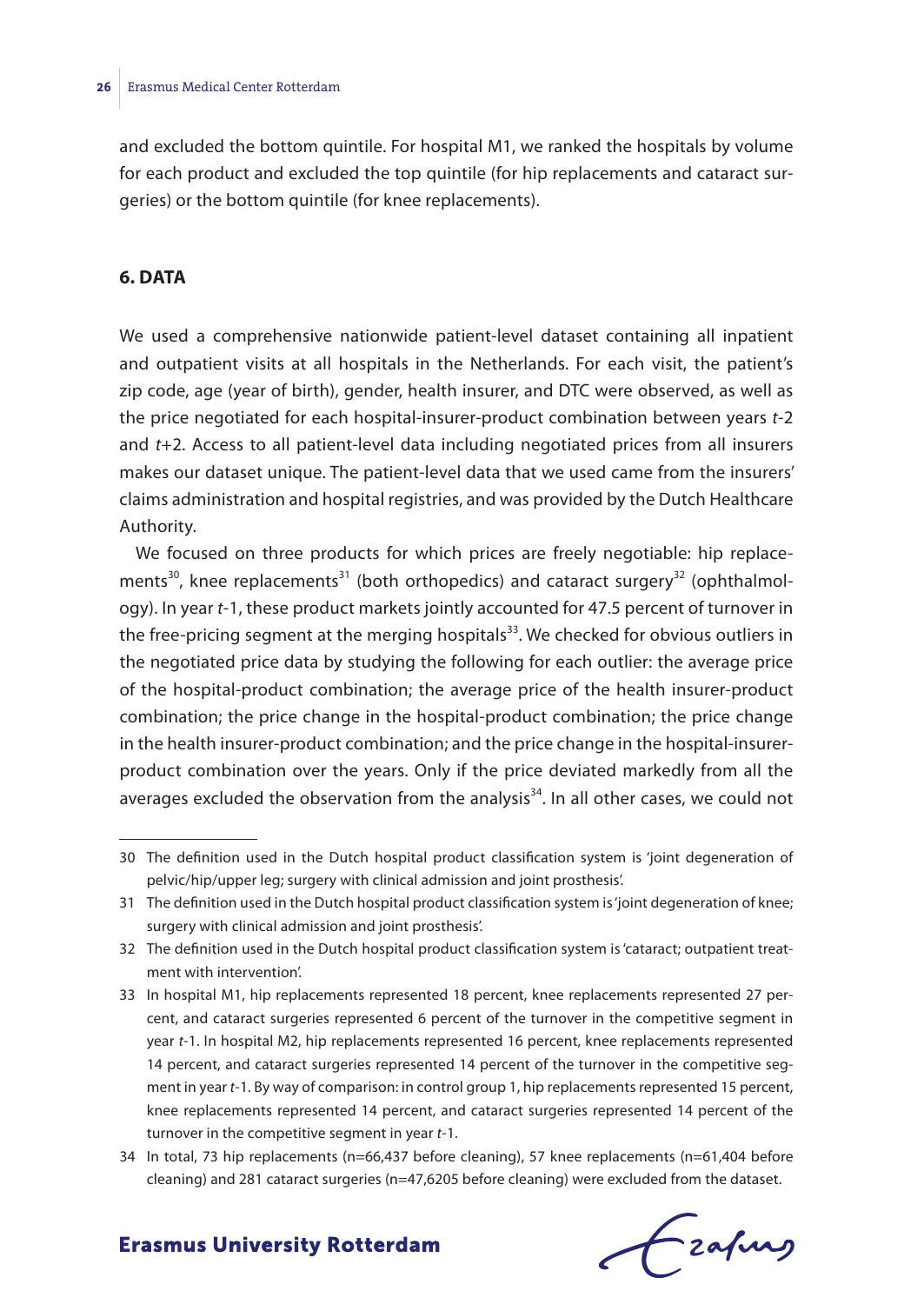detect measurement error with certainty and we kept the prices in the dataset. All hospitals where more than 15% of prices were missing for one or more years between *t*-2 and  $t+2$  were excluded from the dataset<sup>35</sup>.

The pre-merger price was based on data from the year preceding the merger (*t*-1) and the post-merger price was based on data from the year after the merger (*t*+1). Table 5 presents summary statistics on the volume and mean prices of the products within hospital M1, hospital M2 and control group 1.

|                             |                     | Knee replacements<br>Hip replacements |                      |                      | Cataract surgeries |                     |
|-----------------------------|---------------------|---------------------------------------|----------------------|----------------------|--------------------|---------------------|
|                             | $t-1$               | $t+1$                                 | $t-1$                | $t+1$                | $t-1$              | $t+1$               |
| Panel A. Hospital M1        |                     |                                       |                      |                      |                    |                     |
| Volume                      | 172                 | 173                                   | 222                  | 282                  | 381                | 355                 |
| Mean price (in $\epsilon$ ) | 9189.58<br>(348.00) | 10188.05<br>(559.08)                  | 11022.98<br>(494.94) | 11291.41<br>(651.32) | 1405.00<br>(40.78) | 1421.27<br>(45.08)  |
| Panel B. Hospital M2        |                     |                                       |                      |                      |                    |                     |
| Volume                      | 389                 | 503                                   | 271                  | 295                  | 2140               | 2077                |
| Mean price (in $\epsilon$ ) | 9181.96<br>(144.25) | 8991.34<br>(109.09)                   | 10959.49<br>(185.30) | 10321.76<br>(245.90) | 1400.10<br>(20.34) | 1313.40<br>(29.83)  |
| Panel C. Control group 1    |                     |                                       |                      |                      |                    |                     |
| Volume                      | 224                 | 227                                   | 189                  | 194                  | 1520               | 1498                |
| Mean price (in $\epsilon$ ) | 9045.00<br>(338.64) | 9160.96<br>(620.08)                   | 10592.34<br>(473.51) | 10608.52<br>(786.32) | 1340,94<br>(72.83) | 1349.43<br>(104.12) |

**Table 5.** Volume and mean prices for hip and knee replacements and cataract surgery in hospitals M1, M2 and control group 1

*Notes:* The hospitals' volume per product in this table slightly deviates from the hospitals' volume per product reported in table 1. In this table we only report the records with a valid price, whereas in table 1 only records with a valid gender, age and SES-score per product per hospital are reported. The mean prices for each hospital are the averaged over all patients. The mean price for control group 1 is the average over the mean prices of the hospitals within control group 1. The standard errors are in parentheses.

Hospitals with limited market power are excluded from control group 4. The weighted average market share that was used to determine the hospitals' market power was based on the LOgit Competition Index (LOCI), developed by Akosa Antwi et al. (2006;

Czafing

<sup>35</sup> For hip replacements, 31 out of 90 hospitals had more than 15% missing prices in one or more years in the period *t*-2 and *t*+2 and were therefore excluded. For knee replacements, 25 out of 89 hospitals had more than 15% missing prices in one or more years in the period *t*-2 to *t*+2 and were therefore excluded. For cataract operations, 25 out of 89 hospitals had more than 15% missing prices in one or more years in the period *t*-2 to *t*+2 and were therefore excluded. The threshold of 15% was arbitrary. As a sensitivity check, we therefore also used other thresholds for the disaggregated model. This had no effect on the overall results or the conclusions of the article. The results are available upon request by the authors.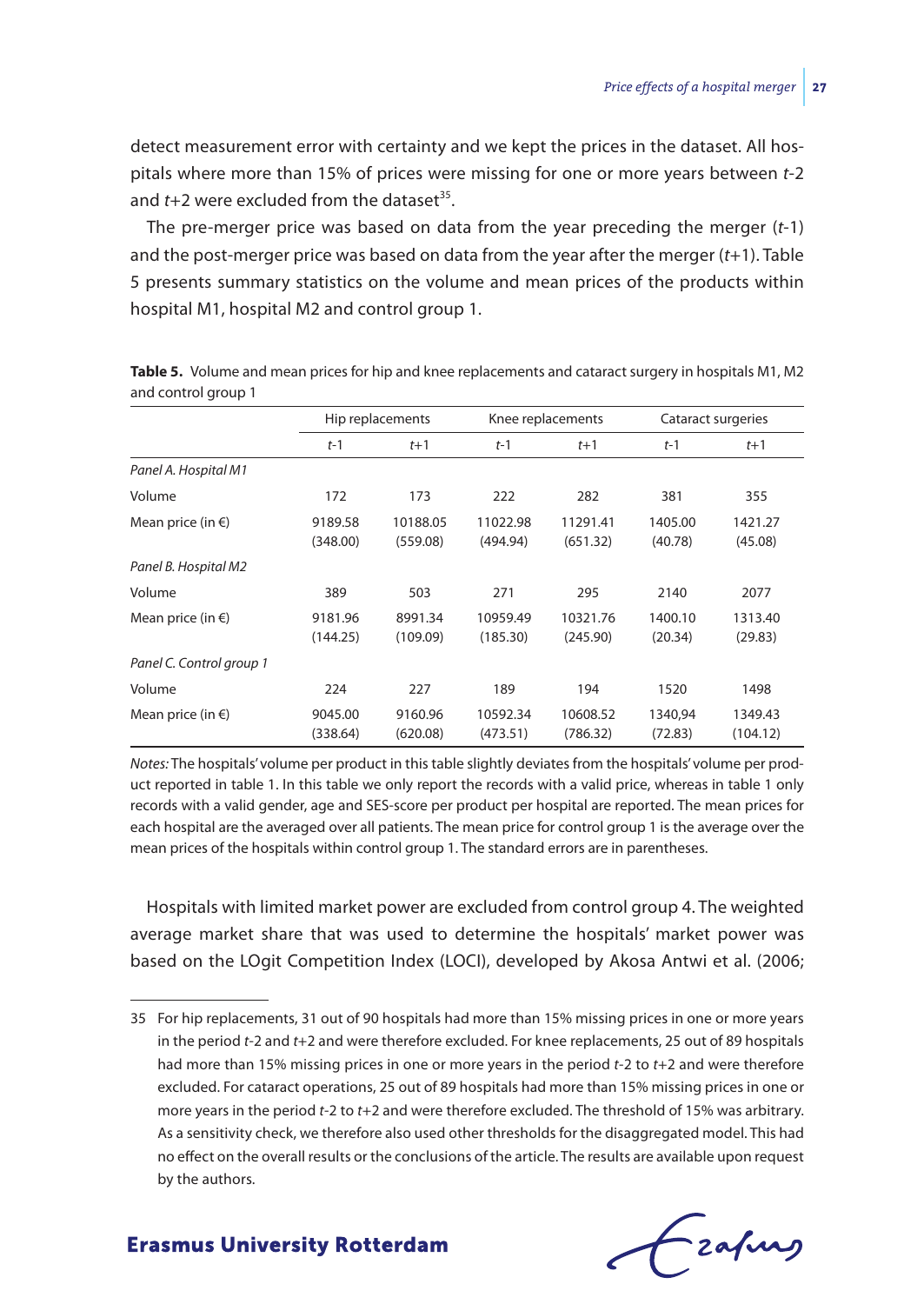2009). The application of the method is explained in Gaynor and Town (2012) and NZa (2014). First, we calculated the hospitals' market share for each product in each zip code. *zoos)*. The application of the method is explained in dayflor and fown (2012) and tizal (2014). First, we calculated the hospitals' market share for each product in each zip code.<br>The market share of hospital *j* for pro  $q_{idz}$  is the total number of patients at hospital *j (j=1,..,J)* for product *d (d=1,2,3)* in zip code *z (z=1,...,Z)*. Second, for each hospital and product, we calculated a weighted average  $m$ arket share  $\bar{s}_{jd} = \sum_{z=1}^{Z} w_{jd,z} s_{jd,z}$ , where we weighted each market share with its share in market share  $\bar{s}_{jd} = \sum_{z=1}^{Z}$ <br>hospital *j*, i.e.  $w_{jd,z} = \frac{q_{jd,z}}{\sum_{z=1}^{Z} q_{jd,z}}$  $\frac{q_{jd,z}}{\sum_{z=1}^{Z} q_{jd,z}}$ 

The insurer's HHI that was used to construct control group 5 is based on the insurer's market shares for each product and ranged from zero to one<sup>36</sup>. The insurer's HHI for he insurer's HHI that was used to construct contribution<br> *market shares for each product and ranged from*<br> *hospital j and product d*: insurer's HHI<sub>*jd*</sub> = ∑<sup>*m*<sub>=1</sub> ( $\frac{q_{m\mu}}{\sum_{m=1}^{M} q_{m\mu}}$ </sup> *qmjd* ∑*<sup>m</sup>*=1 *<sup>M</sup> qmjd*) 2 , where *qmjd* is the total number of patients of insurer *m* (*m*=1, …,M) in hospital *j* for product *d*.

#### **7. EMPIRICAL RESULTS**

To gain a picture of the change in the market structure as a result of the merger, we calculated the market share of the combined entity M1 + M2 for each product and compared it to the weighted average of the separate market shares of hospitals M1 and M2. Both calculations were based on the pre-merger market shares (i.e. from year *t*-1)<sup>37</sup>. As expected, the weighted average market shares of the hospitals' products increased as a result of the merger. The increase is from 76.7% to 82.5% for hip replacements, from 78.2% to 85.7% for knee replacements, and from 83.5% to 86.6% for cataract surgeries. In table 6, we present the diversion shares of hospitals M1 and M2 that follow from the bargaining model presented in section 2. Diversion shares reflect the degree of substitution between hospitals. As indicated in section 2, a higher value of the diversion share suggests a higher degree of substitution between two hospitals in treating the same disease.

From table 6 it follows that the diversion shares of hospital M1 to hospital M2 are much higher. Hospital M1 is located in a more isolated region with hospital M2 being its strongest competitor pre-merger. As expected, a large share of patients is diverted to hospital M2 once hospital M1 is not available. If the more centrally located hospital M2 would not be available, however, only few patients are expected to be diverted to hospital M1. When comparing the diversion shares over products, we find that the variation in

frafing

<sup>36</sup> Although it is also possible to calculate the hospitals' HHI, we opted for the weighted average market share that was based on the LOgit Competition Index (LOCI) because market delineation is necessary for the hospitals' HHI (in contrast to the insurers' HHI), but the use of market delineation methods in healthcare markets is the subject of increasing criticism (e.g. Elzinga & Swisher, 2011).

<sup>37</sup> Measured by the inverse LOgit Competition Index – see section 6 for more information.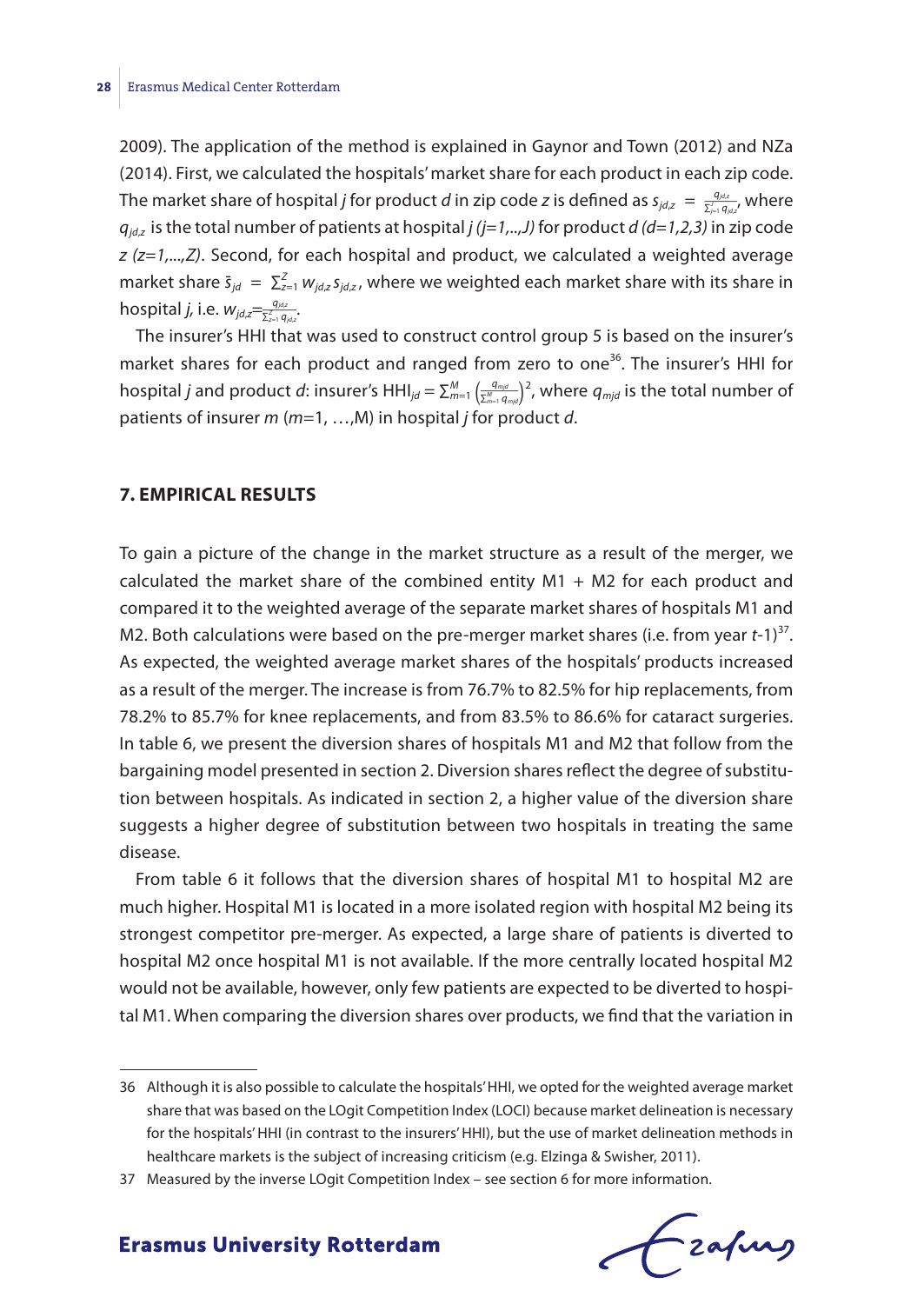|                     | Hip replacements |                          |                          | Knee replacements        | Cataract surgery |                |  |
|---------------------|------------------|--------------------------|--------------------------|--------------------------|------------------|----------------|--|
| $To \setminus$ From | M1               | M <sub>2</sub>           | M1                       | M <sub>2</sub>           | M1               | M <sub>2</sub> |  |
| M1                  |                  | 0.105                    | $\overline{\phantom{a}}$ | 0.158                    | -                | 0.034          |  |
| M <sub>2</sub>      | 0.735            | $\overline{\phantom{0}}$ | 0.663                    | $\overline{\phantom{0}}$ | 0.850            | -              |  |

**Table 6.** Diversion shares TO/FROM hospitals M1 and M2 (in t-1)

*Notes:* The diversion shares are calculated using a conditional logit model of hospital choice, following Capps et al. (2003). We used patient-level data from *t-1* to estimate the model, which included the travel time between the patient's zip code and hospital location, a dummy indicating whether the patient is older or younger than 65, a dummy for the patient's gender and the socio-economic status score for the patient's zip code.

diversion shares across products within each hospital is much smaller than the variation in diversion shares across hospital M1 and M2 for each product. Table 7 shows the average price increases for hip replacements, knee replacements and cataract surgeries for control group 1 and the merged hospitals M1 and M2, indexed on the average price in control group 1 in year *t*-1.

|                                               |          | Table 7. Price changes of hospitals M1, M2 and the control group pre- and post-merger (indexed on the |
|-----------------------------------------------|----------|-------------------------------------------------------------------------------------------------------|
| average price in control group 1 in year t-1) |          |                                                                                                       |
|                                               | Hospital | Control group 1                                                                                       |

|                      |         |         | Hospital |         |       |         |         | Control group 1 |       |       |
|----------------------|---------|---------|----------|---------|-------|---------|---------|-----------------|-------|-------|
|                      | $t - 2$ | $t - 1$ | t        | $t + 1$ | $t+2$ | $t - 2$ | $t - 1$ | t               | $t+1$ | $t+2$ |
| Panel A. Hospital M1 |         |         |          |         |       |         |         |                 |       |       |
| Hip replacements     | 99      | 102     | 110      | 113     | 111   | 99      | 100     | 101             | 101   | 100   |
| Knee replacements    | 101     | 104     | 105      | 107     | 105   | 99      | 100     | 100             | 99    | 101   |
| Cataract surgery     | 101     | 103     | 102      | 104     | 100   | 98      | 100     | 99              | 99    | 95    |
| Panel B. Hospital M2 |         |         |          |         |       |         |         |                 |       |       |
| Hip replacements     | 99      | 102     | 97       | 99      | 99    | 99      | 100     | 101             | 101   | 100   |
| Knee replacements    | 100     | 103     | 95       | 97      | 97    | 99      | 100     | 100             | 99    | 101   |
| Cataract surgery     | 99      | 103     | 94       | 96      | 94    | 98      | 100     | 99              | 99    | 95    |

*Notes:* Indexed on the average price in control group 1 in year *t*-1; that is, the average price in control group 1 in *t*-1 is 100. The price for the control group is averaged over the mean prices of the hospitals in control group 1.

The table suggests that following the merger, both hospital locations charged different prices. As argued in section 4, the differences in competition intensity between the markets of hospitals M1 and M2, may induce the merged hospital to charge different prices. The prices for hip replacements did not change substantially between years *t*-2 and *t*+2 in control group 1. In comparison to the average control group prices in year *t*-1, the prices for hip replacements in hospital M1 increased by 13 percent after the merger (year *t*). This was the most substantial deviation from the average prices of control group 1 for year *t*-1.

Czafing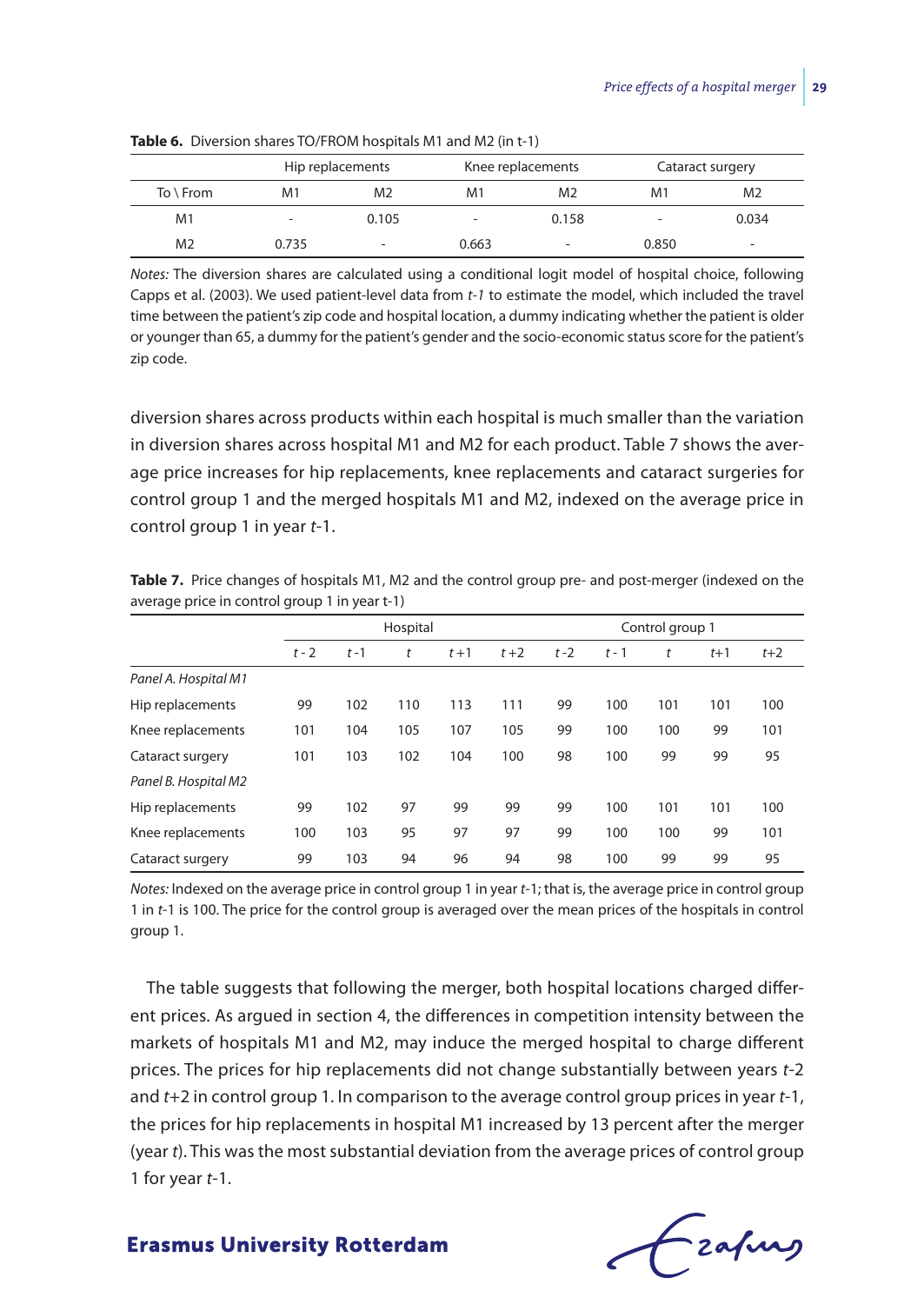As explained in section 5, however, price changes only give us a crude indication of the effect of the merger because they do not control for changes in prices that would have occurred anyway. We therefore estimate a model in which price changes at the merging hospitals are compared to price changes at a group of comparison hospitals which were unaffected by the merger (i.e. a difference-in-differences model). We visually investigate the common trend assumption on which the DID model is based. Figures 1-3 suggest that the pre-merger price change in the merged hospital did not deviate substantially from the pre-merger price changes in control group 1.



**Figure 1.** Average price development hip replacements in Hospitals M1, M2 and control group 1

Table 8 presents the results of the difference-in-differences model aggregated over locations, insurers and products. Table 8 shows that no significant merger effect was observed when the result was aggregated over locations, insurers and products.

In table 9, we again show the price effect, aggregated over insurers, products and locations (panel A, column 1) but we then disaggregated the effect by location (panel A, column 2 and 3), by product (panels B to D, column 1), by location and product (panels B to D, columns 2 and 3), by insurer (panel E, column 1), and, finally, by insurer and location (panel E, columns 2 and 3).

If we only disaggregate by location, product or insurer, no significant merger effect is found. However, if we disaggregate by both product and location, we find that the merger led to significantly increased prices for hip replacements in hospital M1, by a total of 9 percentage points. This was the overall price effect of the merger for hip replacements in hospital M1. When the price effect was estimated over hospital locations

-zafurg

The prices plotted for control group 1 are averaged over all hospitals in control group 1. Control group 1 includes all Dutch hospitals that provide the product, excluding hospitals that also merged between years *t*-2 and *t*+2 and Independent Treatment Centers.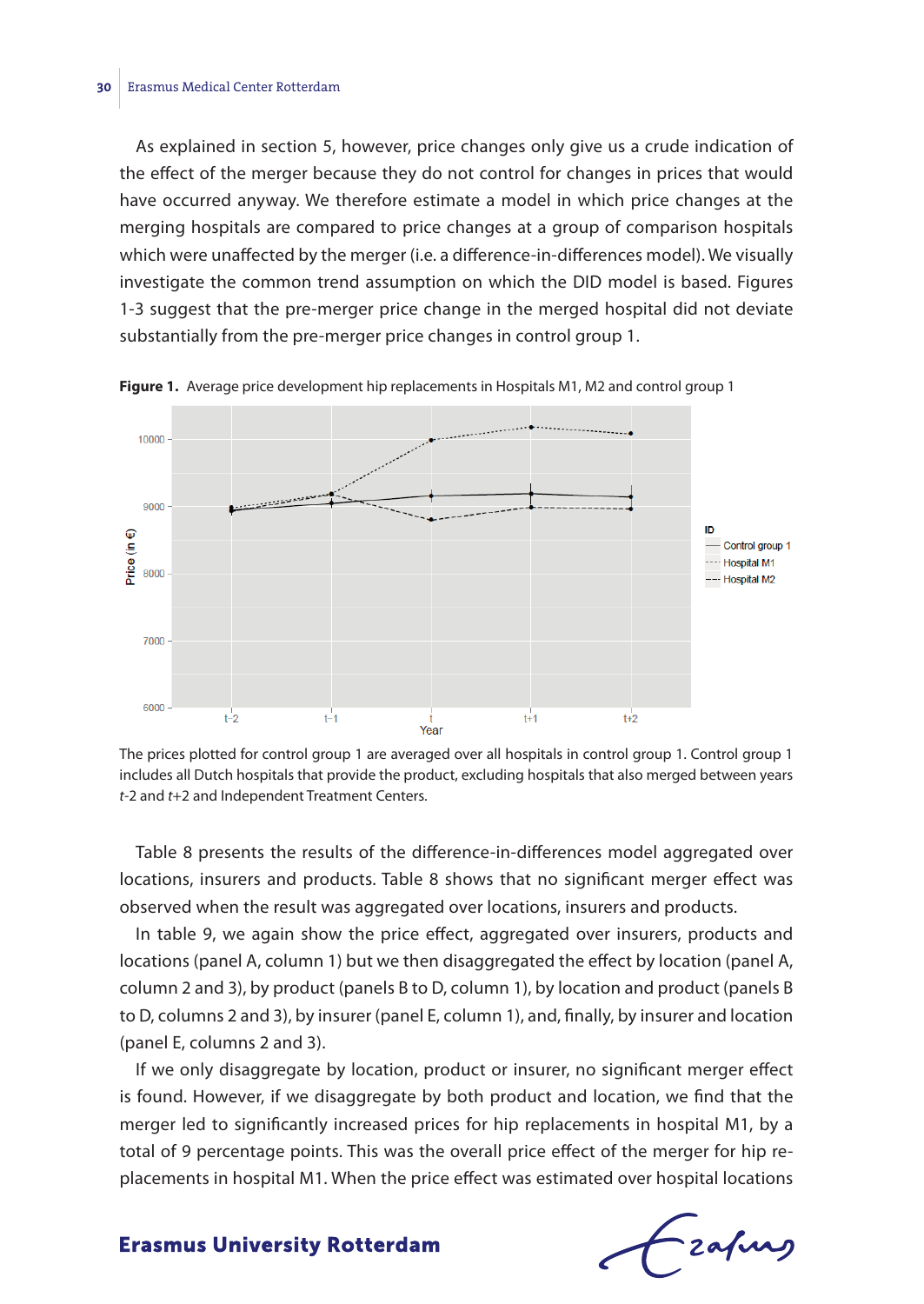

**Figure 2.** Average price development knee replacements in Hospitals M1, M2 and control group 1

The prices plotted for control group 1 are averaged over all hospitals in control group 1. Control group 1 includes all Dutch hospitals that provide the product, excluding hospitals that also merged between years *t*-2 and *t*+2 and Independent Treatment Centers.



**Figure 3.** Average price development cataract surgery in Hospitals M1, M2 and control group 1

The prices plotted for control group 1 are averaged over all hospitals in control group 1. Control group 1 includes all Dutch hospitals that provide the product, excluding hospitals that also merged between years *t*-2 and *t*+2 and Independent Treatment Centers.

and products, the effect disappeared. Also, if we disaggregated by insurer and location, we found that the merger only resulted in price changes for specific health insurers and only at hospital M1. In table 10, we disaggregate the merger effect by location, product and insurer.

- zafung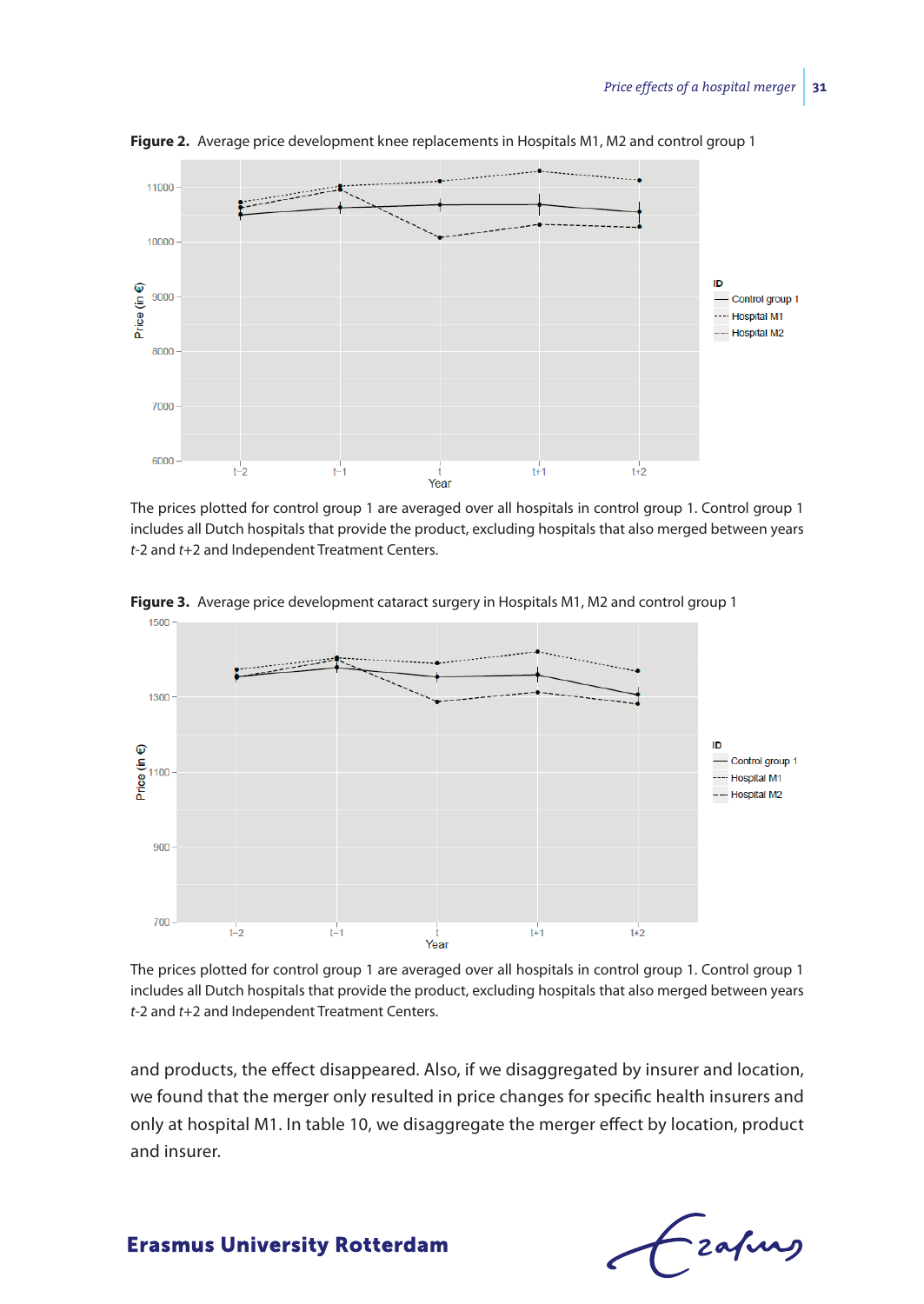|                                                          | Hospitals M1 & M2  |
|----------------------------------------------------------|--------------------|
| (intercept)                                              | $8.869***$ (0.029) |
| Post-merger price change in the common trend $(\lambda)$ | 0.009(0.009)       |
| Post-merger price change                                 | $-0.017(0.057)$    |
| Observations                                             | 54                 |
| R-Squared                                                | 0.719              |
| Adjusted R-Squared                                       | 0.422              |

|  |  | Table 8. Merger effect aggregated over all three products, health insurers and hospital locationsA. |  |  |  |  |  |  |
|--|--|-----------------------------------------------------------------------------------------------------|--|--|--|--|--|--|
|--|--|-----------------------------------------------------------------------------------------------------|--|--|--|--|--|--|

*Notes:* Models estimated by Ordinary Least Squares (OLS) with standard errors in parentheses under coefficients. In this model, hospitals M1 and M2 together are compared to control group 1. Control group 1 includes all Dutch hospitals that provide the product, excluding hospitals that also merged between years *t*-2 and *t*+2 and Independent Treatment Centers. We aggregated the patient-level hospital data to a mean price per hospital. Firstly, we calculated an average price per product for each hospital-insurer pair. Secondly, we aggregated these prices over the insurers to an average price for each hospital-product combination, whereby we weighted the prices with the insurer's specific volume shares in year *t*-1. Thirdly, we aggregated over the products to an average price per hospital, whereby we weighted the hospital-product prices with the market-wide revenue shares for each product in *t*-1. We calculated an average price for the merged entity M1 + M2, by weighting the prices for hospitals M1 and M2 with their corresponding revenue shares in year *t*-1.

<sup>A</sup> For clarity reasons, we do not report the hospital dummies here.

\*\*\* Significant at the 1 percent level.

\*\* Significant at the 5 percent level.

\* Significant at the 10 percent level.

In section 4 we explained that we disaggregated the post-merger price change for each hospital location to see whether the merging hospital differentiated a potential price increase after merger across locations. Table 7 suggested that the hospitals had done so and when we use the difference-in-differences approach we also found that the post-merger increase in prices for hip replacements in hospital M1 varied significantly from the control group, whereas the prices for hip replacements in hospital M2 were unaffected by the merger. Apparently, the merged hospital differentiated its prices across locations.

We also disaggregated the effect of the merger for each product. We found that the price effects of the merger varied significantly between hospital products. Specifically, the merger resulted in higher prices for hip replacements in hospital M1, whereas the prices for knee replacements and cataract care in hospitals M1 and M2 remained unaffected.

Finally, we disaggregated the post-merger price changes for each hospital-insurer combination. For four out of five health insurers that negotiated prices with hospital M1, the post-merger price increases for hip replacements were on average 13 percentage points higher than for the control groups. The merger's price effect varied between health insurers from -12 to 16 percentage points relative to the control groups. Also, the

Frafing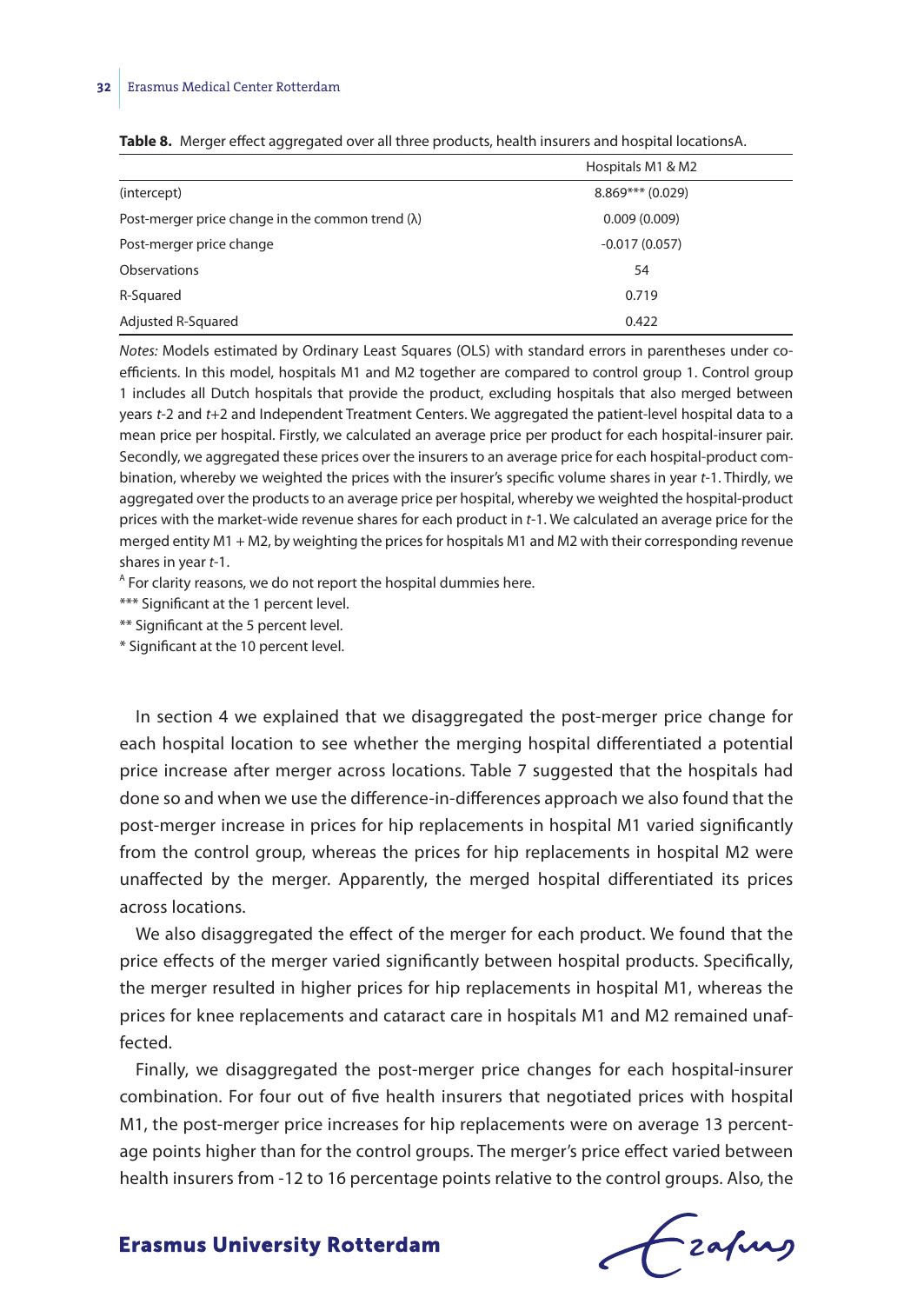| ne si merger eneet for mp and miee replacements and catalact sargery stepmise disaggregation |                    |                    |                    |
|----------------------------------------------------------------------------------------------|--------------------|--------------------|--------------------|
|                                                                                              | Hospitals M1 & M2  | Hospital M1        | Hospital M2        |
| Panel A. Aggregated over insurers & products                                                 |                    |                    |                    |
| (intercept)                                                                                  | $8.869***$ (0.029) | $8.869***$ (0.029) | $8.869***$ (0.029) |
| Post-merger price change in the common trend $(\lambda)$                                     | 0.009(0.009)       | 0.008(0.008)       | 0.008(0.008)       |
| Post-merger price change                                                                     | $-0.017(0.057)$    | 0.053(0.057)       | $-0.053(0.057)$    |
| Observations                                                                                 | 54                 | 54                 | 54                 |
| R-Squared                                                                                    | 0.719              | 0.725              | 0.720              |
| Adjusted R-Squared                                                                           | 0.422              | 0.434              | 0.423              |
| Panel B. Hip replacements: aggregated over insurers                                          |                    |                    |                    |
| (intercept)                                                                                  | $9.130***$ (0.027) | $9.130***$ (0.026) | $9.130***$ (0.026) |
| Post-merger price change in the common trend $(\lambda)$                                     | $0.014*(0.007)$    | $0.014*(0.007)$    | $0.014*(0.007)$    |
| Post-merger price change                                                                     | 0.005(0.053)       | $0.090* (0.053)$   | $-0.035(0.053)$    |
| Observations                                                                                 | 57                 | 57                 | 57                 |
| R-Squared                                                                                    | 0.733              | 0.745              | 0.734              |
| Adjusted R-Squared                                                                           | 0.452              | 0.476              | 0.453              |
| Panel C. Knee replacements: aggregated over insurers                                         |                    |                    |                    |
| (intercept)                                                                                  | $9.311***$ (0.031) | $9.311***$ (0.031) | $9.311***$ (0.031) |
| Post-merger price change in the common trend $(\lambda)$                                     | 0.003(0.008)       | 0.004(0.008)       | 0.004(0.008)       |
| Post-merger price change                                                                     | $-0.021(0.063)$    | 0.021(0.062)       | $-0.064(0.062)$    |
| Observations                                                                                 | 57                 | 62                 | 62                 |
| R-Squared                                                                                    | 0.708              | 0.709              | 0.707              |
| Adjusted R-Squared                                                                           | 0.401              | 0.403              | 0.399              |
| Panel D Cataract surgery: aggregated over insurers                                           |                    |                    |                    |
| (intercept)                                                                                  | 7.249*** (0.029)   | 7.249*** (0.028)   | $7.249*** (0.028)$ |
| Post-merger price change in the common trend $(\lambda)$                                     | $-0.015**$ (0.007) | $-0.015**$ (0.007) | $-0.015**$ (0.007) |
| Post-merger price change                                                                     | $-0.038(0.057)$    | 0.027(0.057)       | $-0.049(0.057)$    |
| Observations                                                                                 | 57                 | 63                 | 63                 |
| R-Squared                                                                                    | 0.693              | 0.697              | 0.697              |
| Adjusted R-Squared                                                                           | 0.371              | 0.378              | 0.378              |
| Panel E. Per insurer: aggregated over products                                               |                    |                    |                    |
| (intercept)                                                                                  | $8.869***$ (0.029) | $8.869***$ (0.029) | $8.869***$ (0.029) |
| Post-merger price change in the common trend $(\lambda)$                                     | 0.008(0.008)       | 0.008(0.008)       | 0.008(0.008)       |
| Post-merger price change insurer 1                                                           | $-0.008(0.057)$    | 0.074(0.057)       | $-0.052(0.057)$    |
| Post-merger price change insurer 2                                                           | $-0.008(0.057)$    | 0.049(0.057)       | $-0.032(0.057)$    |
| Post-merger price change insurer 3                                                           | $-0.088(0.057)$    | $-0.137**$ (0.057) | $-0.070(0.057)$    |
| Post-merger price change insurer 4                                                           | 0.054(0.057)       | 0.115(0.057)       | $-0.019(0.057)$    |
| Post-merger price change insurer 5                                                           | $-0.011(0.057)$    | $0.106*(0.057)$    | $-0.046(0.057)$    |
| <b>Observations</b>                                                                          | 54                 | 53                 | 53                 |
| R-Squared                                                                                    | 0.742              | 0.796              | 0.728              |
| Adjusted R-Squared                                                                           | 0.430              | 0.549              | 0.398              |

Table 9. Merger effect for hip and knee replacements and cataract surgery stepwise disaggregation<sup>A</sup>

Czapus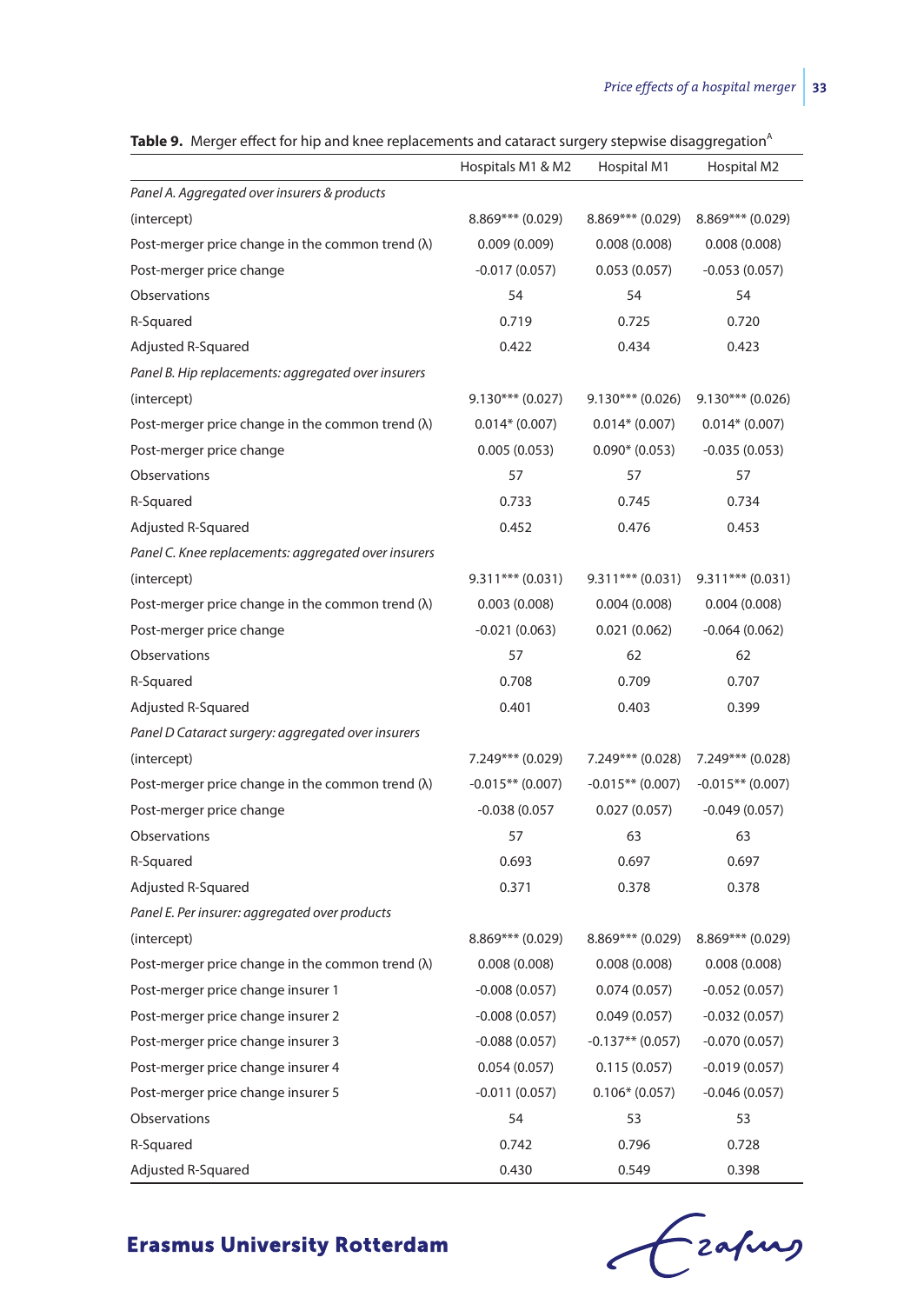#### **34** Erasmus Medical Center Rotterdam

*Table 9 Notes:* Models estimated by Ordinary Least Squares (OLS) with standard errors in parentheses under coefficients. In this model, hospitals M1, M2 and M1 and M2 together are compared to control group 1. Control group 1 includes all Dutch hospitals that provide the product, excluding hospitals that also merged between years *t*-2 and *t*+2 and Independent Treatment Centers. The data for the model in *Panel A, columns 2 & 3* is aggregated over health insurers and products: (i) we calculated an average price per product for each hospital-insurer pair, (ii) we aggregated these prices over the insurers to an average price for each hospital-product combination, whereby we weighted the prices with the insurer's specific volume shares in year *t*-1 and (iii) we aggregated over the products to an average price per hospital, whereby we weighted the hospital-product prices with the market-wide revenue shares for each product in *t*-1. The data for the model in *Panels B, C & D, columns 2 & 3* is aggregated over health insurers: (i) we calculated an average price per product for each hospital-insurer pair, and (ii) we aggregated these prices over the insurers to an average price for each hospital-product combination, whereby we weighted the prices with the insurer's specific volume shares in year *t*-1. The data for the model in *Panel E, column 2 & 3* is aggregated for the *control group* as in *Panel A*. For the merged hospital entity M1+M2 (*column 1*) the data is aggregated: (i) we calculated an average price per product for each hospital-insurer pair, (ii) we aggregated these prices over the insurers to an average price for each hospital-product combination, whereby we weighted the prices with the insurer's specific volume shares in year *t*-1. We calculated an average price for the merged entity M1 + M2, by weighting the prices for hospitals M1 and M2 with their corresponding revenue shares in year *t*-1. <sup>A</sup> For clarity reasons, we do not report the hospital dummies here.

\*\*\* Significant at the 1 percent level.

\*\* Significant at the 5 percent level.

\* Significant at the 10 percent level.

largest health insurer – insurer 1, which represented 76 percent of hospital M1's patients – was unable to negotiate lower prices: the prices it paid for hip replacements rose by 11 percentage points as a result of the merger. In contrast, one of the four other much smaller health insurers – insurer 3, which represented only 11 percent of hospital M1's patients – was able to negotiate prices that were much lower than the control groups. These results were robust between the control groups. It is therefore less likely that the merger effect estimated was driven by unobserved characteristics in the control group<sup>38</sup>.

Hence, what we can deduct from these tables is that aggregating the merger effect over locations, products and insurers masked considerable variations between locations, products and insurers. In other words, failing to disaggregate would prevent us from detecting the price effects of a hospital merger.

#### **8. DISCUSSION**

The main finding of our study is that a merger between two hospitals in overlapping geographical markets generated heterogeneous prices effects at the two different hospital locations, for different hospital products and for different health insurers. The theoretical model that was presented in section 2 explains why this might be the case.

Frafing

<sup>38</sup> These findings are not reported in the article, but are available upon request by the authors.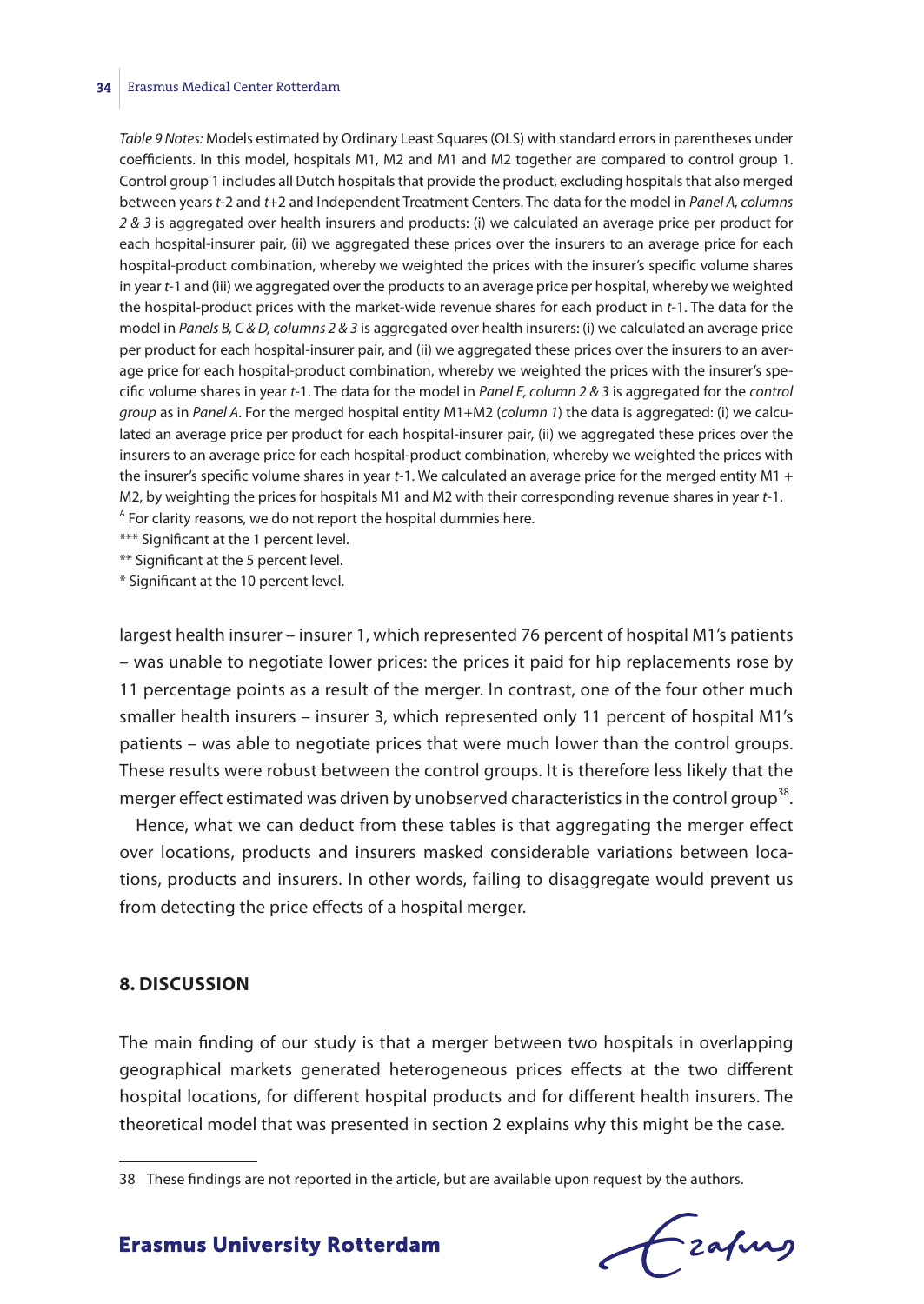|                                                          |                    | Hip replacements Knee replacements Cataract surgeries |                    |
|----------------------------------------------------------|--------------------|-------------------------------------------------------|--------------------|
| Panel A. Hospital M1                                     |                    |                                                       |                    |
| (intercept)                                              | $9.130***$ (0.026) | $9.311***$ (0.031)                                    | 7.249*** (0.028)   |
| Post-merger price change in the common trend $(\lambda)$ | $0.014*(0.007)$    | 0.004(0.008)                                          | $-0.015**$ (0.007) |
| Post-merger price change insurer 1                       | $0.113**$ (0.053)  | 0.049(0.062)                                          | 0.037(0.057)       |
| Post-merger price change insurer 2                       | $0.099* (0.053)$   | 0.024(0.062)                                          | $-0.053(0.057)$    |
| Post-merger price change insurer 3                       | $-0.118**$ (0.053) | $-0.153**$ (0.062)                                    | $-0.114**$ (0.057) |
| Post-merger price change insurer 4                       | $0.157***$ (0.053) | 0.089(0.062)                                          | 0.067(0.057)       |
| Post-merger price change insurer 5                       | $0.147***$ (0.053) | 0.080(0.062)                                          | 0.059(0.057)       |
| Observations                                             | 57                 | 62                                                    | 63                 |
| R-Squared                                                | 0.828              | 0.767                                                 | 0.740              |
| Adjusted R-Squared                                       | 0.617              | 0.487                                                 | 0.429              |
| Panel B. Hospital M2                                     |                    |                                                       |                    |
| (intercept)                                              | $9.130***$ (0.026) | $9.311***$ (0.031)                                    | 7.249*** (0.028)   |
| Post-merger price change in the common trend $(\lambda)$ | $0.014* (0.007)$   | 0.004(0.008)                                          | $-0.015**$ (0.007) |
| Post-merger price change insurer 1                       | $-0.032(0.053)$    | $-0.066(0.062)$                                       | $-0.051(0.057)$    |
| Post-merger price change insurer 2                       | $-0.029(0.053)$    | $-0.035(0.062)$                                       | $-0.016(0.057)$    |
| Post-merger price change insurer 3                       | $-0.049(0.053)$    | $-0.084(0.062)$                                       | $-0.074(0.057)$    |
| Post-merger price change insurer 4                       | $-0.021(0.053)$    | $-0.016(0.062)$                                       | $-0.010(0.057)$    |
| Post-merger price change insurer 5                       | $-0.044(0.053)$    | $-0.049(0.062)$                                       | $-0.022(0.057)$    |
| Observations                                             | 57                 | 62                                                    | 63                 |
| R-Squared                                                | 0.738              | 0.716                                                 | 0.706              |
| Adjusted R-Squared                                       | 0.417              | 0.375                                                 | 0.354              |

**Table 10.** Merger effect for hip and knee replacements and cataract surgery per health insurer in hospitals  $M1$  &  $M2<sup>A</sup>$ 

*Notes:* Models estimated by Ordinary Least Squares (OLS) with standard errors in parentheses under coefficients. In this model, hospital M1 and M2 are compared to control group 1 which includes all hospitals excluding other merging hospitals and Independent Treatment Centers. The data for this model is aggregated for the *control group* as follows: (i) we calculated an average price per product for each hospitalinsurer pair, (ii) we aggregated these prices over the insurers to an average price for each hospital-product combination, whereby we weighted the prices with the insurer's specific volume shares in year *t*-1. For the *merging hospitals* the data is aggregated as follows: an average price per product for each hospital-insurer pair.

<sup>A</sup> For clarity reasons, we do not report the hospital dummies here.

\*\*\* Significant at the 1 percent level.

\*\* Significant at the 5 percent level.

\* Significant at the 10 percent level.

#### **Different price effects for different products**

First, when we compare the price effects of a hospital merger on hip replacements, knee replacements and cataract surgery, we find a significant increase in the post-merger price of hip replacements but not of the other two products. This result was robust across all control groups and model specifications. In section 5, we explained that large

fzafung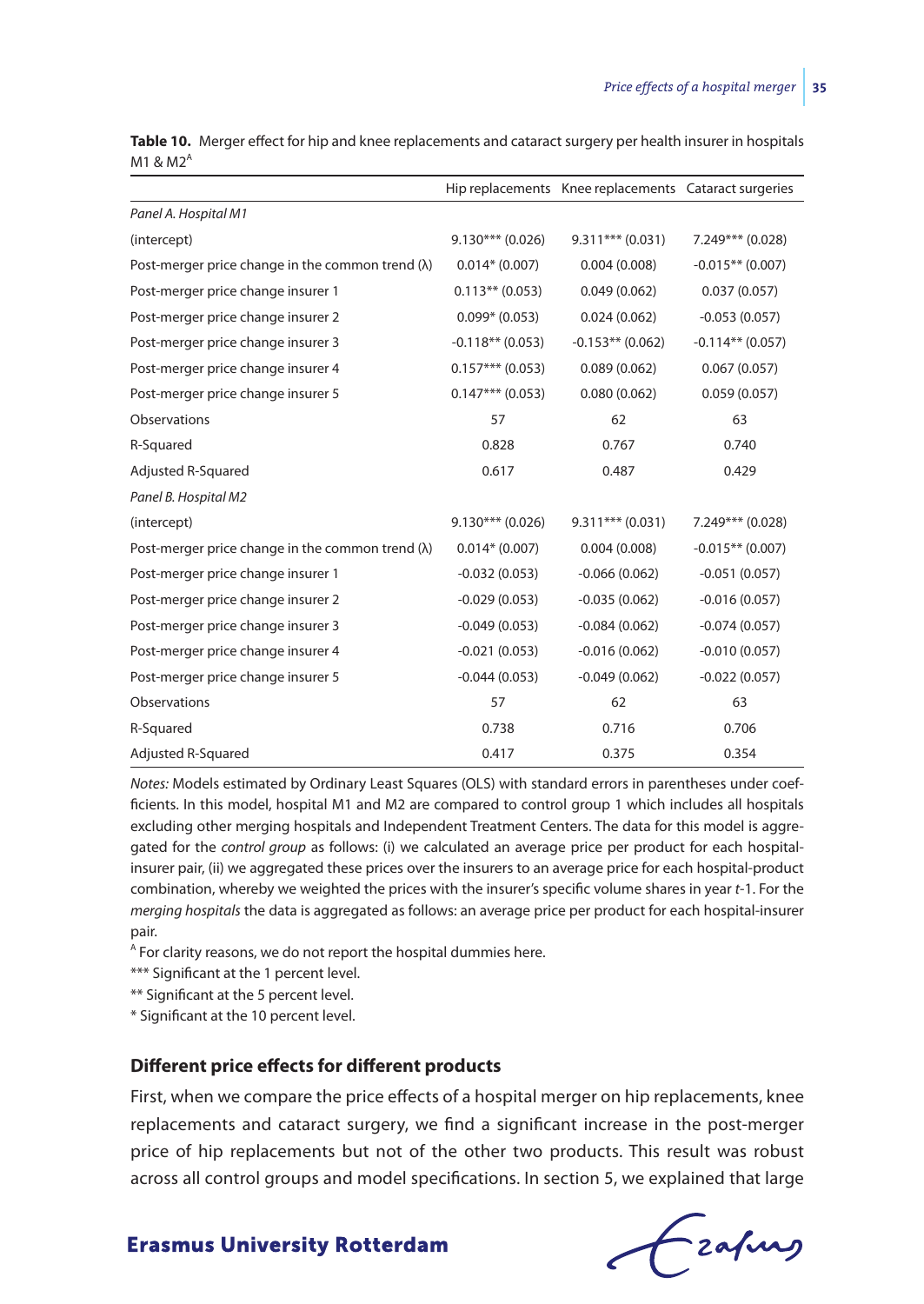post-merger price increases for the merged hospitals in comparison to prices among a control group could be consistent with at least four hypotheses. By a close consideration of the market under study, we can rule out the possibility that the increase in the post-merger price of hip replacements can be explained by a catching-up effect, or by an increase in quality or case mix severity. This because the pre-merger prices of hip replacements in hospital M1 were no lower than the prices at the comparison hospitals, as table 5 shows. Also, the pre-merger price for hip replacements at hospital M1 corresponds to the pre-merger price for hip replacements at hospital M2. According to the 'learning about demand' explanation, following a merger, a hospital is able to observe the prices paid to one of its former competitors, revealing potentially important information about the willingness of health insurers to pay for hospital services (see Adams & Noether, 2011). This explanation, however, cannot apply here as the pre-merger prices are similar. Furthermore, it is unlikely that the quality of care for hip replacements increased in hospital M1 following the merger. Although the hospital advertised quality increases in other procedures during the study period, this did not include the quality of its hip replacements. Furthermore, if it were the case that hospital M1 increased its quality because it learned from hospital M2 following the merger, we would expect prices to converge between the locations, but this did not happen. Also, an increase in quality that would justify such a large price increase (9 percentage points on average) would most likely also have an effect on patient volume at the expense of patient numbers at hospital M2 or rival hospitals, but this did not occur either. Therefore, we find it unlikely that an increase in quality between *t*-1 and *t*+1 can account for the price increase for hip replacements in hospital M1. From table 1 it also follows that the demographic characteristics of the patients at hospital M1 did not change much following the merger. The number of males increased slightly, but as the number of males increased in almost all hospitals, this cannot explain the increase in the prices for hip replacements at hospital M1. Also, it is more likely that if the patients' case mix had increased post-merger, more complex cases would have gone to hospital M2 rather than to hospital M1 because hospital M2 is a larger general hospital that also provides tertiary care. In view of this, the most plausible explanation out of the four possible explanations that follow from the empirical literature is that the merger enhanced the market power of the hospitals.

However, this raises the question of why the price rise only occurred for hip replacements and not for knee replacements and cataract surgery. It is possible that this was due to a different level of competition intensity for these products. Indeed it followed from the theoretical framework that product *d*'s price change after the merger in each hospital is increasing in the diversion share between these hospitals, as well as the pricecost margin of the partnering hospital. We found that the diversion shares in hospital M1 of hip replacements were no higher than the diversion shares of other products. In fact, the diversion share of cataract surgeries is higher, whereas the price change for cataract

Frahing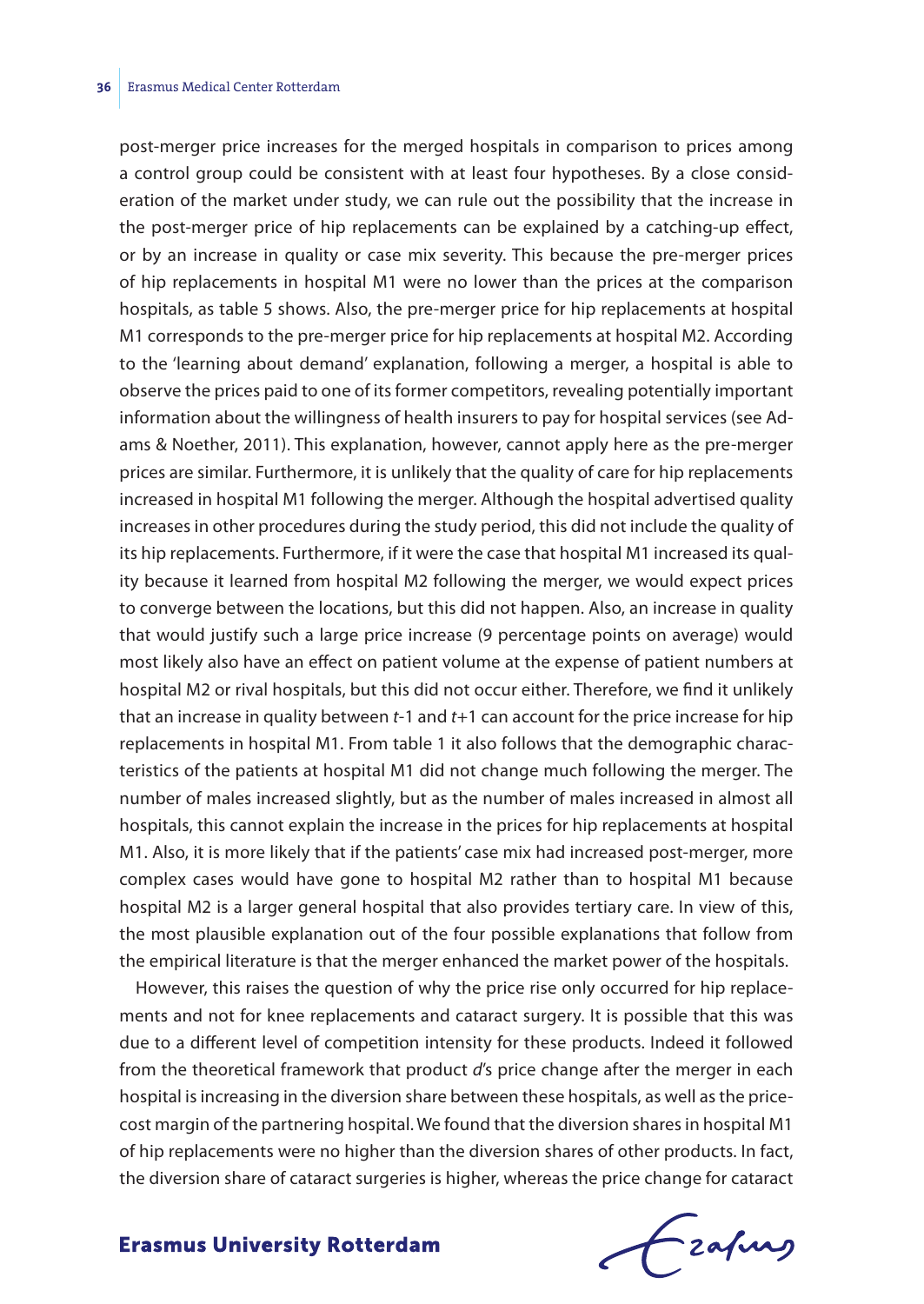surgeries in hospital M1 after merger is not significant. Hence, based on the conclusions from the theoretical model, the difference in product-price effects after merger must be explained by other factors, i.e. the pre-merger price-cost margins of hospital M2. Unfortunately, we have no information on the product's price-cost margins of hospitals in this market. However, because the pre-merger prices for hip replacements in hospitals M1 and M2 were remarkably similar according to table 5, the theory suggests that the pre-merger cost of hip replacements at hospital M2 were lower than the pre-merger cost of hip replacements at hospital M1.

Nevertheless, the finding that price effects *are* heterogeneous across hospitals' toprevenue products highlights the importance of using a more disaggregated approach rather than the more aggregated approach, when defining product markets. In practice, it is often assumed that the merger price effect will be the same for all hospital products because acute care, inpatient services can be considered as a single and thus homogeneous hospital product in cases of hospital mergers. Typically, antitrust agencies use a cluster approach to define hospital product markets and most empirical studies follow this approach and look at the aggregated price effects of hospital mergers. Also, the bargaining models that were developed to reflect hospital-insurer bargaining assume that a hospital system and an insurer bargain over a single base price per hospital location. In section 2, we already noted that freeing the product price ratios would more closely correspond to hospital-insurer bargaining in practice. The hospital market is highly complex due to the multiplicity of services offered and the heterogeneity of consumers and therefore many different hospital products exist. Sacher and Silvia (1998) show that using the standard inpatient cluster may mask considerable variability in the concentration statistics across the inpatient categories that make up an overall cluster. They argue that disaggregation can provide a better understanding of the potential competition effects of a merger in a range of market configurations. A similar point is made by Hentschker et al. (2014).

Also, from the theoretical model it followed that price effects after merger may differ between hospital products. For that reason, when we estimated the model parameters, we also disaggregated the effects of the merger by product markets. Like Sacher and Silvia (1998), we find that disaggregation can provide a fuller understanding of the potential competitive effects of the merger. However, if potential competitive effects are not homogeneous over product markets this may have important implications for future antitrust scrutiny. If the rules for market definition that are formulated in the EC

frafing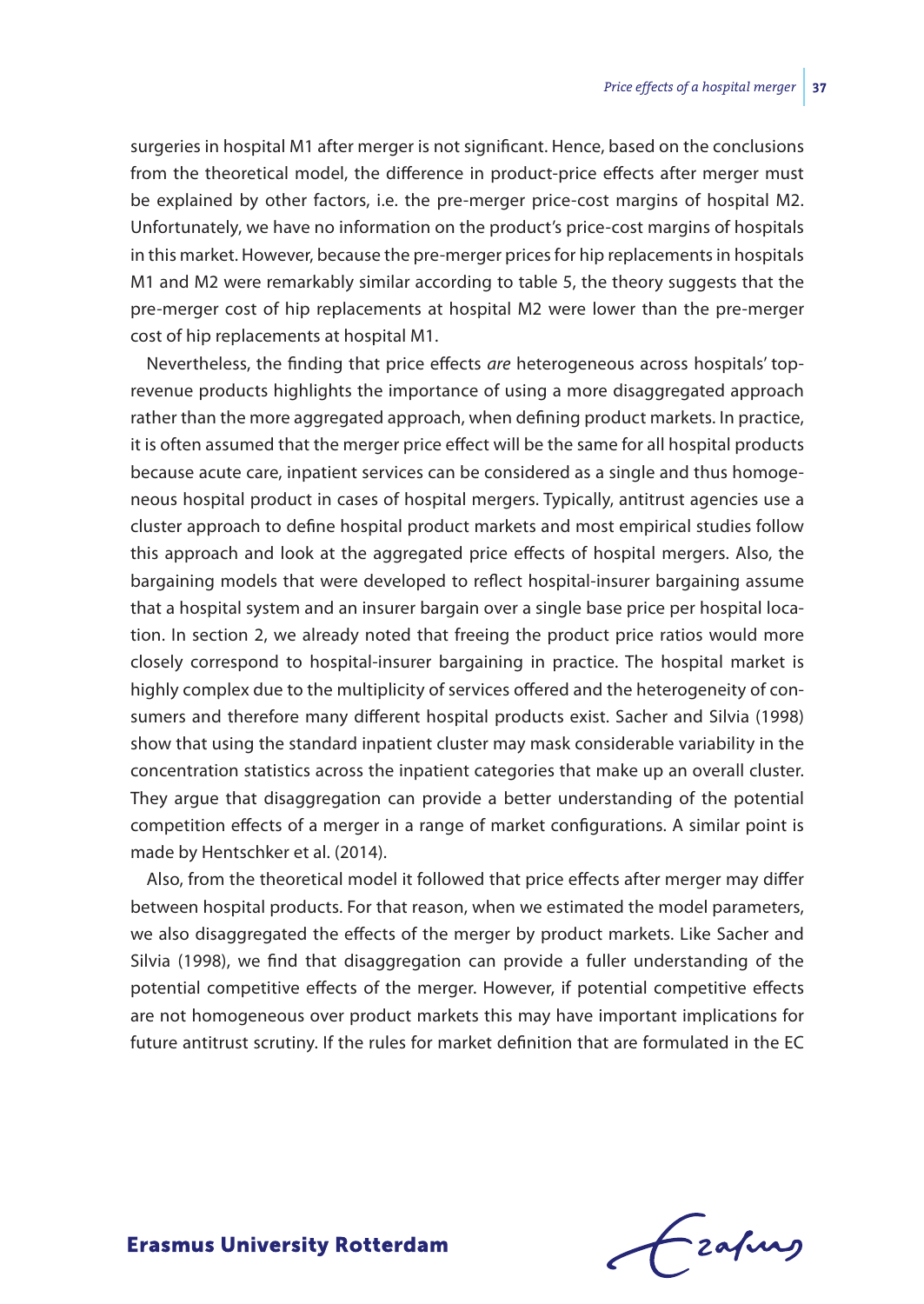merger guidelines (EC, 1997)<sup>39</sup>, as well as in the US merger guidelines (FTC, 2010)<sup>40</sup>, were applied strictly, hundreds or maybe thousands of separate hospital product markets would have to be distinguished because many hospital products and services are not demand or supply substitutes as prescribed by these rules. Clearly this would not be a feasible strategy in cases of hospital mergers. Hence, only a certain level of disaggregation would be warranted. Although our theoretical model defines each product *d* as a treatment of one illness, *d* may also be understood as a product cluster combining several illnesses based on revenue or volume or specialism or otherwise. Hence, the model conclusions also hold for the situation in which some clustering (aggregation) is applied in order to reduce the number of product dimensions in the analysis or because this more closely corresponds with practice. Sacher and Silvia (1998) show that even a very limited disaggregation of the standard inpatient cluster can lead to a more accurate merger analysis. Zwanziger et al. (1994), too, propose a manageable disaggregation of the standard clusters. Because it is unclear how often antitrust outcomes would be affected by using a different level of aggregation (Sacher & Silvia, 1998), we suggest using both the clustered approach as well as a limited disaggregated approach when defining product markets in the case of hospital mergers. One feasible approach may then be similar to our approach in which at least the top 3 or top 5 of the highest revenue products affected by the merger are analyzed separately. If the initial disaggregated approach gives rise to suspicions, the analysis can be further disaggregated<sup>41</sup>.

If antitrust authorities indeed decide to conduct disaggregated analyses, it is an interesting question how an antitrust authority should deal with differences in merger outcomes between products. It is unlikely that the antitrust authority will block a merger if the prospective analysis indicates that the prices for one product will increase, whereas the prices of other products will not be affected. Rather, finding different effects across products may lead to interventions that are specifically addressed only to the product that is found to be affected by the merger. For example, antitrust authorities may im-

frafing

<sup>39</sup> According to the EC (1997) Commission Notice, 'A relevant product market comprises all those products and/or services which are regarded as interchangeable or substitutable by the consumer, by reason of the products' characteristics, their prices and their intended use'.

<sup>40</sup> According to the FTC (2010) Merger Guidelines: 'Market definition focuses solely on demand substitution factors, i.e. on consumers' ability and willingness to substitute away from one product to another in response to a price increase or a corresponding non-price change such as a reduction in product quality or service'.

<sup>41</sup> In practice, antitrust authorities occasionally take potential differences between products into account. For example, in one case the UK Competition Commission performed a detailed analysis of the appropriate product markets (CC, 2013) and in the *FTC v. ProMedica Health System* case, the US antitrust authority paid special attention to the inpatient obstetrical services in addition to general acute-care inpatient services (FTC, 2012).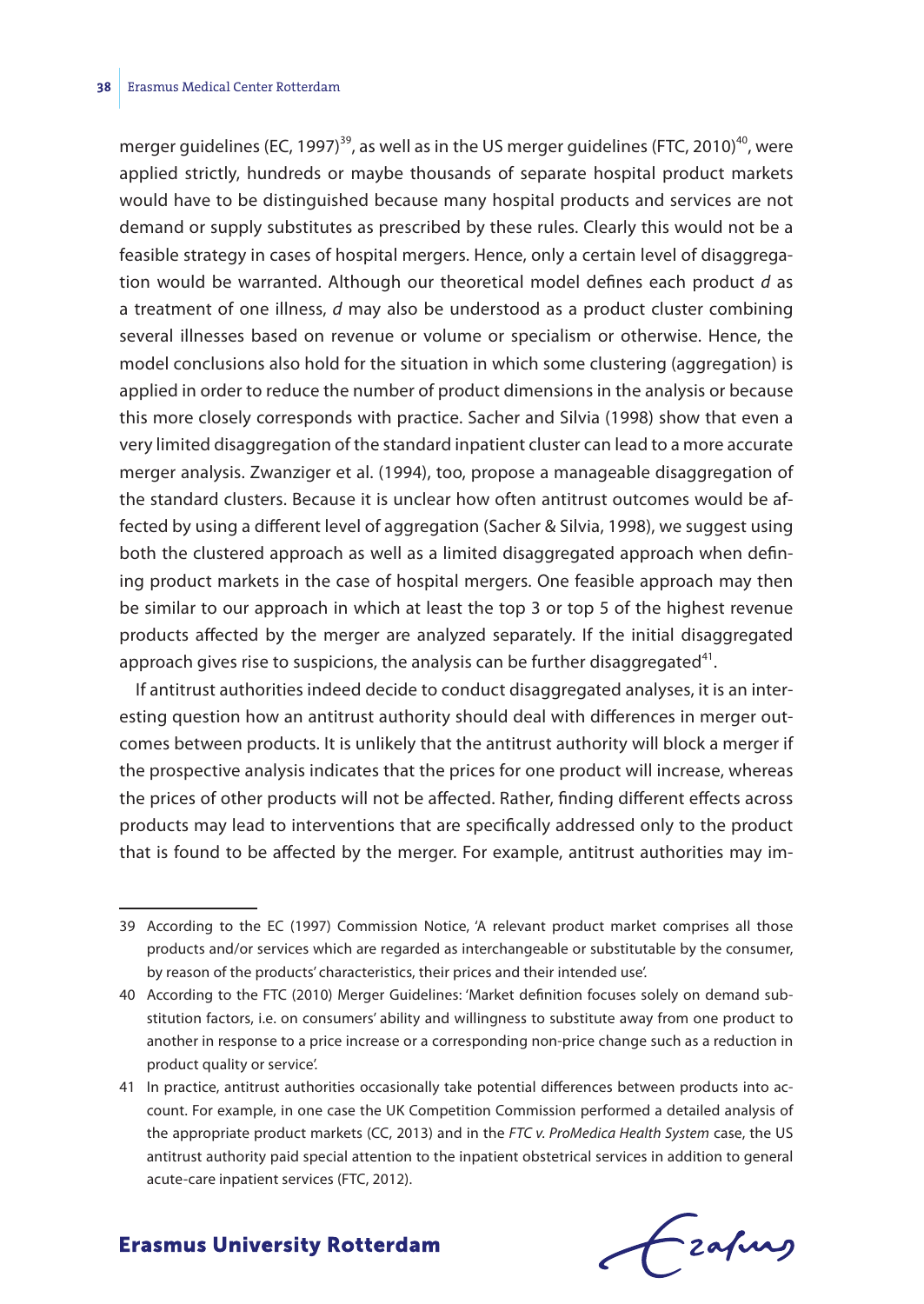pose remedies requiring the divestiture of a specific product, imposing the obligation to support new entrants (like ITCs) or introducing a price ceiling on particular products at one or more hospital locations.

#### **Different price effects at different locations**

Second, the merged hospital raised its price for hip replacements significantly at one location (hospital M1), but not at the other (hospital M2). To establish whether the merging hospitals experienced different price changes after merger, we aggregated the postmerger price change according to hospital location. It followed from the theoretical model that price changes caused by merger are proportional to the merging hospitals' diversion shares and the initial price-cost margins of the merger partner. To date, however, most studies have not controlled for this potential source of heterogeneity. Only Tenn (2011) examines and finds evidence of differential pricing strategies after merger.

In our case study, the merging hospitals' diversion shares were different due to their geographic location. Hospital M1 is located in a more geographically isolated area. Hospital M2 was the strongest competitor to hospital M1 and therefore posed a major constraint on hospital M1's prices prior to the merger. Hospital M2, however, faced additional competition from other hospitals. This difference manifests itself in higher diversion shares for hospital M1 than for hospital M2 before merger (table 6). After the merger, the two hospitals were likely able to internalize this constraint, leading to higher prices at hospital M1. They were able to do this without being penalized by rivals because hospital M1 experienced competitive pressure from only one rival hospital after the merger. By contrast, hospital M2 still experienced significant competitive pressure from five other hospitals after the merger. In this setting, differentiating prices according to the location may be a profitable strategy for the merged hospital: hospital M1 was in a position to raise its prices whereas maintaining a steady flow of patients, whereas hospital M2 maintained its prices at the pre-merger level in order to prevent losing patients to a rival hospital. Our results are consistent with this line of reasoning: the price change after merger was higher for hospital M1 whose diversion shares to hospital M2 were much higher than the diversions shares from hospital M2 to hospital M1.

By means of our empirical analysis we showed that it needs to be recognized that a merger between a rather isolated hospital location and its closest substitute creates opportunities for post-merger price increases that may be overlooked when not taking the disaggregate approach. Our findings suggests that the competition intensity that merging locations experience before and after merger may differ considerably between locations even if the merger entails two neighboring hospitals. Because this difference may result in a heterogeneous merger effects across locations, antitrust agencies should take the difference between locations into account. Given that these hospitals initially function as separate entities, the data that would be needed for the analysis at

Frahing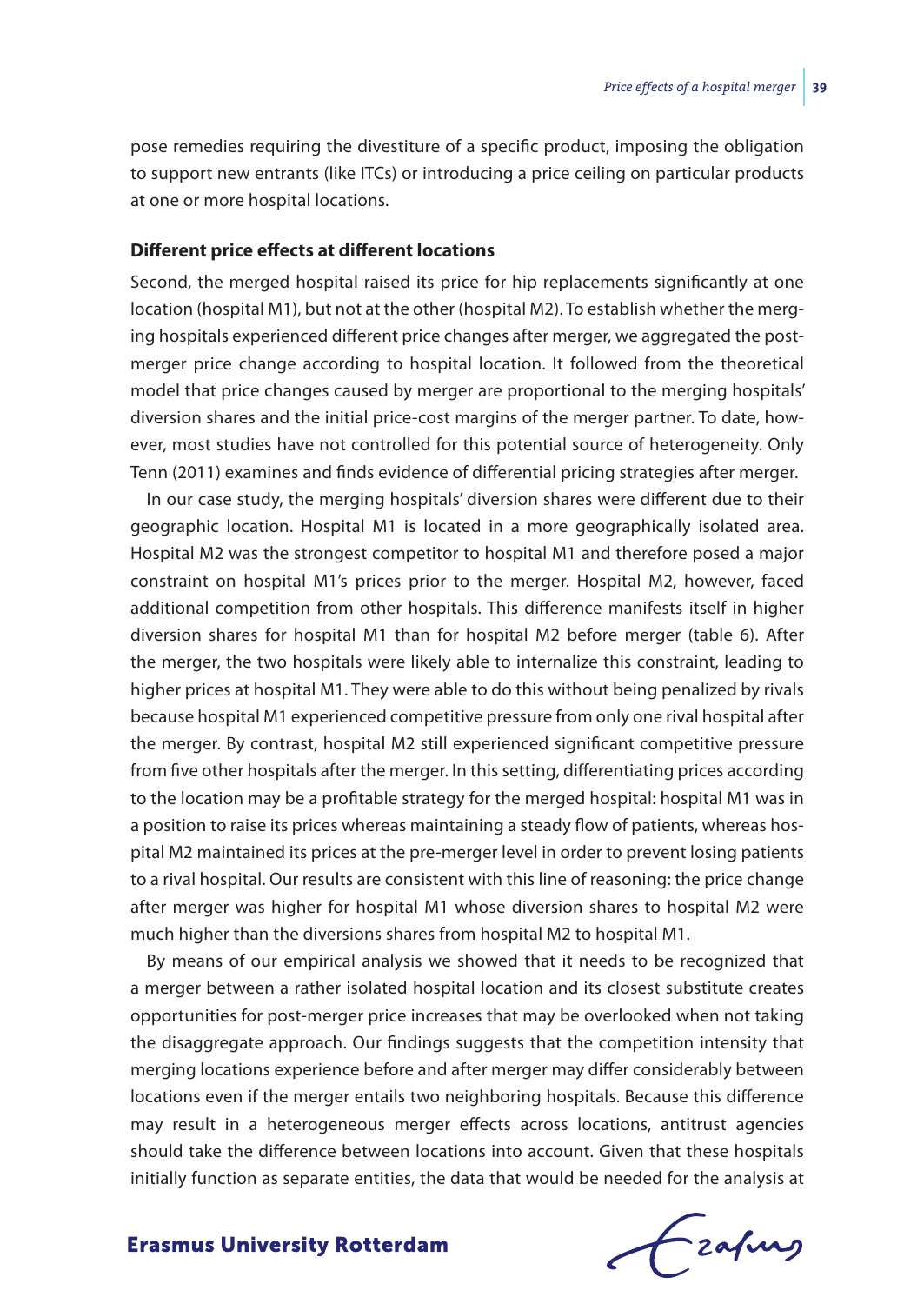the location level should be available. However, then the question remains how antitrust authorities should deal with differences in merger outcomes between locations. We discussed product-specific remedies in the previous paragraph. Likewise, antitrust authorities may think about location-specific remedies in case they predict the merger effect to be differentiated across locations. Like product-specific remedies, location-specific remedies might entail structural remedies or behavioral remedies that are only aimed at the location(s) that is (are) affected by merger<sup>42</sup>.

#### **Different price effects for different insurers**

The theoretical model that we presented in this article showed that the price change caused by merger may differ between health insurers. In our empirical analysis we disaggregated the overall results for each hospital-insurer combination which revealed that there is considerable heterogeneity across health insurers in the change in the post-merger negotiated prices. For four out of five health insurers that negotiated prices with hospital M1, the post-merger price increases for hip replacements were on average 13 percentage points higher than the control group. The merger's price effect varied between health insurers from -12 to 16 percentage points relative to the control group. This finding corresponds to the results from an earlier retrospective study from the US (Thompson, 2011), which indicated that two health insurers experienced price increases due to the hospital merger under study, whereas a third insurer experienced a price decrease and a fourth experienced no price effect from the merger.

The theoretical model suggests that the insurer-specific price differences may arise due to differences in the insurers' bargaining abilities. In particular, a health insurer with more bargaining weight or ability is confronted with a higher price increase after the merger.

The source of bargaining ability of health insurers is the topic of many studies. The evidence suggests that idiosyncratic effects such as bargaining skills of the individuals at the negotiating table might have a sizeable impact on the market outcomes (Sorensen, 2003; Halbersma et al., 2010; Grennan, 2014). Thompson (2012) furthermore suggests that the differences between insurers may be attributed to variations in the types of plans that the insurers offer and the services that they provide. Hence, although the bargaining model gives us some ideas on the source of heterogeneity in the post-merger

fzafung

<sup>42</sup> Occasionally, antitrust authorities have opted for imposing remedies at the entire location level. Divestitures of hospital locations were, for example, ordered by the US antitrust authority in the *FTC v. ProMedica Health System* case (FTC, 2012) and by the German antitrust authority in the *Asklepios/ LBK Hamburg* case (Bundeskartellamt, 2005), whereas in the *Evanston Northwestern/Highland Park Hospital* case the US antitrust authority imposed a firewall so that the two firms had to negotiate separately with insurers after merger (FTC, 2008). See Gowrisankaran et al. (2015) for a critical review of the latter remedy.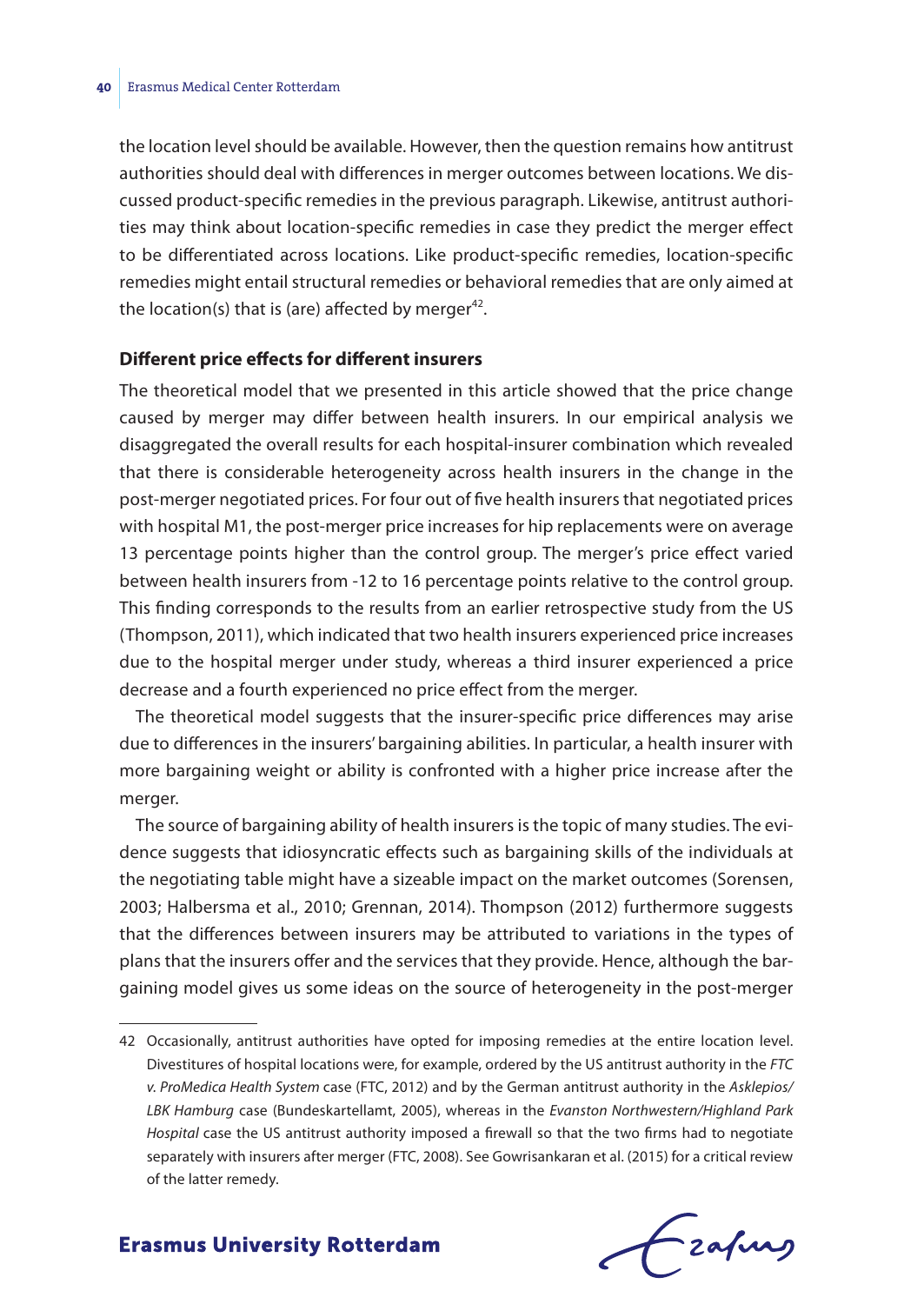price effects across health insurers, it remains largely unclear why such large differences exist across insurers within markets and why some health insurers experience price increases whereas others experience price decreases after merger. Because this is an issue that has been indicated a few times in research on hospital mergers (Thompson, 2012; Gaynor & Town, 2012), we suggest that further research on hospital-insurer bargaining should aim to establish the source of bargaining ability of health insurers in relation to hospital mergers.

From a policy perspective, the fact that post-merger price effects are not homogeneous across insurers within markets is an interesting finding, however. It is furthermore interesting to note that the heterogeneities are large. In *ex ante* merger reviews in the Netherlands, the Authority for Consumers and Markets (ACM) asks representatives of large health insurers in the region about their expectations regarding competitive effects of the merger. In fact, in the guidelines for assessing mergers and collaborations in healthcare, issued in 2013, the ACM says: 'When assessing a concentration's implications, the arguments put forward by insurers and patient organizations will be central.' (ACM, 2013). Like in most prospective merger cases, the representatives of the two largest health insurers in the region indicated that they did not anticipate negative competitive effects from the consolidation that we studied; and partly because of that reason the merger was cleared. However, the retrospective analysis indicates that the health insurers that believed to be able to counteract post-merger price increases were not both able to do that. We therefore suggest that a more critical assessment of health insurers' bargaining ability in merger cases is warranted.

#### **9. CONCLUSION**

In this study, we expanded existing bargaining models to allow for heterogeneous product-price effects and used a difference-in-differences model in which price changes at the merging hospitals are compared to price changes at a group of comparison hospitals. The main finding of our study is that the merger led to heterogeneous prices effects for different health insurers, hospital products and hospital locations and that these differences depend on (i) the degree of substitution between hospitals, which may also vary over products, (ii) the relative bargaining ability of hospitals and insurers and (iii) the pre-merger price-cost margins of different products delivered by these hospitals.

The theoretical model provided us with valuable insights on the sources of heterogeneity, whereas our detailed empirical analysis of a hospital merger improved our understanding of the magnitude of differences. The analysis, however, also gives rise to three areas for future research. First, it would be interesting to replicate this study for different hospital mergers to find out which of our findings persist. Second, more insight into the

frafing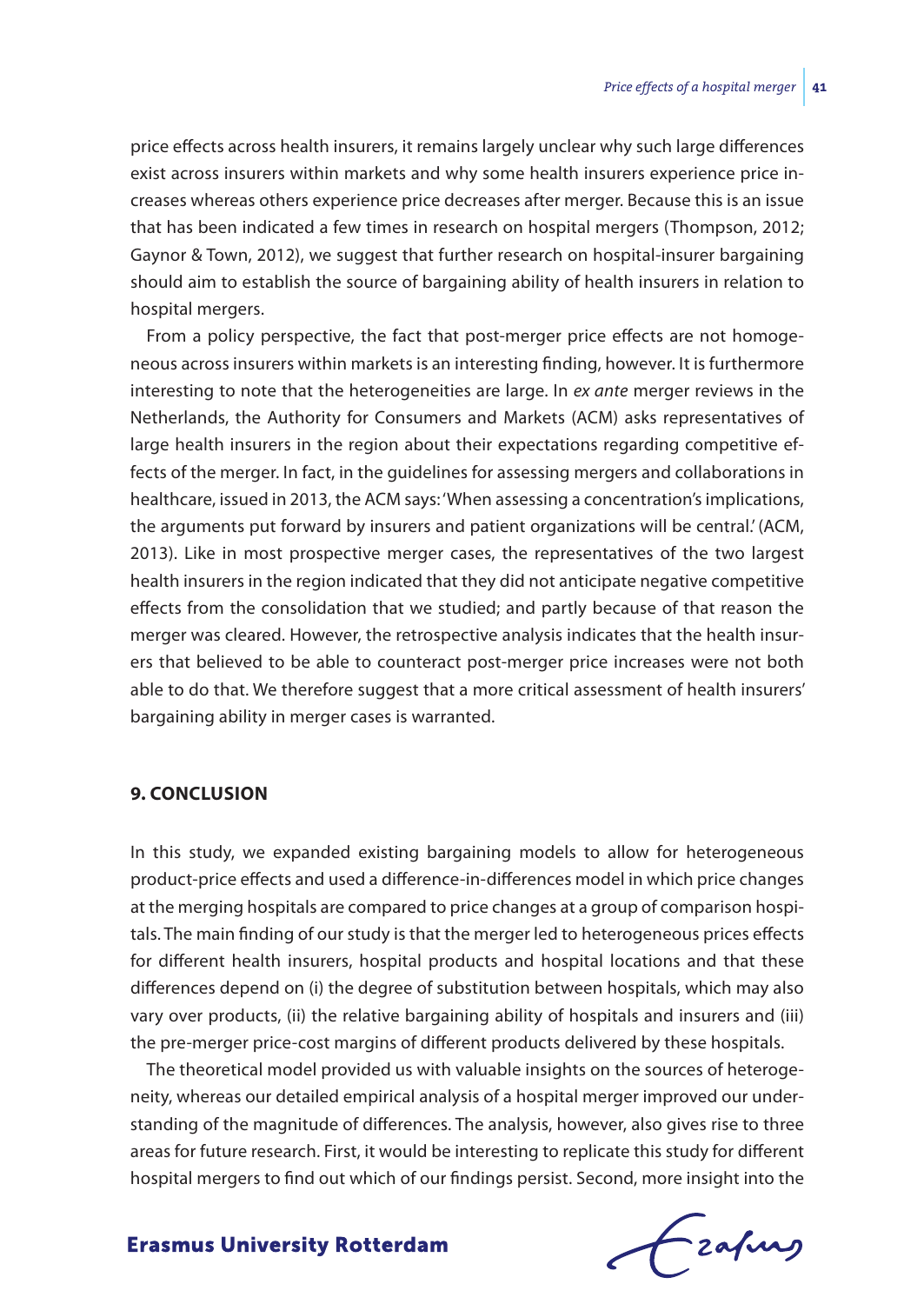#### **42** Erasmus Medical Center Rotterdam

sources of insurers' bargaining ability would be valuable. Third, analysis of pre-merger price-cost margins will improve our understanding of heterogeneous post-merger price effects across products.

Nevertheless, the fact that price effects of a merger are heterogeneous across products, locations and insurers signals important conclusions for *ex ante* merger scrutiny. First, it highlights the importance of using a disaggregated approach rather than the current cluster approach when defining product markets. Second, it suggests that future prospective merger analyses should take potential differences across hospital locations into account. Finally, it asks for a critical assessment of health insurers' bargaining ability in merger cases.

Frahing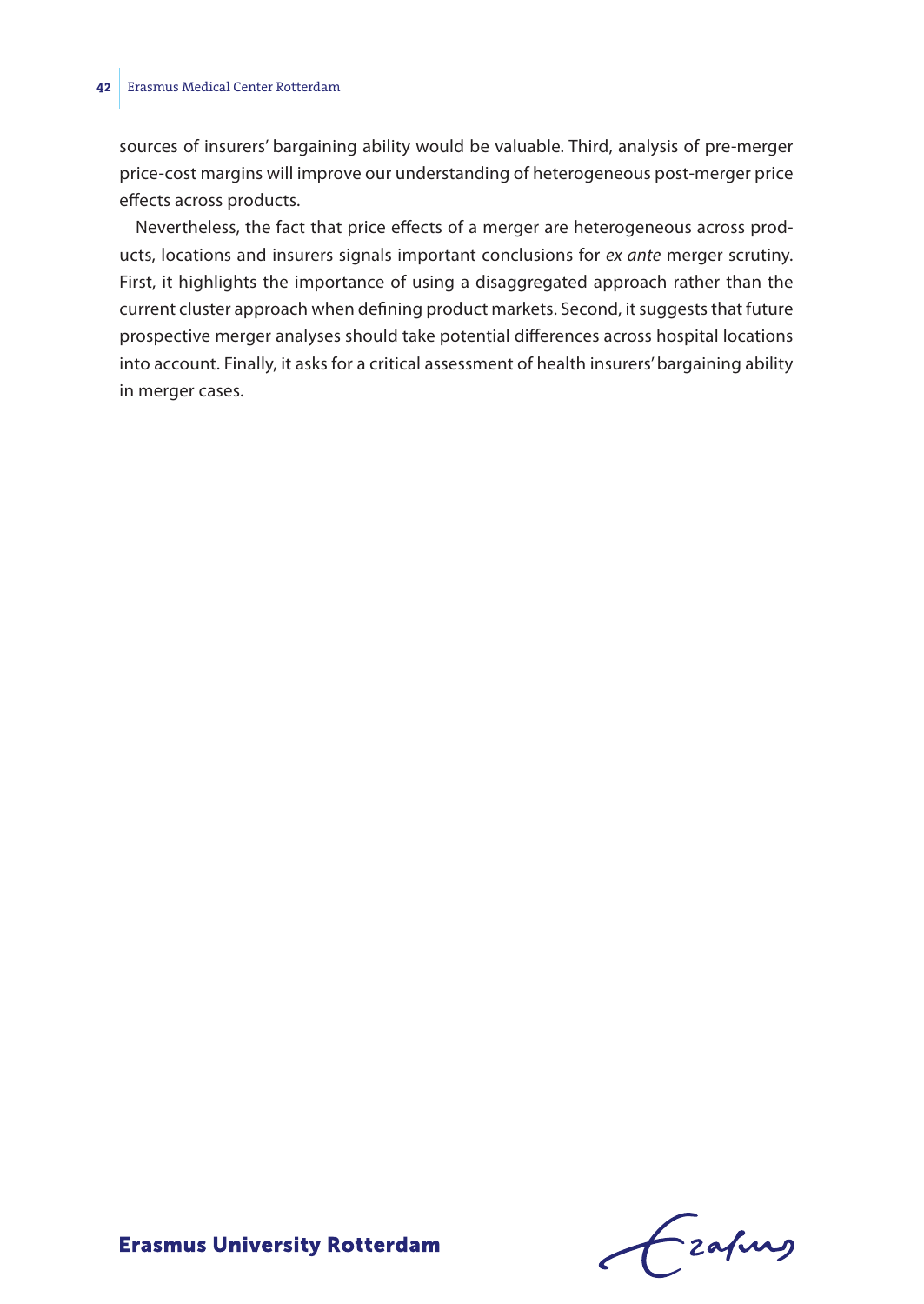#### **REFERENCES**

- ACM (Authority for Consumers and Markets). 2013. *Assessing mergers and collaborations in hospital care*. Den Haag: Authority for Consumers and Markets (ACM).
- Adams. G. & M. Noether. 2011. 'Comment on "Hospital Mergers and Competitive Effects: Two Retrospective Analyses"'. *International Journal of the Economics of Business.* 18(1):33-40.
- Akosa Antwi. Y.O.D., M. Gaynor. & W.B. Vogt. 2009. 'A bargain at twice the price? California hospital prices in the new millennium'. *Forum for Health Economics and Policy*. 12(1), Article 3.
- Akosa Antwi. Y.O.D., M. Gaynor. & W.B. Vogt. 2006. *A competition index for differentiated products oligopoly with an application to hospital markets.* Carnegie Mellon University.
- Berenson, R.A., T. Bodenheimer & H.H. Pham. 2006. 'Specialty-service lines: salvos in the new medical arms race'. *Health Affairs*. 25(5):337-343.
- Bertrand, M., E. Duflo & S. Mullainathan. 2004. 'How much should we trust difference-in-difference estimates? *Quarterly Journal of Economics*. 119:249-275.
- Binmore, K., A. Rubinstein. & A. Wolinsky. 1986. 'The Nash bargaining solution in economics modelling'. *RAND Journal of Economics*. 176-188.
- Blundell. R. & M. Costa Dias. 2009. 'Alternative Approaches to Evaluation in Empirical Microeconomics'. *The Journal of Human Resources*. 44(3):565-640.
- Bundeskartellamt, 2005. *Beschluss Asklepios Kliniken GmbH / Landesbetrieb Krankenhäuser Hamburg GmbH*. Case number: B 10 – 161/04. Bonn: Bundeskartellamt. Available at: http://www.bundeskartellamt.de/SharedDocs/Entscheidung/DE/Entscheidungen/Fusionskontrolle/2005/B10-161- 04.pdf
- Capps. C, D. Dranove & M. Satterthwaite. 2003. 'Competition and market power in option demand markets'. *RAND Journal of Economics.* 34(4):737-763.
- Carey. K., J. F. Burgess jr. & G.J. Young. 2011. 'Hospital competition and financial performance: the effects of ambulatory surgery centers'. *Health Economics*. 20:571-581.
- CC (Competition Commission). 2013. *Final Report on The Royal Bournemouth and Christchurch Hospitals NHS Foundation Trust/Poole Hospital NHS Foundation Trust: A Report on the anticipated merger of The Royal Bournemouth and Christchurch Hospitals NHS Foundation Trust and Poole Hospital NHS Foundation Trust.* London: Competition Commission.
- Chernew, M.E., R.E. Mechanic, B.E. Landon & D. Gelb Safran. 2011. 'Private-payer innovation in Massachusetts: the 'Alternative Quality Contract'. *Health Affairs*. 30(1):51-61.
- Collard-Wexler, A., G. Gowrisankaran & R.S. Lee. 2014. *Bargaining in bilateral oligopoly: an alternating offers representations of the "Nash-in-Nash" solution*. Washington: National Bureau of Economics Research.
- CZ. 2015. *Document Selective Contracting Policy in 2016 Best practice in breast cancer* (Verantwoordingsdocument selectief inkoopbeleid 2016 – Beste zorg bij borstkanker). [In Dutch].https://www. cz.nl/~/media/actueel/inkoop%20van%20zorg/verantwoordingsdocument%20selectieve%20 inkoop%20borstkankerzorg.pdf. Tilburg: CZ.
- Dafny. L. 2009. 'Estimation and Identification of Merger Effects: An Application to Hospital Mergers'. *Journal of Law and Economics*. 52:523-550.
- Delbanco, S. 2014. *The payment reform landscape*. Health Affairs Blog July 2, 2014. http://healthaffairs. org/blog/2014/07/02/the-payment-reform-landscape-bundled-payment/.
- Donald, S.G. & K. Lang. 2007. 'Inference with difference-in-difference and other panel data'. *The Review of Economics and Statistics*. 89:221-233.

Czafing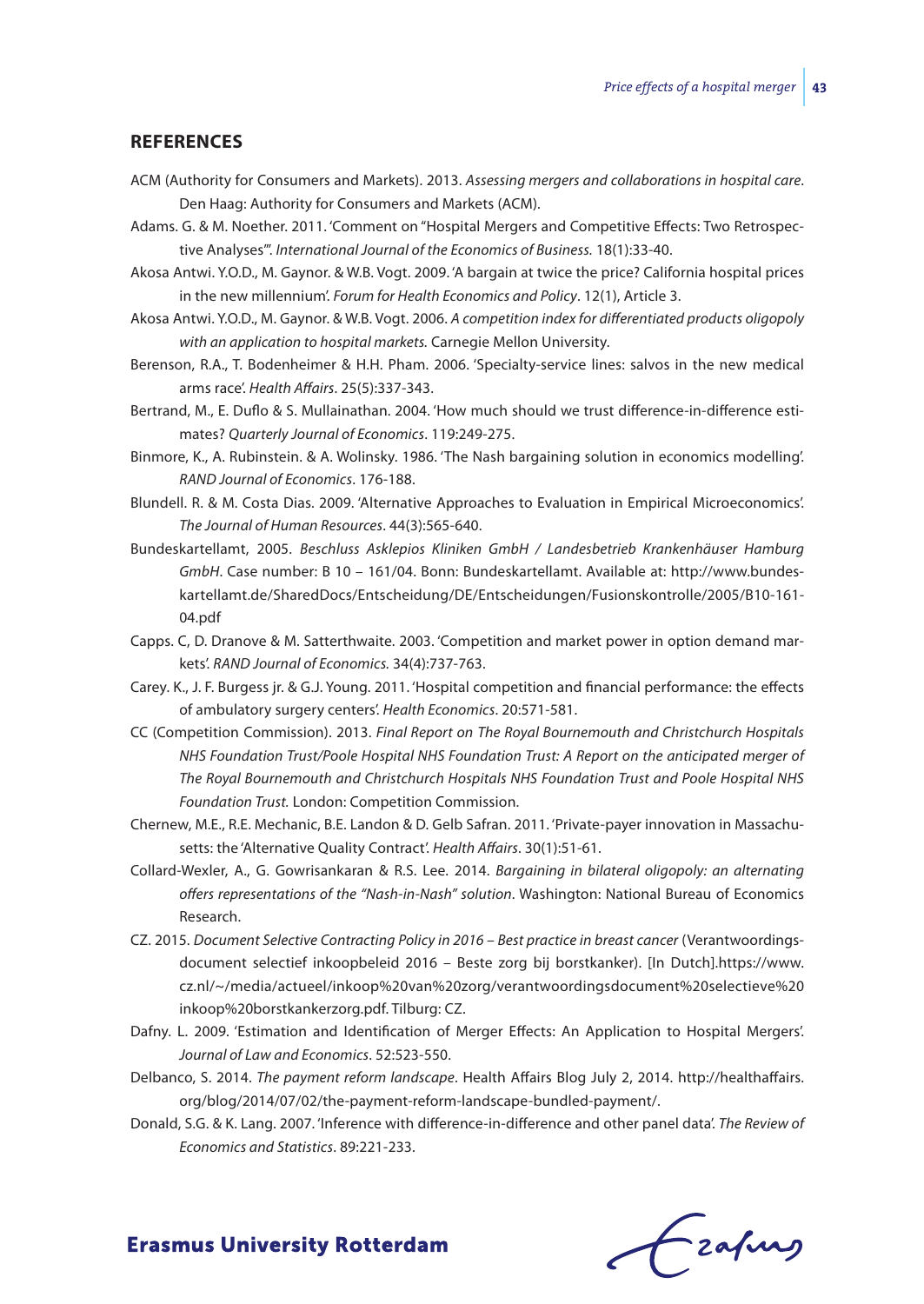#### **44** Erasmus Medical Center Rotterdam

- Elzinga, K. G., & A. W. Swisher. 2011. "Limits of the Elzinga-Hogarty Test in Hospital Mergers: The Evanston Case" *International Journal of the Economics of Business* 18 (1): 133-146.
- EC (European Commission). 1997. *Commission Notice on the definition of relevant market for the purposes of Community competition law: 97/C 372/03*. Brussels: Official Journal of the European Communities.
- EC (European Commission). 2004. *Guidelines on the assessment of horizontal mergers under the Council Regulation on the control of concentrations between undertakings. (2004/C 31/03).* 'Official Journal of the European Union': C 31: 5-18.
- FTC (Federal Trade Commission). 2012. *In the Matter of ProMedica Health System*. Washington DC: Federal Trade Commission. Docket number: 9346. Available at: https://www.ftc.gov/enforcement/casesproceedings/101-0167/promedica-health-system-inc-corporation-matter
- FTC (Federal Trade Commission). 2010. *Horizontal Merger Guidelines.* Washington: US Department of Justice and Federal Trade Commission.
- FTC (Federal Trade Commission). 2008 *In the Matter of Evanston Northwestern Healthcare Corporation: Final Order*. Docket number: 9315. Washington DC: Federal Trade Commission. Available at: https:// www.ftc.gov/enforcement/cases-proceedings/0110234/evanston-northwestern-healthcarecorporation-enh-medical-group.
- Gal-Or. E. 1997. ' Exclusionary equilibria in health-care markets' . *Journal of Economics & Management Strategy*. 6(1):5-43.
- Garmon. C. & D. Haas-Wilson. 2011. 'The Use of Multiple Control Groups and Data Sources as Validation in Retrospective Studies of Hospital Mergers'. *International Journal of the Economics of Business*. 18(1):41-44.
- Gaynor, M., K. Ho & R.J. Town. 2015. The industrial organization of health-care markets. *Journal of Economic Literature*. 53(2):235-284.
- Gaynor. M. & R.J. Town. 2012. *Chapter 9. Competition in Health Care Markets*. In: 'Handbook of Health Economics Volume 2'. (eds: McGuire. T., M.V. Pauly & P. Pita Barros). Amsterdam: Elsevier North-Holland. 499-637.
- Gaynor. M. & W.B. Vogt. 2003. 'Competition among Hospitals'. *RAND Journal of Economics*. 34(4):764-784.
- Gaynor. M. & W.B. Vogt. 2000. *Chapter 27. Antitrust and Competition in Health Care Markets*. In: 'Handbook of Health Economics Volume 1' (eds.: Culyer A.J. & J.P. Newhouse). Oxford: Elsevier Science. 1405- 1487.
- Gowrisankaran. G., A. Nevo & R. Town. 2015. 'Mergers when prices are negotiated: Evidence from the hospital industry'. *American Economic Review*. 105(1):172-203.
- Grennan, M. 2014. 'Bargaining Ability and Competitive Advantage: Empirical Evidence from Medical Devices'. *Management Science*. 30: 3011-3025.
- Haas-Wilson. D. & C. Garmon. 2011. 'Hospital Mergers and Competitive Effects: Two Retrospective Analyses'. *International Journal of the Economics of Business*. 18(1):17-32.
- Halbersma. R., M. Mikkers, E. Motchenkova. & I. Seinen. 2010. Market structure and hospital-insurers bargaining in the Netherlands. *European Journal of Health Economics*. 12(6):589-603.
- Hentschker. C., R. Mennicken. & A. Schmid. 2014. ' Defining hospital markets an application to the German hospital sector'. *Health Economics Review*. 4:28.
- Ho. K. 2009. 'Insurer-provider networks in the medical care market'. *American Economic Review*. 99(1):393- 430.
- Horn. H. & A. Wolinsky. 1988. 'Bilateral monopolies and incentives for merger'. *RAND Journal of Economics*. 19:408-419.
- Lakdawalla. D., & T. Philipson. 'The nonprofit sector and industry performance'. *Journal of Public Economics.* 90(8):1681-1698.

Frahing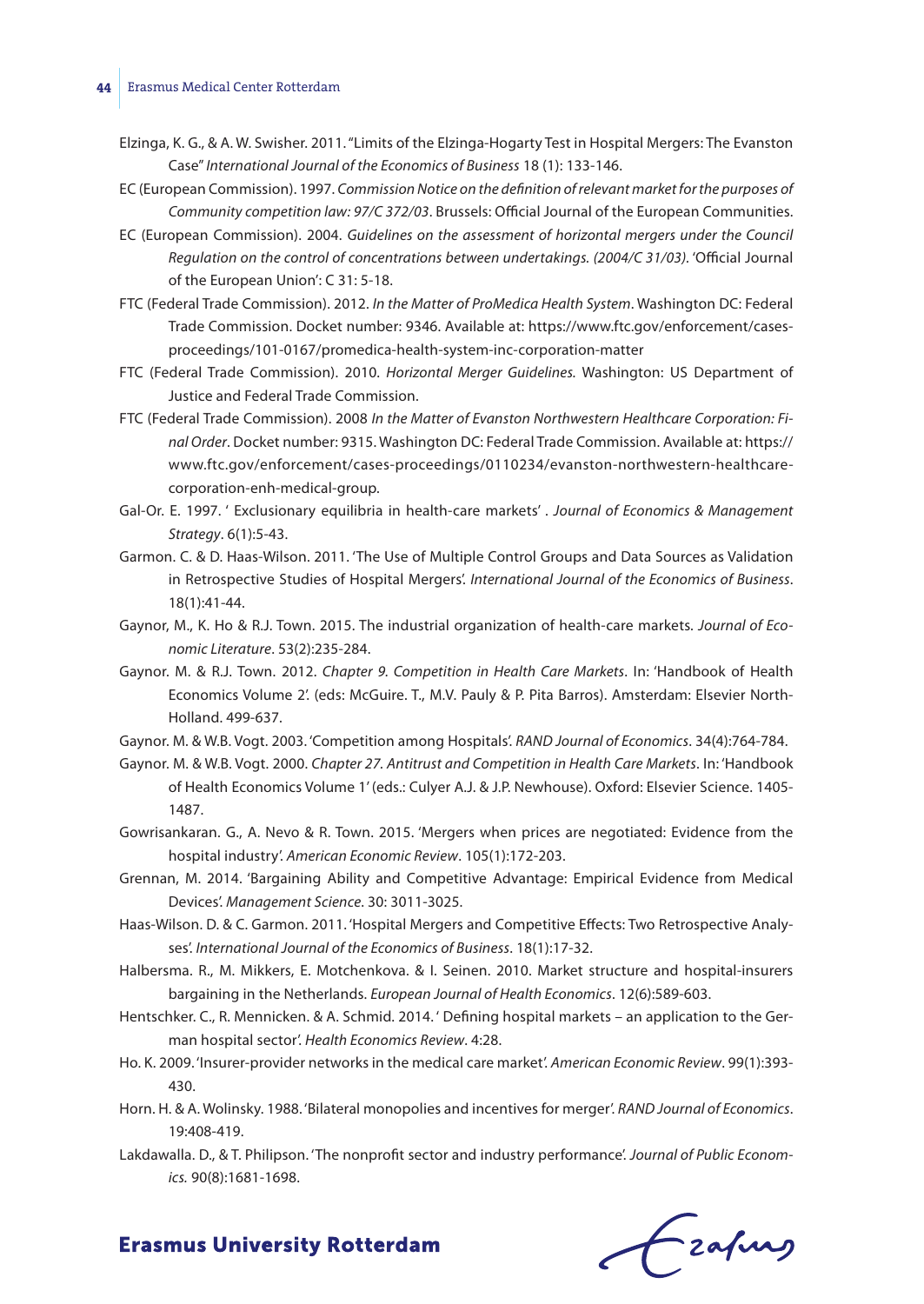- Meijer. S., R. Douven. & B. van den Berg. 2010. 'The influence of regulated competition on the Dutch Hospital Market' (Hoe beinvloedt gereguleerde concurrentie de Nederlandse ziekenhuismarkt?). [In Dutch]. *TPEdigitaal.* 4(1):39-49.
- NZa. (Nederlandse Zorgautoriteit / Dutch Healthcare Authority). 2014. *Point of view on the Merger between Stichting Holding Isala Klinieken and Stichting Zorgcombinatie Noorderboog – Appendix 1: Merger simulations.* (Zienswijze Stichting Holding Isala Klinieken en Stichting Zorgcombinatie Noorderboog – Bijlage 1: Fusiesimulatiemodellen). Utrecht: Dutch Healthcare Authority (NZa).
- NZa. (Nederlandse Zorgautoriteit / Dutch Healthcare Authority). 2012. Independent Treatment Centers: A qualitative and quantitative analysis. (*Zelfstandige behandelcentra: een kwalitatieve en kwantitatieve analyse*). [In Dutch]. Utrecht: Dutch Healthcare Authority (NZa).
- NZa. (Nederlandse Zorgautoriteit / Dutch Healthcare Authority). 2009. *Monitor Hospital care 2009*. (Monitor Ziekenhuiszorg 2009). [In Dutch]. Den Haag: Dutch Healthcare Authority (NZa).
- NZa. (Nederlandse Zorgautoriteit / Dutch Healthcare Authority). 2008. *Explanatory notes on the policy on Significant Market power in healthcare*. (Toelichting op de beleidsregel Aanmerkelijk Marktmacht in de Zorg). [In Dutch]. Utrecht: Dutch Healthcare Authority (NZa).
- Porter, M.E. 2009. 'A Strategy for Health Care Reform Toward a Value-Based System'. *The New England Journal of Medicine*. 361(1):109-112.
- Ruwaard. S., R. Douven, J. Struijs & J. Polder. 2014. 'Hospital care purchasing by Dutch health insurers: a study on the hospital-insurer contracts' (Hoe kopen zorgverzekeraars in bij ziekenhuizen: een analyse van de contracten tussen verzekeraars en ziekenhuizen). [In Dutch]. *TPEdigitaal*. 8(2):98- 117.
- Sacher. S. & L. Silvia. 1998. 'Antitrust issues in defining the product market for hospital services'. *International Journal of the Economics of Business*. 5(2):181-202.
- Schut. F.T. & W.P.M.M. van de Ven. 2011. 'Effects of purchaser competition in the Dutch health system: is the glass half full or half empty?'. *Health Economics, Policy and Law*. 6: 109-123.
- Schut. F.T. & W.P.M.M van de Ven. 2005. 'Rationing and competition in the Dutch health-care system'. *Health Economics*. 14:S59-S74.
- Song. Z., S. Rose, D. Gelb Safran, B.E. Landon, M.P. Day & M.E. Chernew. 'Changes in health care spending and quality: 4 years into global payment'. *New England Journal of Medicine*. 371(18):1704-1714.
- Sorensen. A.T. 2003. 'Insurer-hospital bargaining: negotiated discounts in post-deregulation Connecticut'. *The Journal of Industrial Economics*. L1(4):469-490.
- Tenn. S. 2011. 'The Price Effects of Hospital Mergers: A Case Study of the Sutter-Summit Transaction'. *International Journal of the Economics of Business*. 18(1):65-82.
- Thompson. A. 2011. 'The Effect of Hospital Mergers on Inpatient Prices: A Case Study of the New Hanover-Cape Fear Transaction'. *International Journal of the Economics of Business.* 18(1):91-101.
- Town. R. & G. Vistnes. 2001. 'Hospital competition in HMO networks'. *Journal of Health Economics*. 20(5):733-753.
- Varkevisser. M. & F.T. Schut. 2008. 'Hospital mergers need to be more rigorously reviewed by the Dutch Competition Authority' (NMa moet strenger zijn bij toetsen ziekenhuisfusies). [In Dutch]. *Economische Statistische Berichten*. 93(4532): 196-199.
- Ven, van de. W.P.M.M & F.T. Schut. 2008. 'Universal Mandatory Health Insurance In The Netherlands: A Model For The United States?'. *Health Affairs.* 27(3):771-781.
- Ven, van de. W.P.M.M. & F.T. Schut. 2009. 'Managed Competition in the Netherlands: Still Work-in-Progress.'. *Health Economics.* 18:253-255.
- VGZ. 2014. *Your Health Insurance Policy in 2015* (Uw zorgverzekering in 2015). [In Dutch]. https://www. vgz.nl/zorgverzekering/wijzigingen-2015. Arnhem: VGZ.

Czapus